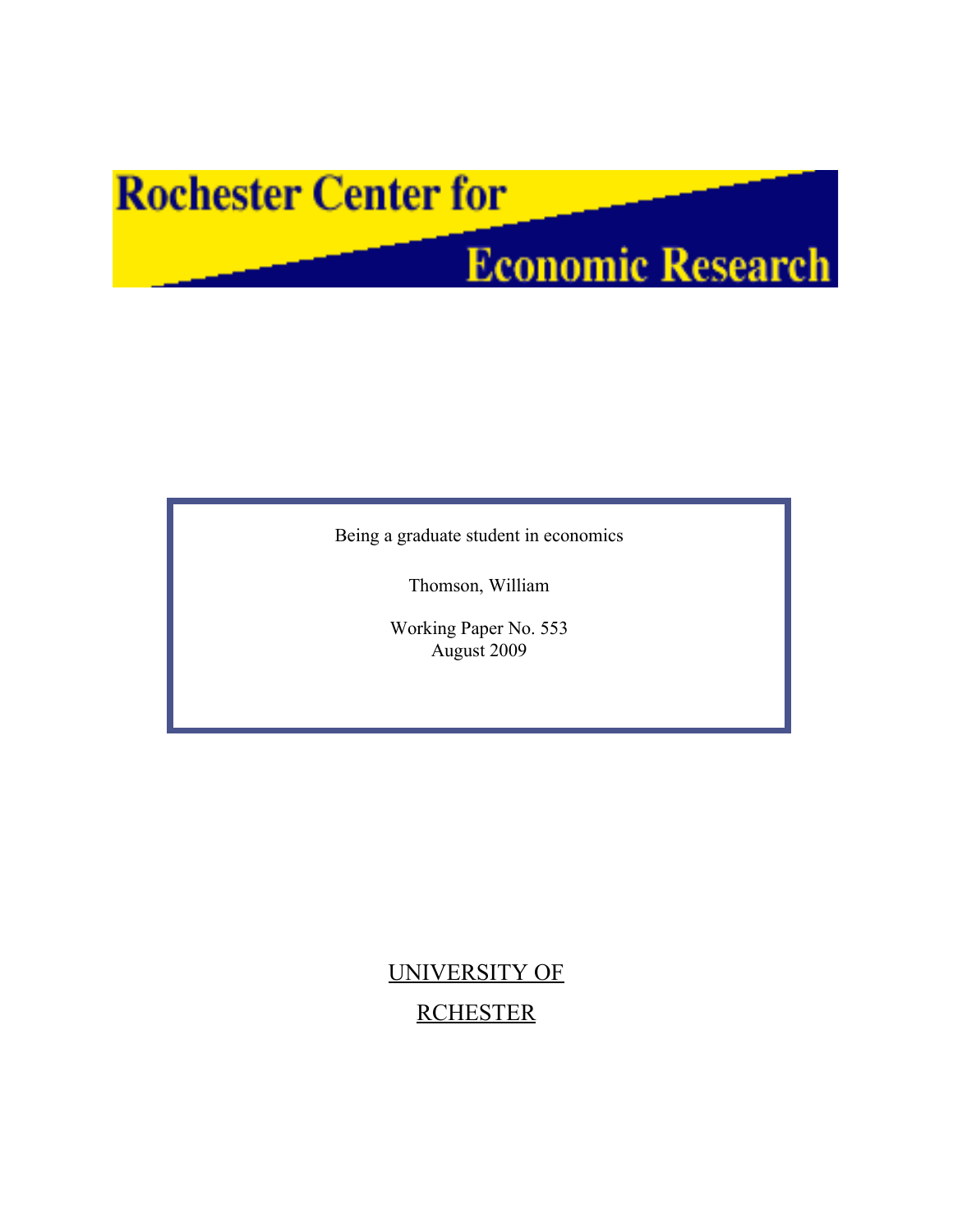# Being a graduate student in economics

William Thomson<sup>∗</sup>

This version: August 12, 2009

<sup>∗</sup>Department of Economics, University of Rochester, Rochester, NY 14627. I thank Mark Aguiar, Christopher Chambers, Spyros Galanis, Paula Jaramillo, Çağatay Kayı, Barış Kaymak, Vikram Manjunath, Rodrigo Velez, and Duygu Yengin for their comments, which led me to emphasize a number of points. I am particularly grateful to Stanley Engerman, Marcus Berliant, Romans Pancs, John Covell, and a team of reviewers at M.I.T. Press, for their detailed comments. wth2@troi.cc.rochester.edu. beinggradstudent.tex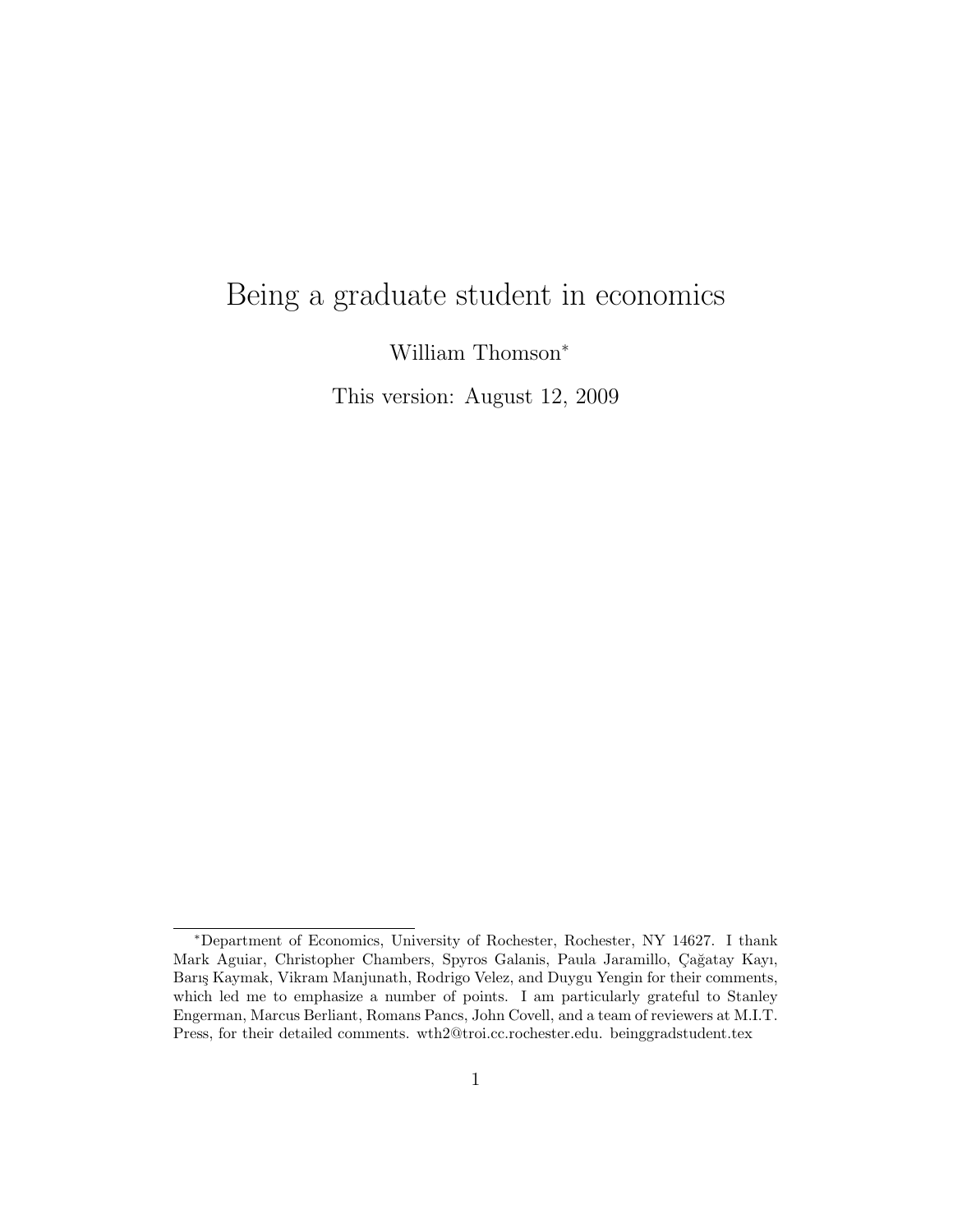# Contents

| 1                |                      | Introduction                                                                             | $\mathbf 1$    |
|------------------|----------------------|------------------------------------------------------------------------------------------|----------------|
| $\overline{2}$   |                      | <b>Financial support</b>                                                                 | $\mathbf{1}$   |
| 3                | Your daily life      |                                                                                          |                |
|                  | 3.1                  |                                                                                          | 3              |
|                  | 3.2                  |                                                                                          | $\overline{5}$ |
|                  | 3.3                  |                                                                                          | 8              |
|                  | 3.4                  |                                                                                          | 10             |
|                  | 3.5                  |                                                                                          | 12             |
|                  | 3.6                  | Where to study $\dots \dots \dots \dots \dots \dots \dots \dots \dots \dots$             | 13             |
| $\boldsymbol{4}$ | Doing research<br>14 |                                                                                          |                |
|                  | 4.1                  | Getting research ideas and writing                                                       | 14             |
|                  | 4.2                  | Presenting your work and circulating it                                                  | 17             |
|                  | 4.3                  | Submitting your papers to journals                                                       | 19             |
|                  | 4.4                  |                                                                                          | 21             |
| 5                | Your advisor<br>22   |                                                                                          |                |
|                  | 5.1                  | Selecting your advisor<br><u>. A series and a series and a series and a series and</u>   | 22             |
|                  | 5.2                  | What you should expect from your advisor $\ldots \ldots \ldots$                          | 23             |
|                  | 5.3                  |                                                                                          | 24             |
| 6                | Job market<br>27     |                                                                                          |                |
|                  | 6.1                  |                                                                                          | 29             |
|                  | 6.2                  | Your application $\ldots \ldots \ldots \ldots \ldots \ldots \ldots \ldots$               | 32             |
|                  | 6.3                  |                                                                                          | 35             |
|                  | 6.4                  | Where to apply $\dots \dots \dots \dots \dots \dots \dots \dots \dots \dots$             | 35             |
|                  | 6.5                  | Early fly-outs $\dots \dots \dots \dots \dots \dots \dots \dots \dots \dots \dots \dots$ | 36             |
|                  | 6.6                  | Interviews at the A.S.S.A. meeting $\dots \dots \dots \dots \dots$                       | 37             |
|                  | 6.7                  |                                                                                          | 41             |
| 7                |                      | Dissertation defense                                                                     | 42             |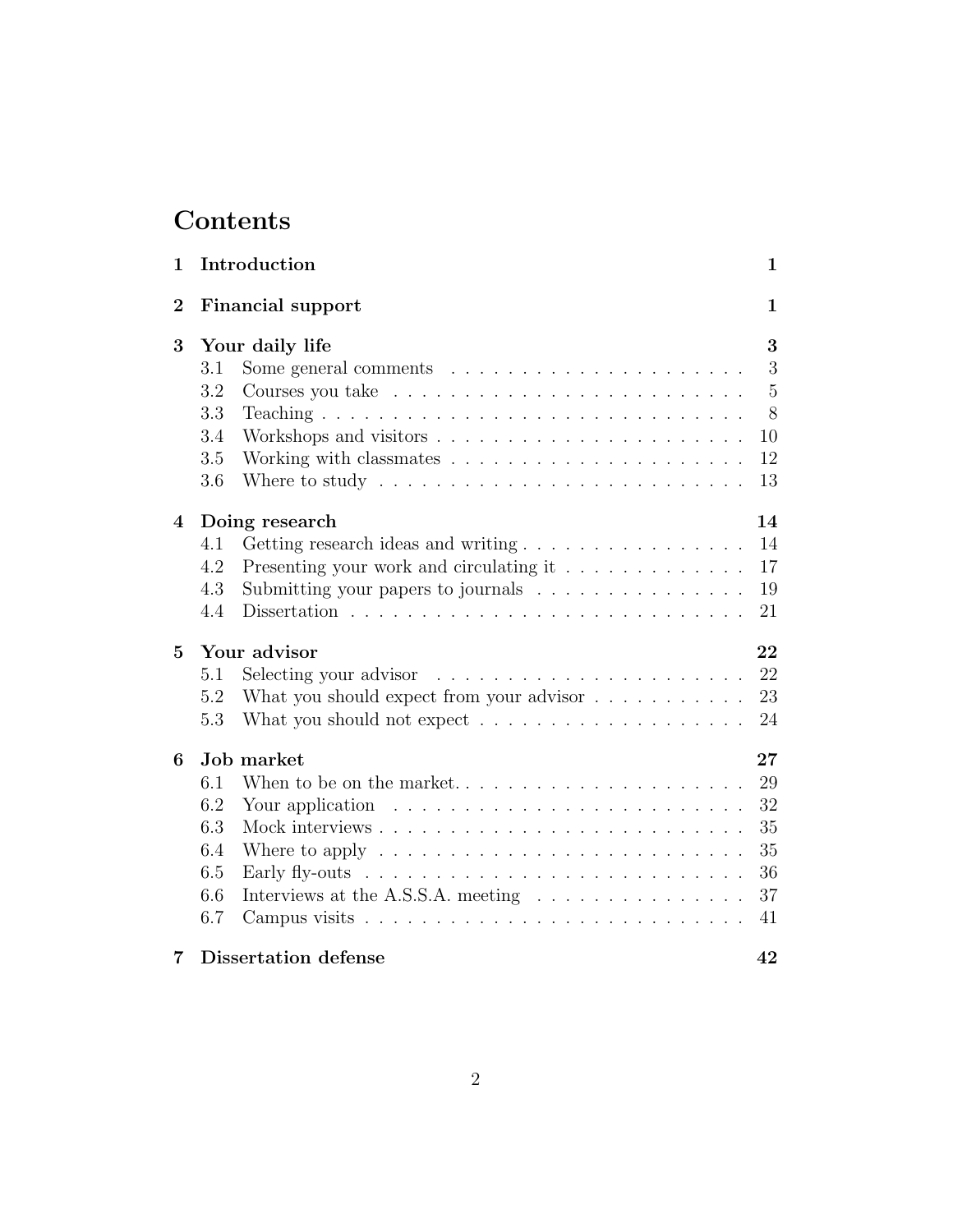### 1 Introduction

Graduate advisors make the same recommendations to their students over and over. They often feel that much of this advice should go without saying, that they should not have to give it in the first place. But, perhaps it is unfair to expect that students should guess all that needs to be done. What goes without saying may need saying after all. In fact, all professors remember things they did as graduate students that they wish they had not done, and others that they did not do and wish they had. Yet, in retrospect, it is pretty obvious what was in their interest.

This is why I wrote these notes. I take up a number of issues in the rough temporal order in which you, the graduate student, will confront them in your studies. It is difficult to separate the short-term benefits (writing a dissertation), the mid-term benefits (getting the best possible job), and the long-term benefits (having a successful career) of the recommendations I make, and I will not always indicate how the relevance of each of them depends on the horizon.

Although most of what I say should apply to any graduate program, some of it may be particularly suitable to U.S. universities, with which I am the most familiar.

Not everything will agree with your experience in your department. If in doubt about any issue, talk to your classmates and your professors. In the early years of your program, for advice about courses and fellowships, talk to your department's Director of Graduate Studies. For administrative questions, talk to your graduate secretary. Later on, when you have an advisor, consult him or her.

## 2 Financial support

Your acceptance to the program will usually include tuition and fellowship support (stipend). Initially, a university-wide fellowship may be added to a departmental fellowship in an attempt to attract an exceptionally promising student, one who is likely to receive offers from the most prestigious schools.

Support is usually offered for several years but its renewal each year requires that you be in good standing. For instance, your grade point average may have to be above a certain threshold. Also, you should pass certain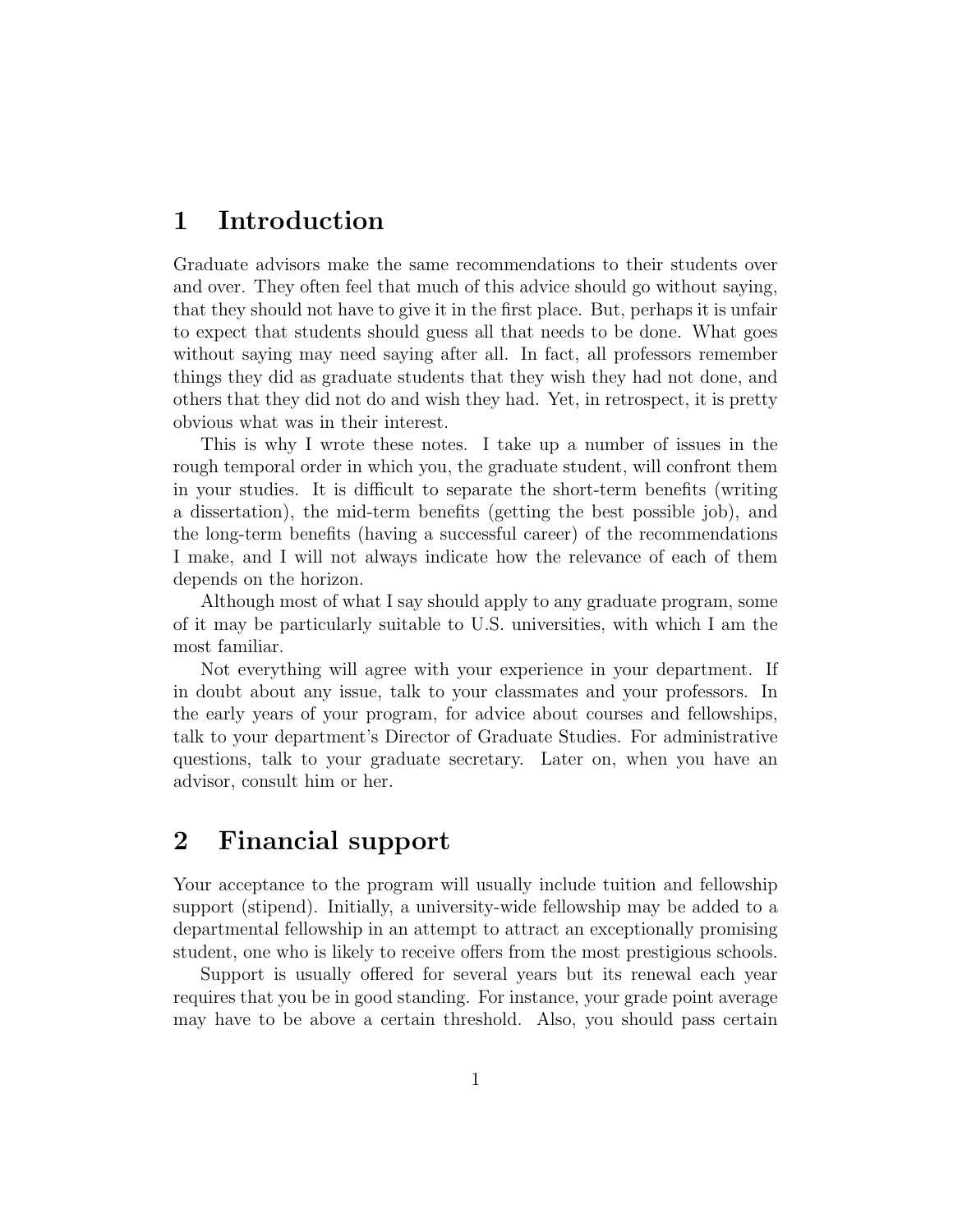exams and reach certain milestones by certain dates; typical among those are completing a research paper or having a dissertation proposal approved by a member of the faculty.

The level of support you receive may be set for several years at the time you are admitted, but in some schools, after your first year, it may depend on your performance and be adjusted from year to year. Some schools have one standard fellowship, but others have two; some offer support at three levels, and others at more than three; some schools fine-tune their support and have no set levels.

There is always a time limit for the support you receive. Four years or five years are standard, and it rarely extends beyond the fifth year. If you are not done then, it is up to you to find a way to survive. Anticipate your needs.

You may also have support from external sources, at least initially. If you are a foreign student, you may be granted some from your home country. The terms under which any money is awarded may include the obligation to disclose all other support you receive. Both your department and the agency providing external funding may make adjustments down if you have other income.

There may be reimbursement clauses if you do not return to your home country after completing your studies. In the longer run, you may be better off having accepted lower support with no strings attached. So, if you have the choice, think about your future flexibility.

In addition to your stipend, the following additional sources of funding are often available:

— Internal research assistantships offered by your department. (Your advisor, when you have one, may have access to money for that purpose.)

— Research grants from external agencies for which you could apply. A list is available from the graduate office.

— Teaching opportunities (listed below).

— Tutoring or mentoring undergraduates in yours or other departments.

— If you are an empiricist, you may need special datasets and software that are not available for free through the library. Your advisor, when you have one, may agree to use his or her research account to purchase what you need, or there may be department funds available for that purpose. This is especially true if this material would be useful to several students. The Graduate Dean may also support such purchases.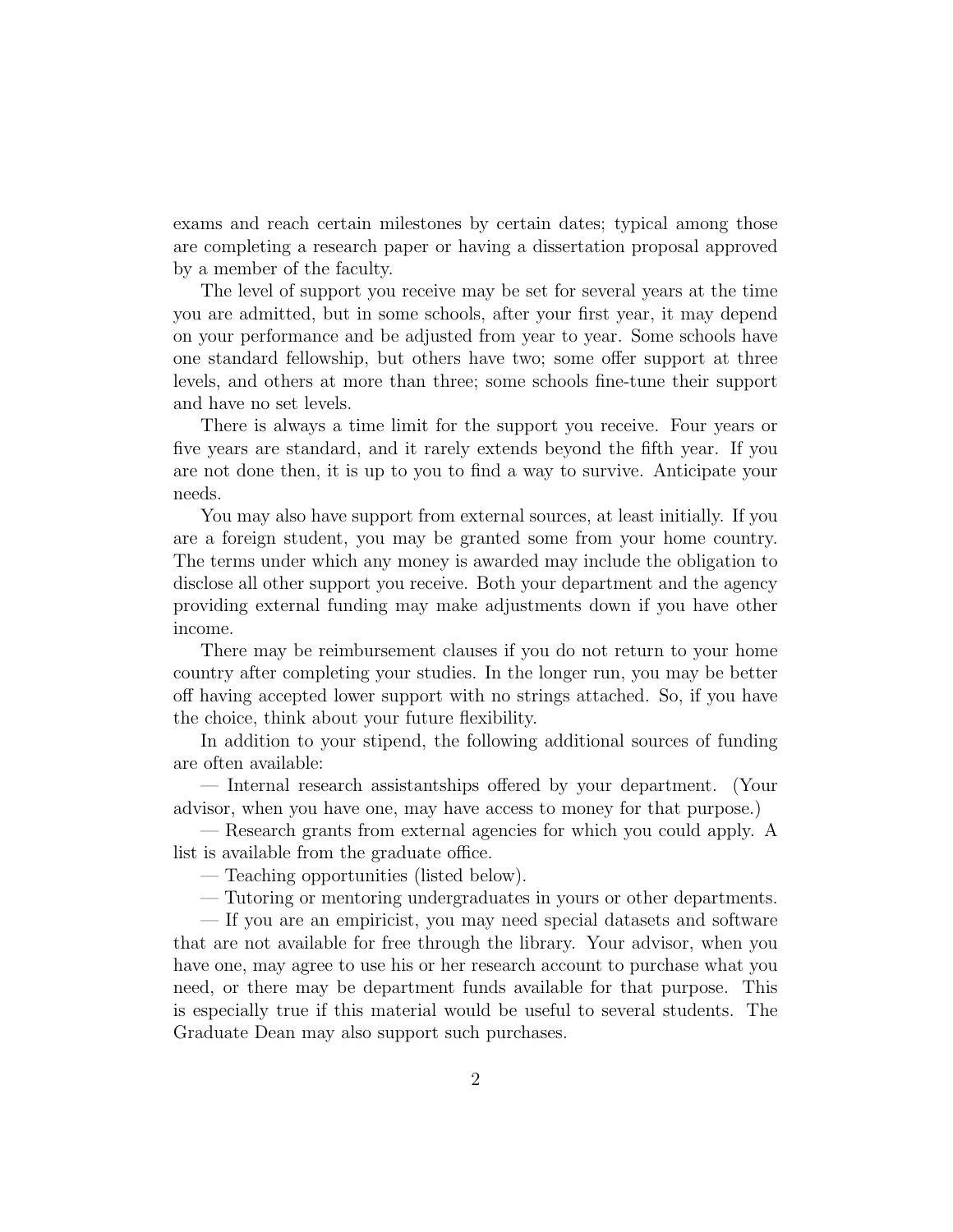If you have the choice between a teaching assistantship (TA position) or a research assistantship (RA position), you may be tempted to choose the latter over the former, thinking that it will help you develop skills that are more important for your own research, but that really depends. RA work sometimes consists of mindless tasks that will not benefit you much. Get details before you sign up. Teaching will also be very useful to your research.

### 3 Your daily life

### 3.1 Some general comments

Different students experience difficulties at different points in the course of their studies. The first year is trying for most. Not knowing what is expected from you, how much to study, being envious of the accent-less English of your classmates or being intimidated by their superior background (some may have a Masters and some may have published already), while dealing with disappointing grades, all may contribute to the anxiety. Some students sail through course work but have trouble settling on a dissertation topic. Others may not shine in the former but are at ease in formulating research questions, and have no problem motivating themselves to explore topics on their own.

Absorbing knowledge is the main purpose of undergraduate education. As a graduate student, your primary goal is creating knowledge. Previously, you were asked to prove that a particular proposition was true, the assumptions being carefully and generously spelled out for you. Now, you have to formulate, and reformulate, your questions. You have to imagine what statement may or may not be true. You have to decide what to write down on either side of the implication sign. It is a completely difference exercise. (Incidentally, if you have trouble showing that a certain proposition is true, alternate between attempting a proof and looking for a counterexample.)

If you are a foreign student, you have to deal with cultural issues on top of academic ones. Recognize how U.S. universities and your universities back home differ. Certain behaviors that in your home university might be discouraged, frowned upon, or even be completely unacceptable, may be the norm in a U.S. university. The converse is true too. In some countries, the relation between an undergraduate and a university administration, (at least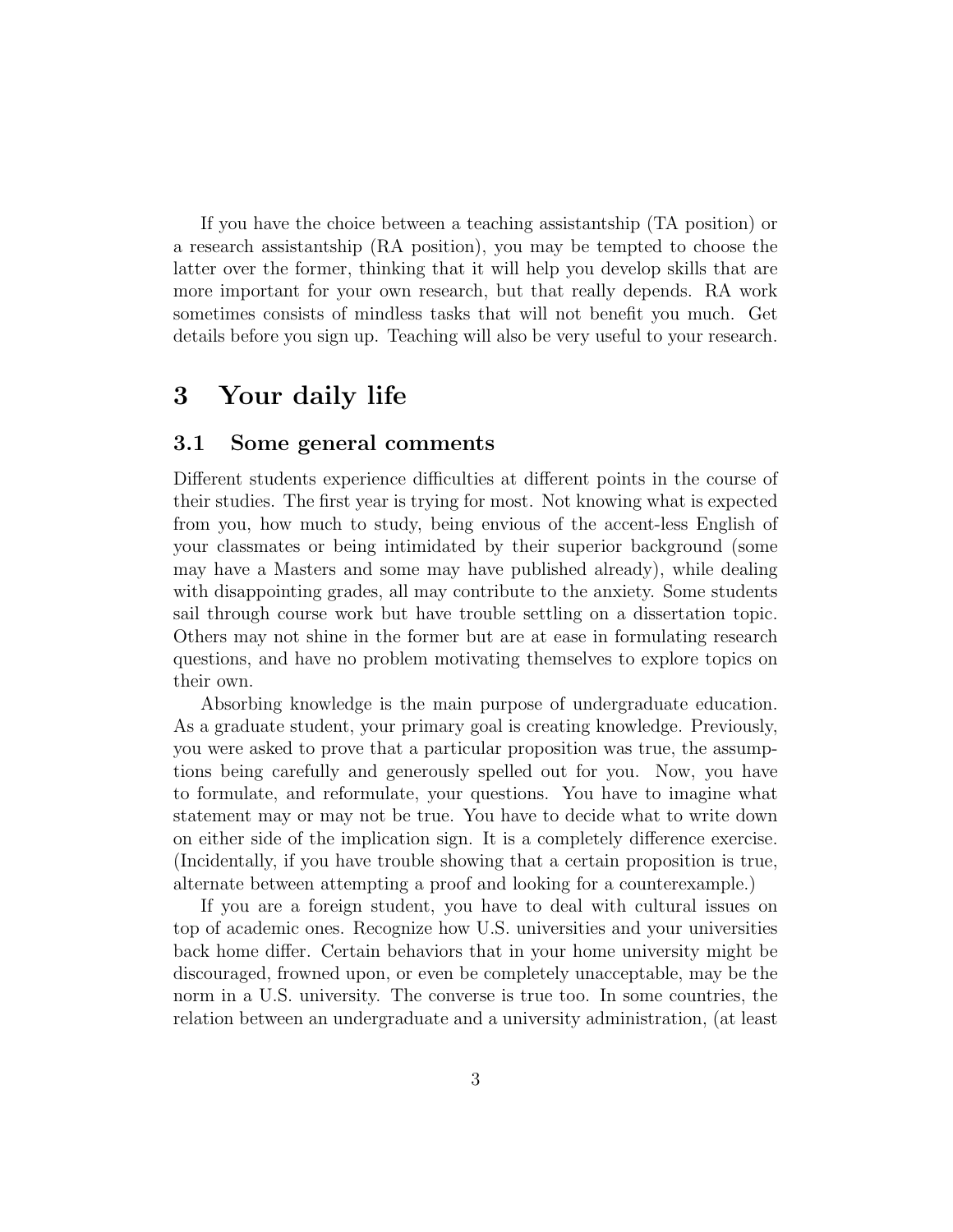as perceived by the student,) is mainly adversarial. That will not be the case in a U.S. university, and certainly not at the graduate level.

Most foreign students find it difficult calling their professors by their first names, as it seems rude to them. Nevertheless, if you notice that it is how a junior professor is addressed by the more advanced students, that is probably what you should do too. Eventually, you will have to make the switch; the longer you wait, the more difficult it will be. Using first names does not show lack of respect. First names are much less "personal" in the U.S. than in most other cultures. Using first names will be the easiest with the young professors (in fact, newly appointed professors often do most of their socializing with graduate students), and I do not recommend that you use first names with the senior professors unless they invite you to do so, and even if they call you by your first name. Different departments have different traditions concerning how professors and students relate. Be attuned to your environment.

In general, you need to be much more assertive than you were accustomed to in your home country, but you can be assertive and respectful at the same time. Being successful in your program requires that you take initiative.

A useful resource for women is the newsletter put out by the A.E.Asponsored Committee on the Status of Women in the Economics Profession. A similar newsletter for foreign students is badly needed, although the great variety in backgrounds might make it a delicate enterprize.

If your English is lacking, please take remedial courses right now. In selecting your roommates, do not limit yourself to students from your own country. Include some native speakers of English.

The path to publication is often arduous: you may have picked a truly untractable problem; a reasonable research strategy in which you have invested several weeks or months of hard work may lead to a dead end; you may not be able to get hold of the data that you really need. Later on, you will have good reasons to be annoyed with the publication process, the time it takes and the seeming unfairness of the referees. Why are they so stubborn in not seeing how innovative your paper is? Don't they understand basic mathematics? And since you easily took care of the referees and editor's requests, why can't the journal accept your revision now? This would allow you to put your paper down on your cv as "forthcoming", when you enter the job market, but the editors seem not to care.

If you experience serious difficulties beyond the predictable stress that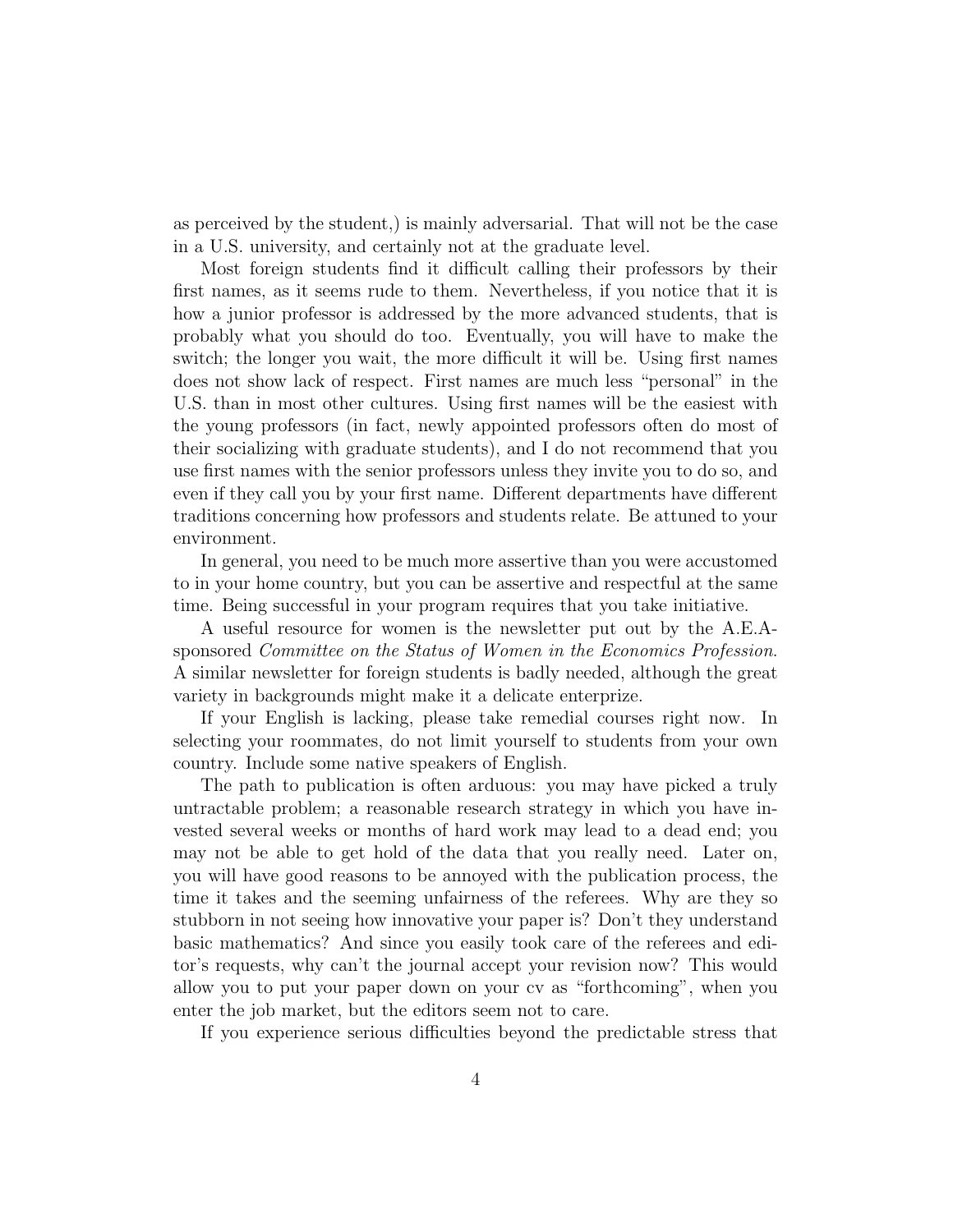is the lot of an overworked and impoverished graduate student, you need to talk to someone. Talk to your friends and to your family. If you feel awkward about confessing psychological problems, universities have counseling services that will respect your privacy. Use them. If you are so distressed that you cannot function, you need professional help. You may have to take a break, to go home for a while. But please do not disappear without telling anyone (tell at least one classmate, and tell the graduate secretary). Obviously, do not drop out of the program without speaking to the Director of Graduate Studies, and stop cashing your fellowship checks if you have decided not to return.

It may be that you are not a good fit, in terms of abilities or interests, for the particular program in which you enrolled. The sooner you recognize and acknowledge this fact, the better. You may be able to transfer to one that is better suited for you at the beginning of your second semester, or at the end of your first year. During the winter break, there is time to make provisions to transfer. Do not wait until the end of your first year, as it will be too late to enroll in another program for the following September, and you may lose two years.

Most likely, you will need intellectual and emotional support throughout your program. Your classmates will provide both—particularly students from your home country. Also look to the other students in your field, your cohort in general, and your family back home obviously.

Conversely, of course, offer your help to your classmates in need. They may not admit to having difficulties. Be perceptive. Extend your hand.

Do not take refuge in your apartment, isolated from your classmates. With any luck, there will be a critical mass of students working on subjects similar to yours and with whom you will have productive regular exchanges. Talking with your fellow students will help you discover your strengths and weaknesses. Most of them study other fields, where research traditions and methodologies differ, and that will help you better understand the benefits and limitations of your own approach.

### 3.2 Courses you take

In your first year, you have no choices concerning the courses you attend. Series in microeconomics, macroeconomics, and econometrics constitute the central and obligatory curriculum in most programs, often complemented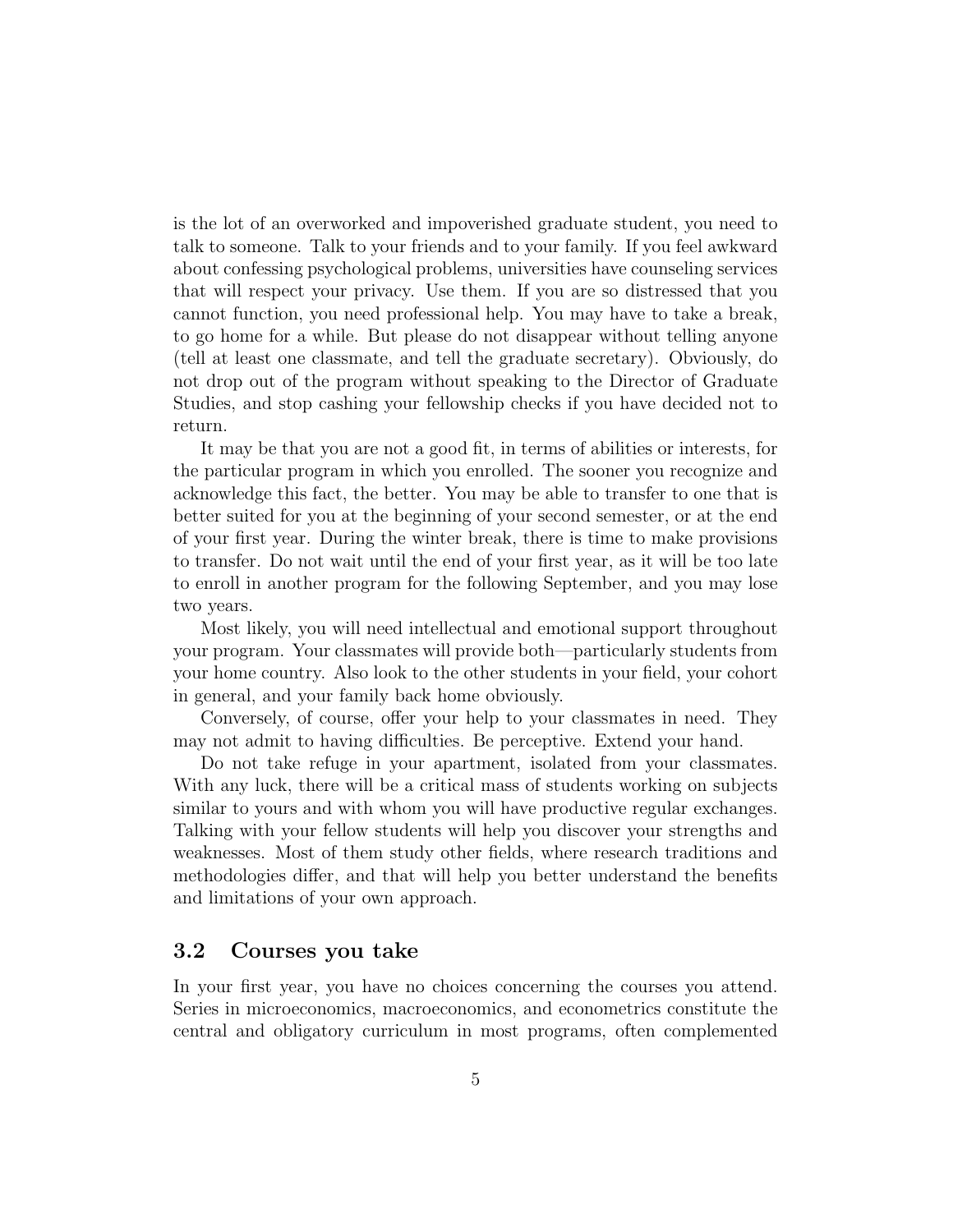with a course on mathematical techniques ("Mathematics for Economics"), and sometimes allowing one elective in the second semester or third quarter. In the second year, most of your courses are electives. That is when you start focusing on one area. There will also be distributional requirements, whose purpose is to ensure that you do not specialize too quickly.

Exams on the core curriculum are the most important ones in some programs, and they are given at the end of the first year. In other programs, the critical ones are field exams, and they are given at the end of the second year. You have to pass these exams to be allowed to continue. If you fail on your first try, you usually have a second chance a few months later. If you fail again, you will typically be asked to leave the program. At that point, your record may entitle you to a Masters' degree (even though your department may not have a separate Masters' program).

Although fulfilling the course requirements takes the first two years of most programs, $<sup>1</sup>$  you may be able to start research in your second year, in</sup> the context of some course you are attending. A paper you write to satisfy a course requirement may develop into a regular research paper. It may even end up as a chapter of your dissertation.

Research is your principal activity from your third year onward, but you will also have teaching obligations and opportunities.

By the time you leave your program, you should have attended most of the courses your department offers in your area of research, broadly defined. That includes some courses that were not covered in your field exam when you took it, some courses that you did not have the time to attend in your second year, some courses taught by faculty who joined your department after you met the course requirements and passed the field exam, and some courses taught by visiting faculty. You should continue strengthening your mathematics background by taking or auditing courses in the math department.<sup>2</sup> Courses in others schools or departments (business school, statistics, political science, philosophy) may be relevant too. Courses on applied subjects are a good idea if you are a theorist and conversely. In a small department, you may end up with as wide an exposure as you would in a large department if you take advantage of all of its offerings. But the focus should be on building skills.

<sup>1</sup>European programs differ significantly in that respect, as many have a much more limited list of course requirements.

<sup>&</sup>lt;sup>2</sup>You will find suggestions on T. Sargent's web page, http://homepages.nyu/ ts43.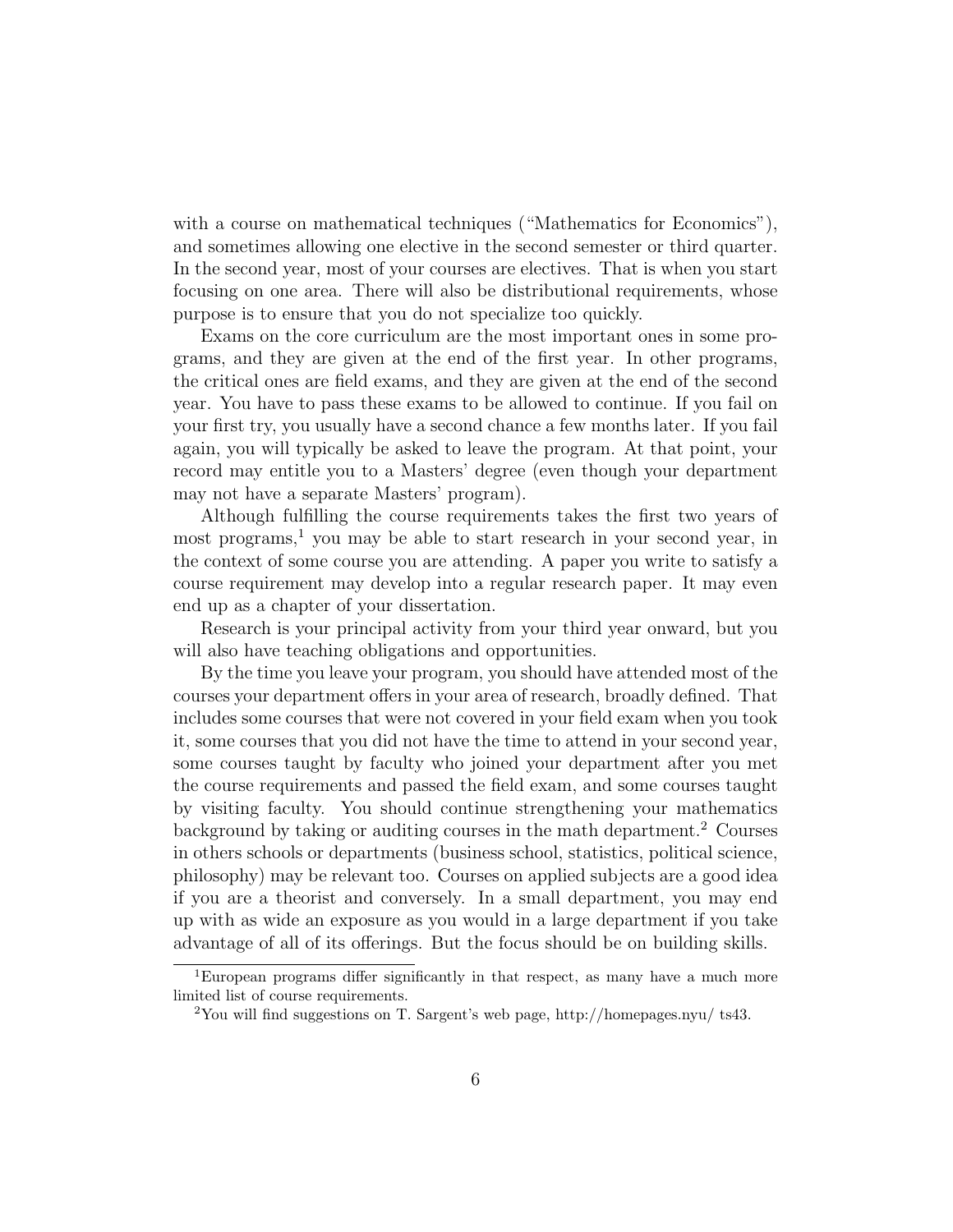You do not have to formally register for these additional courses. In fact, you will not have the time to work for a grade. You already know that the benefit derived from a course that you audit is but a fraction of the benefit derived from a course that you take for credit. Keep up with the readings and do some of the assignments, even if you do not turn them in. The more challenging ones are of course the ones you should pick. This will certainly require self-discipline. Be realistic though. Assess whether you will have the time. If yes, commit yourself to the course. There is no point registering for a class if it is most likely that you will have to drop it.

Having a broad knowledge of economics, knowledge that extends beyond your area of research, is very valuable for many reasons. Ours is a very vast subject, as you will see by stepping back a little. For instance, scan the program of the annual American Allied Social Sciences (A.S.S.A.) meetings. You will discover many sessions on topics that are totally unfamiliar to you.

Also, you never know when a technique or a result that at first sight did not seem very relevant becomes critical. If you are a theorist, experience with applied research will help you formulate interesting research questions and keep you away from the ivory tower. If your work is mainly empirical, an appreciation for theory will help you establish the solid foundations that your model needs. Knowledge outside of your area of research will allow you to better interact with your fellow students, your professors, and your future colleagues, and to enlarge your potential teaching expertise. You will be a more attractive candidate when on the market; more importantly, you will develop into a better economist.

More immediately, these courses are a good opportunity to make yourself known to professors other than your advisor. Impress them with your clever comments or smart answers to their questions. Do not overdo it though, as you may end up disturbing the flow of the lecture and prevent the professor for presenting the planned material. Also, do not show off. They will speak up on your behalf when the faculty meets to discuss fellowship support or the job market. It happens too often on those occasions or in informal discussions that a colleague mentions being aware of a student taking his or her class, only to add that the student never spoke up, so there was really no way to tell how good or interested the student was. The exam could have helped in that respect, but it may not have been given yet. Besides, exams are far from telling us everything there is to know about a student.

During your research, you may need help with the literature or with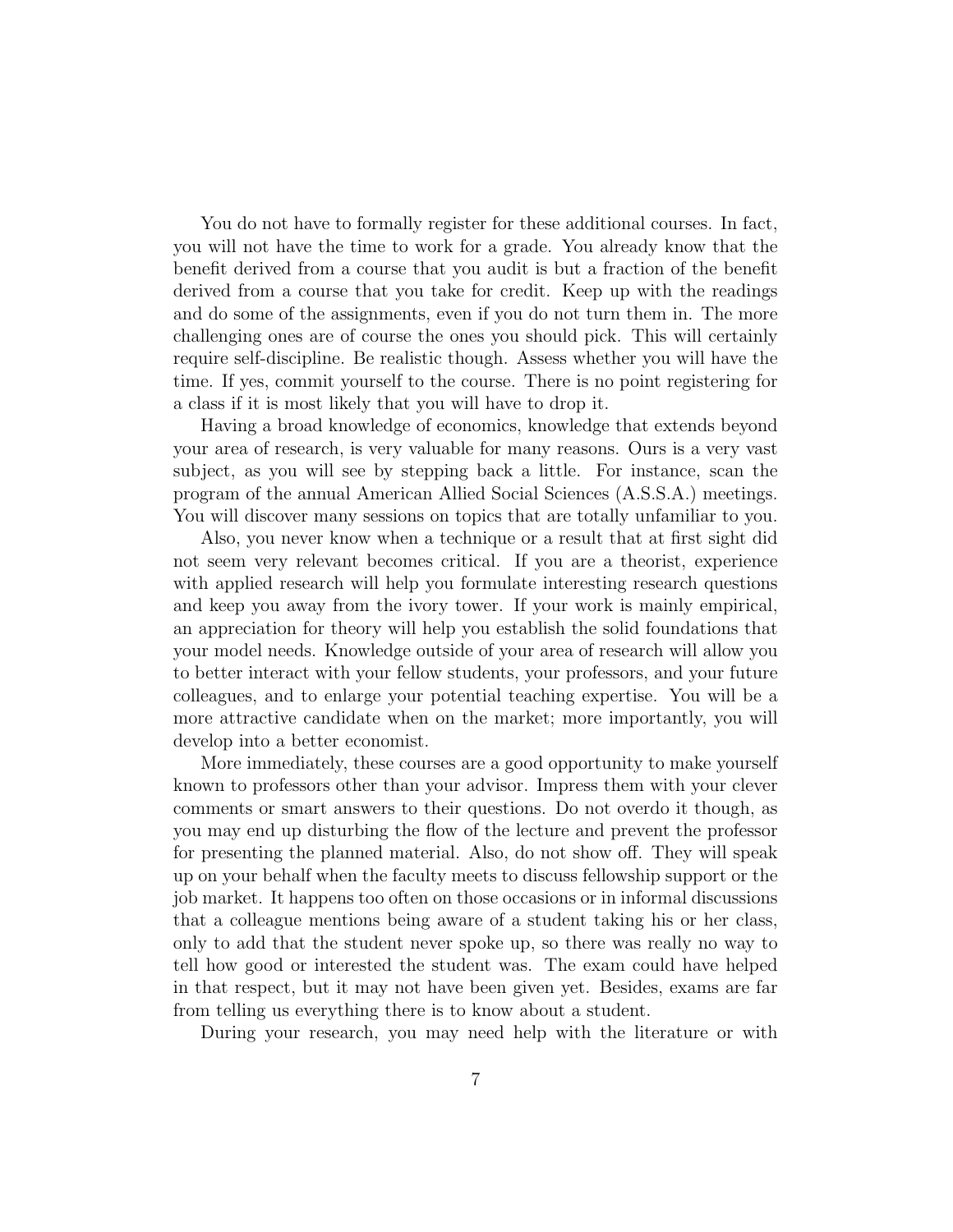techniques that professors have discussed in class. They will be much more responsive if you have shown prior interest in their subject. Giving you a private lecture about a topic presented in a class you did not attend is not how your professors want to spend their time.

You will need to ask some of them to write letters of recommendation when you are on the job market.

You will also need to compose a dissertation committee.

These are many reasons already why you should be more than a name, or a face, in your department.

### 3.3 Teaching

You will be required or asked to be a teaching assistant (TA), usually in undergraduate classes, but also in some graduate classes when you are more advanced in your program. You will learn much by being a TA in a graduate class. In particular, you will discover that the only way to really understand something is to explain it (not the other way around). Being a TA will give you an opportunity to get to the bottom of issues that so far, you had (unfortunately) managed to avoid.

Compiling a good record as a TA is helpful also when you are on the job market. Potential employers want to know whether you will be an effective teacher. Business schools are particularly demanding in that respect. Your department probably collects statistics on the performance of TA's, and may even rank TA's on the basis of student feedback, in particular their formal course evaluations. If English is not your native language, concrete information about how well you did as a TA can be included in your application package to reassure universities that this fact will not get in the way of clear communication. (One of the purposes of the interviews at the A.S.S.A. meeting is determining the English proficiency of the candidates.) Even if you are seeking a non-academic job, the ability to interact well with colleagues will be necessary to land the job that you deserve.

Teaching can be another source of letters of recommendation from faculty you assisted. Such letters are particularly useful if you guest-lectured in an advanced course, since the professor may also be able to comment on your mastery of the material.

The lectures you prepare now will be there for you to revise and use after you graduate and start teaching after you get a job, thereby facilitating the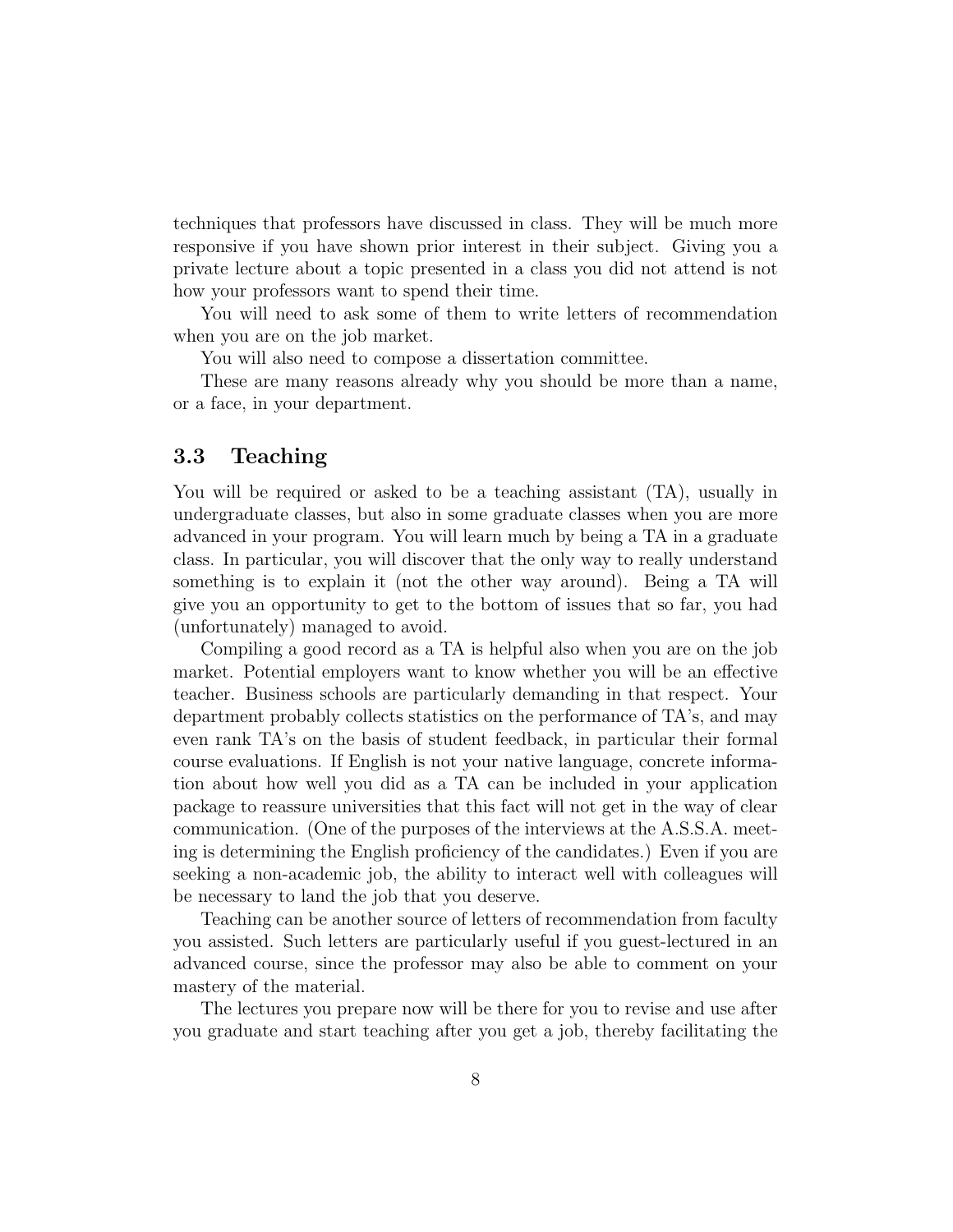transition to your life as a professor.

Departments can offer a number of teaching opportunities:

1. Compulsory TA work, which may be a precondition for the financial package you received when admitted. These obligations vary widely from department to department. In some, they start in the very first year and stretch over several years. In others, you will be free of them during the important first year, and they may be limited to one or two years. Teaching assistantship usually means grading, holding recitation sessions and office hours, and perhaps giving one or several lectures (for example, when the professor is out of town). The amount of work very much depends on the number of students you will be responsible for; also, what a professor expects varies widely from one to the other. Try to get that information.

Additional teaching assistantships, for which you may get additional remuneration, may be available.

2. Most departments offer a math (or statistics) review class for the incoming graduate students just before school formally starts. To be assigned this course, you will naturally have to demonstrate proficiency in the subject—you will have been among the best students in theory courses—and your English has to be good.

The course is usually intensive and you will need to devote much energy to get ready for it. During the period in which you deliver your lectures, you will not have any time for anything else. However, you will greatly benefit from the experience. It will also look good on your cv that you have been trusted with this assignment.

3. Summer courses for undergraduates. Some of them are basic courses (introductory economics; intermediate micro or macro), which are taught regularly. In some departments, you may have the opportunity to submit a proposal for a course. Whether it is accepted may depend upon how many students register for it, and whether it is confirmed on actual enrollment as the start date approaches. It is obvious that you will not be assigned the course if you have not shown interest and ability in the related graduate courses that you have taken.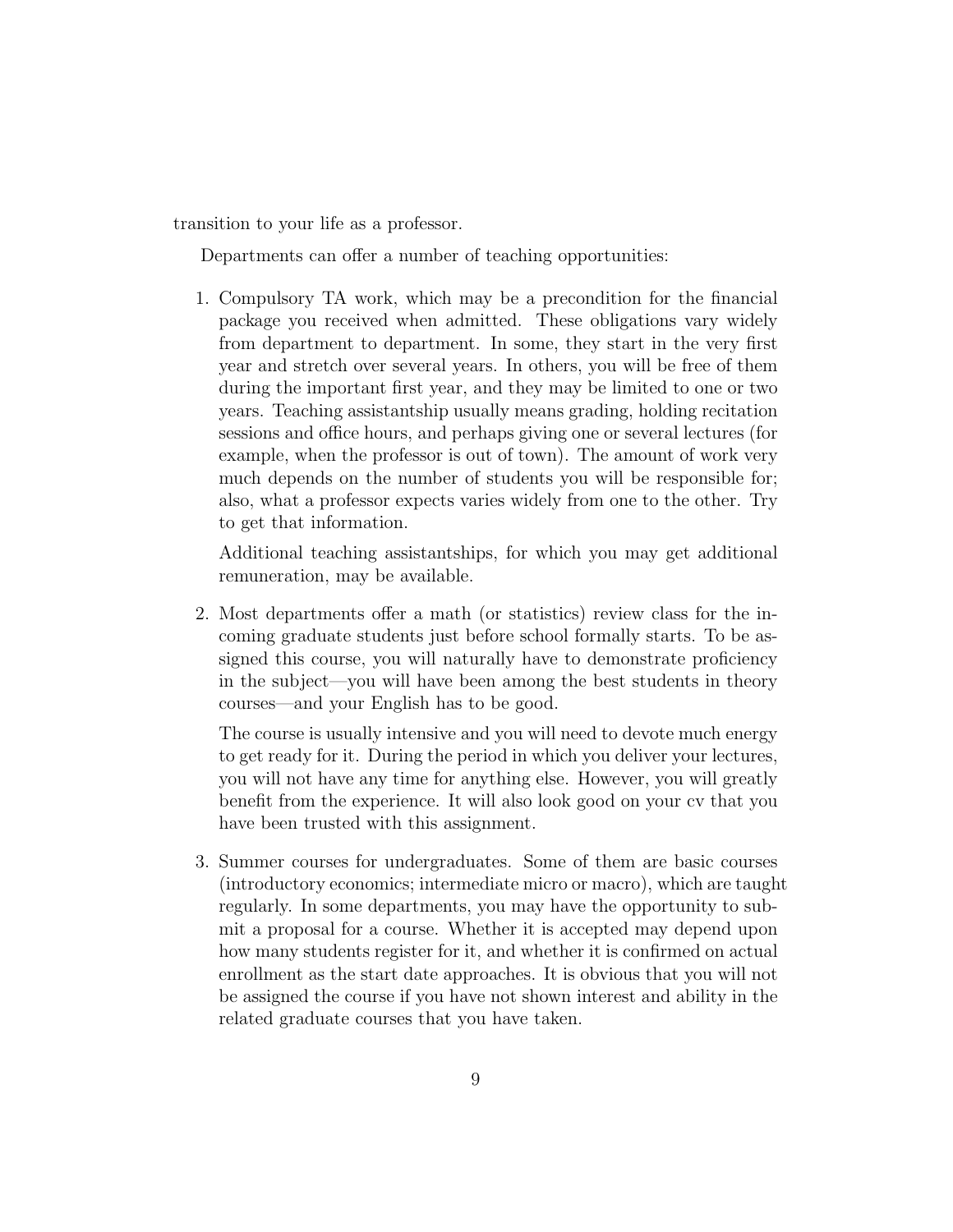- 4. Evening courses may be an additional possibility.
- 5. Individual professors whose courses you have attended may ask you to give a lecture in their graduate class if you have done well in it.
- 6. There may be teaching opportunities in neighboring colleges and universities. If they are satisfied with your performance, they will invite you to do it again. This will be good, as the preparation time will be considerably less on the second or third time.
- 7. Teaching in your home country, when you return for summer vacation. It should be a short course however, as you need to spend time in your department doing research, in proximity to your advisor. You advisor's summer travel schedule will make it more complicated than you think. Try to coordinate with him or her so as to maximize overlap of the intervals when you are both in town.

Obviously, accumulating extensive teaching experience will be at the expense of your research, and that should not be your priority unless your objective is to get a teaching job. Your research is really what counts to get into a high-level research university. You will be expected to take teaching seriously, but whether you get in will be decided on the basis of your research record and promise.

### 3.4 Workshops and visitors

Attend workshops. Attend all workshops and seminars in your field, whether or not they are on your specific subject. Most won't be anyway. Read the papers that will be presented.

Ask questions. It will be hard at first. You may feel that you should defer to the professors and to your older classmates. You may fear that your questions will not be very good, that they will expose your lack of knowledge and understanding of the subject. Therefore, to get practice, start with clarifying questions. Most likely though, if you are confused about some point, so are others in the audience. Your classmates will tell you they were glad you asked.

Also, by itself, asking questions will help raise your interest in a seminar that you may not find too exciting. You have opted to spend an hourand-a-half in a windowless room, so try to make this time as productive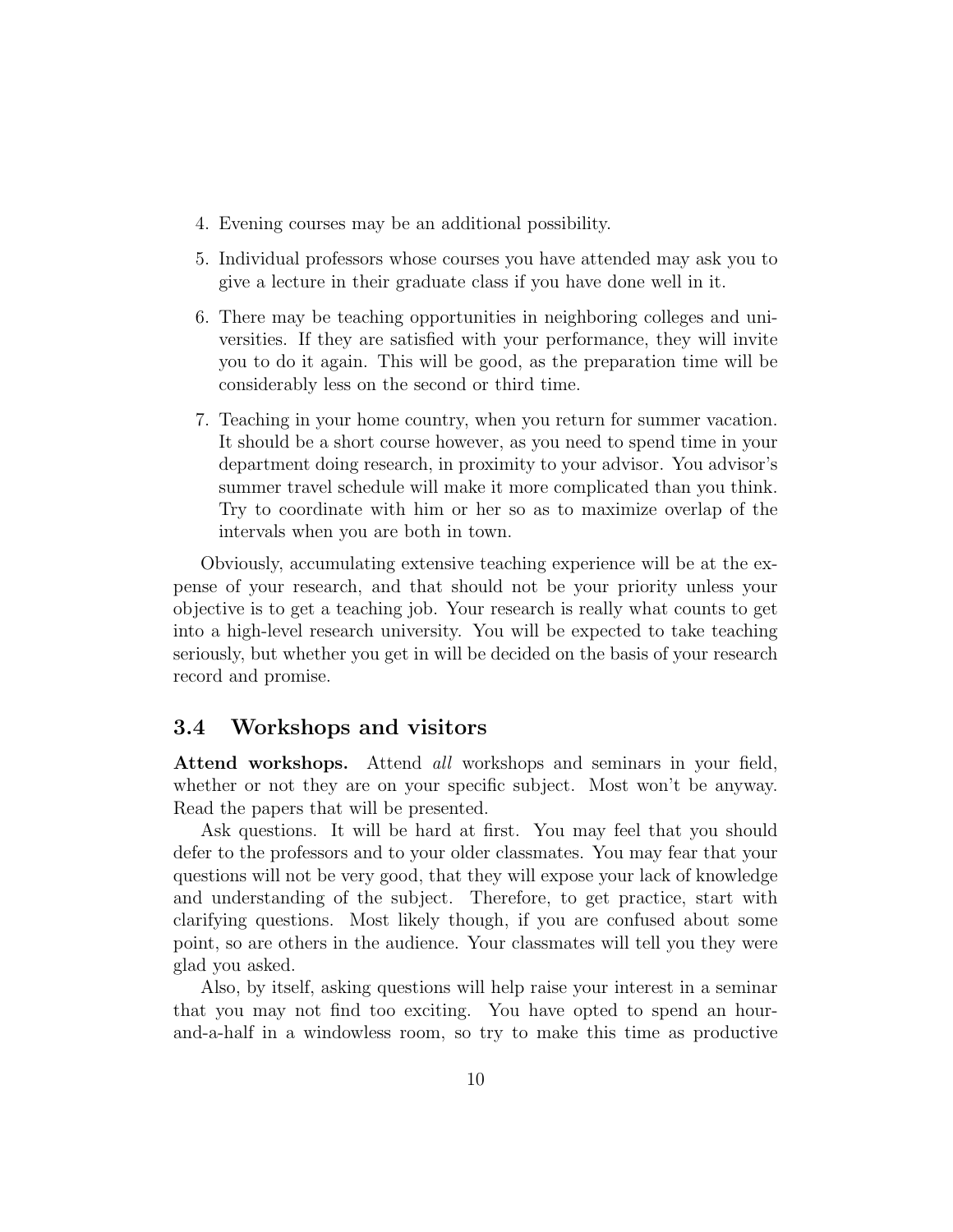as possible. Don't sit in the back of the seminar room, ready to leave, disengaging yourself.

Attend seminars in other fields too. Some seminars in the business school or the political science department may be relevant as well.

Meet visitors. In some departments, you will be given the opportunity to meet with the visiting speaker, especially as your own work reaches maturity, and even more so if it is related to the speaker's. That should be an additional reason to read the paper that the visitor will present, perhaps others that he or she has written, as well as papers that constitute the background of the visitor's presentation. Prepare questions.

Also, be ready to talk about your own work. You may get very useful comments from someone who often will have a different perspective from that of the faculty you know. When you are getting close to entering the job market, meeting with speakers will help you advertise your accomplishments. Mainly, it will help you learn how to do so, as these occasions will serve as practice interviews. The circumstances will differ from actual interviews in a number of respects (you will not have a blackboard then; you will be facing a committee of more than one individual; the stakes will be higher). Nevertheless, these one-on-one meetings can prepare you well. You can also send your paper ahead of time to a visiting speaker. In writing these notes, I asked several of our recent graduates for comments on their experience on the job market. A most frequent comment was that they had found meetings with visitors extremely valuable in the preceding years. To fully benefit from the opportunity, do not wait until your last semester. Your third year is not too early to start signing up occasionally.

At first, you will feel uncomfortable but practice will help. Undoubtedly, some visitors are difficult to approach, but these too provide a useful experience. You may also meet a visitor as a group, with one or two other fellow students, especially on the first few occasions. You may invite the visitor to the neighboring coffee-house. However, most students find that visitors are quite responsive, and they enjoy the interaction. The pleasure is mutual. After returning home, our visitors often make a point of writing that they were glad to meet our students. It is also not rare that visitors ask to meet students when planning their visits.

These occasions will help you negotiate your transition to being a professor. The image you need to project when on the job market is that you are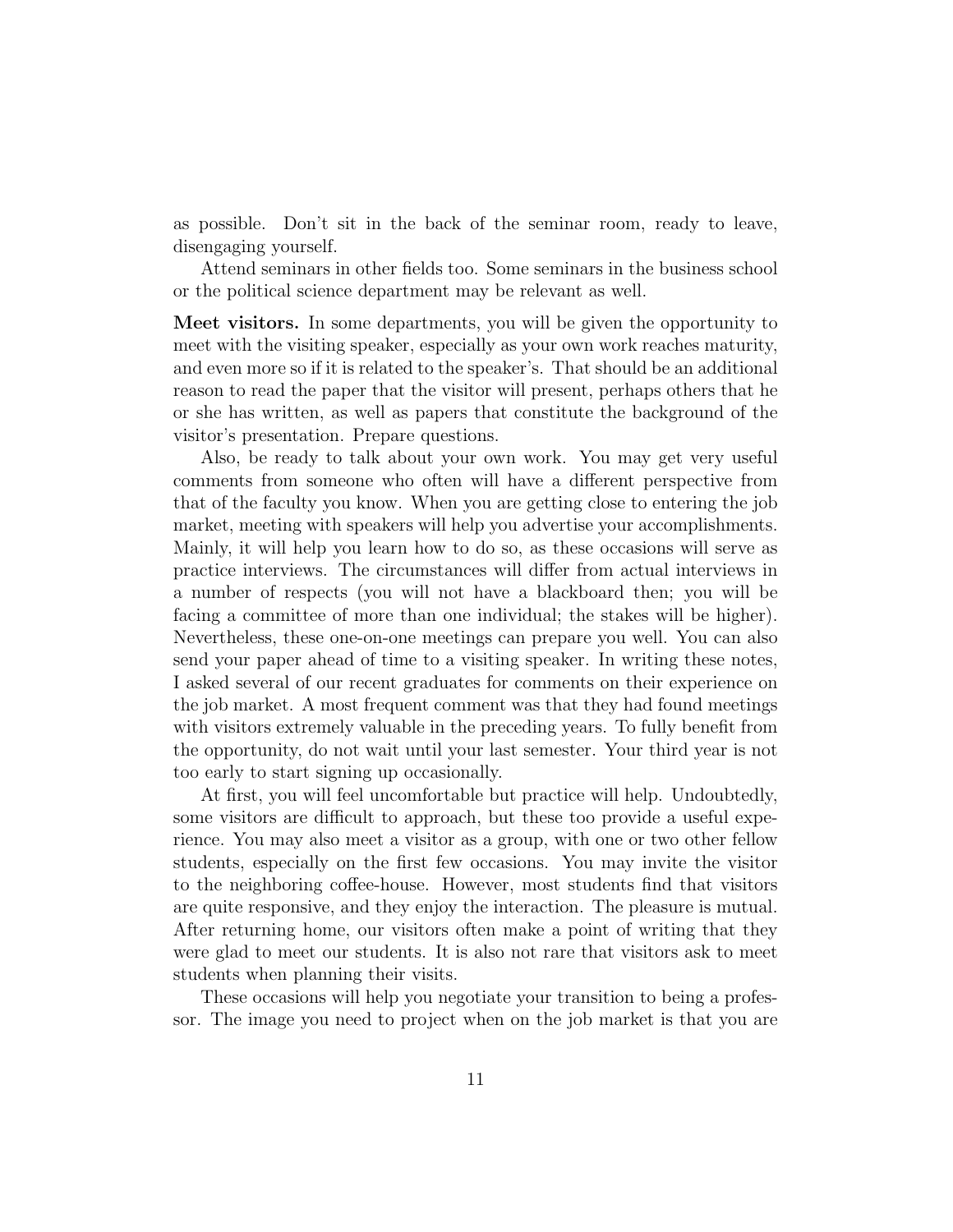ready to be one: you have the maturity that allows you to discuss economics with established professors in such a way that they think of you as one of their own.

Seminar speakers usually come for a single day but some visitors may stay longer, from a few days to an entire year, and these are great opportunities for you to learn about new subjects, interact with new people, and get comments about your work from people with different expertise. You may have shown your work to quite a few people already, but you will find that every new reader makes points that have never been made before. Visitors are free of their usual duties and they may be quite accessible, sometimes more so than your own professors. Here too, you may meet with a visitor as a group, but for a visitor who stays more than a few days, individual discussions are certainly possible. Ask your advisor to arrange a meeting. Even better, be bold and knock on a visitor's door to set up an appointment yourself. But you need to do your homework first: consult the visitor's web page; read his or her papers.

#### 3.5 Working with classmates

In some courses, joint homework is encouraged, which is good. You may also write papers with classmates, but it is preferable that your job market paper not be joint with a fellow student, or with a faculty member. How is the recruiting committee supposed to disentangle your contribution from that of your coauthor? The problem is compounded if you and your coauthor are not in the same cohort; your co-author may already have graduated. Committees, rightly or wrongly, will tend to think of your co-author as the senior partner.

That being said, I can cite very successful careers that began with two students writing joint papers.

For healthy long-term relationships with your co-authors, and although your respective contributions cannot always be equal, it is preferable that they not be too unbalanced. At least, if your collaboration extends over several papers, they should not be too unbalanced on average.

In the evaluation of files for renewal or promotion, it is certainly not true that a joint paper with k co-authors counts for  $\frac{1}{k+1}$  of one paper. Some discounting of joint work does occur but it is not very substantial. My empirically-minded colleagues proposed that you will be credited with 70-75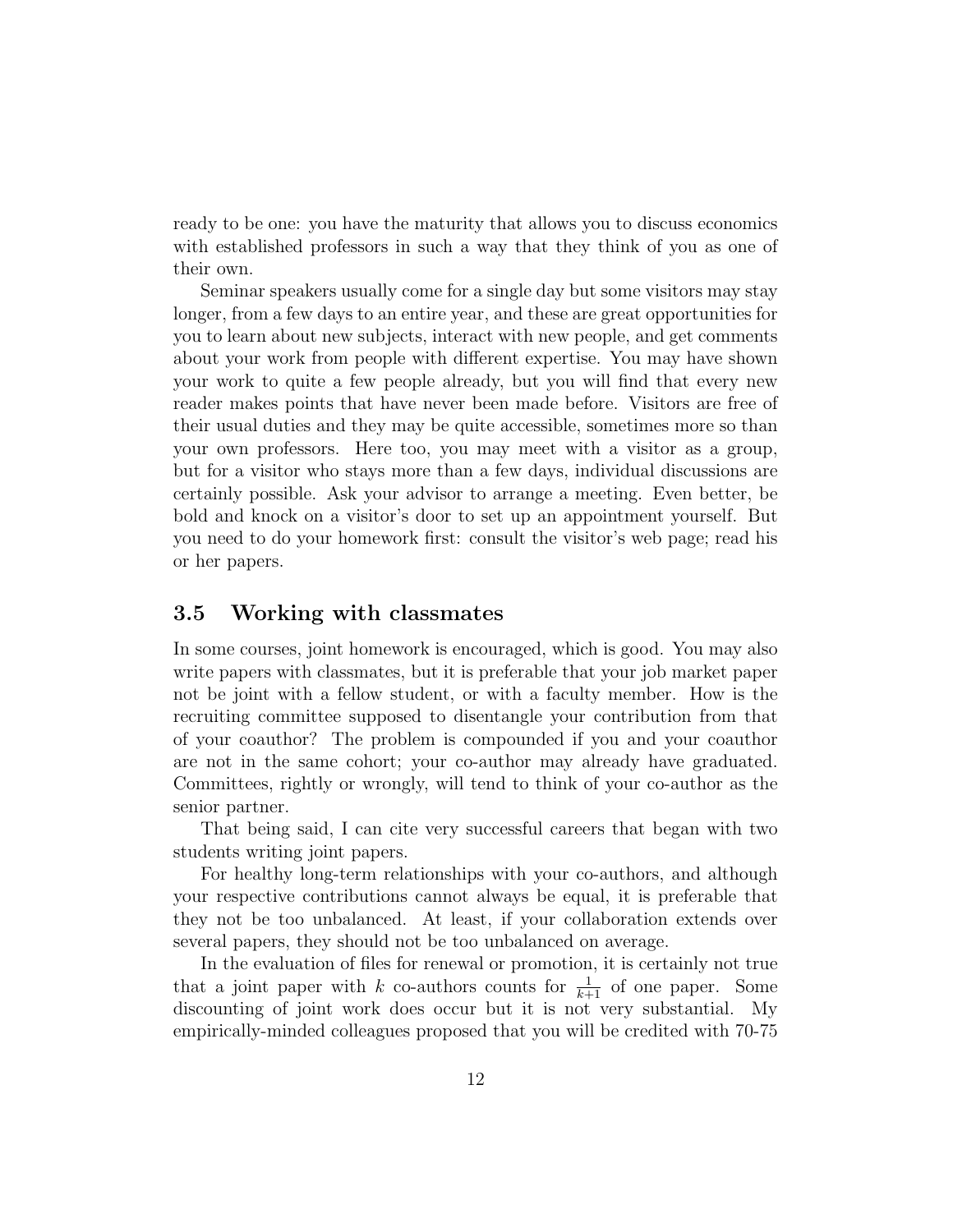percent of a paper on which you have one co-author. So will your co-author. Moreover, you will progress much faster by having co-authors.

Also, the friendships and collaborations you form in graduate school will be a most rewarding source of intellectual exchange and support throughout your career.

So, do write papers with your fellow students, but have other projects too, and let your job market paper be your own.

#### 3.6 Where to study

In your first or second years, you most often will not be assigned an office, but as early as your second year, you may be given one to share with one or several fellow students. If that is not the case, do not hide in the library stacks or at home, only to emerge for the lectures and the exams. You need to be in regular contact with your classmates, to discuss courses, class assignments, and other aspects of the program. It is thanks to these exchanges that you will understand what a particular course is all about, what a grade from a particular professor really means, and that you will be spared an entire week-end trying to solve a homework assignment whose statement is critically flawed by your professor's typing mistake. Ask the more advanced students to share their experience. If there is an economics library, you are likely to bump into other students there, and that may be a good place to study.

When eventually, you are assigned an office, your office mates are a group with whom you will obviously interact regularly. But until then, do not show up in the department only for the weekly seminar in your field. Stop by even if you have nothing specific to do there. Have a cup of coffee with the classmates you run into. Peek in your advisor's office and say hello. Tell your advisor about an exciting paper you have just come across, a new conjecture you have formulated, or some progress that you have recently made in solving a problem. Your advisor may or may not have the time to chat with you for very long, but that does not matter. During the course of a five-minute conversation in the hallway, you may get an important reference, or a critical insight, or even the key to the solution of a problem that you have been struggling with for a week. It may save you several additional days of frustration.

These interactions will help your advisor keep aware of what is happening in your life, and your advisor will be grateful for them.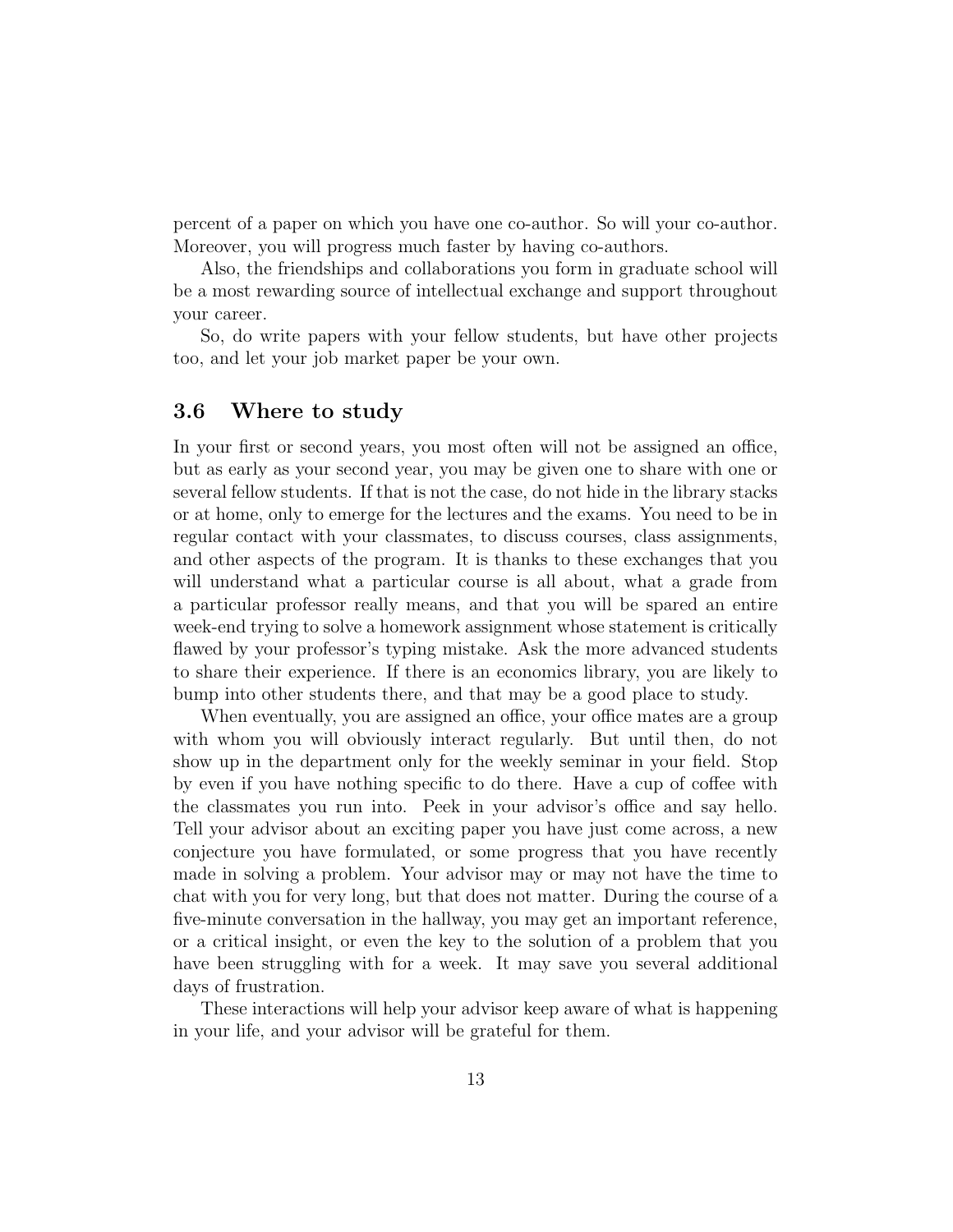Participate in the department's social activities, the yearly picnic, the Holiday parties. Attend the named yearly lectures given by famous people, even if their topics are not directly relevant to your research. You should not have to be told to time your vacation so that it does not interfere with a conference in your field that is held on campus. Attend the social events connected with the conference. These are important for gaining practice talking about your work and other people's work in an informal setting, as well as for networking.

Obviously, you need to take vacations, and putting aside your research entirely for a while is not a bad idea. However, do not go away as soon as classes end in the Spring, only to return when they resume at the end of the Summer. You will fly home with the best intentions to get work done, but students invariably confess to having studied little or not at all when at home. Even though there is always email to stay in touch, you probably will not accomplish much when far from your department.

### 4 Doing research

### 4.1 Getting research ideas and writing

Always read with research in mind. That is, read each paper not just to find out what's in it, but also and rather, what's not in it. Read it to identify the various ways in which it can be improved. What you should look for are not only the conclusions the author was able to draw, but the conclusions the author was not able to draw. What questions are the paper not answering? Read with a pen, (pencil, yellow highlighter,) in your hand. When you are still taking courses, add to each of your homework assignments one or several questions that are your questions. Try to answer them. After reading each paper, ask "So, what are my questions?". Whether you can answer them is a different matter of course, and the really interesting questions usually do not have easy answers. But as you will discover, an interesting question can be a very simple one that surprisingly nobody has asked yet. Also, answering an interesting question does not always require superior feat of scholarship. There are many examples in the history of economics, some of which completely changed the course of economics. You would be making a big mistake by dismissing your simple questions for being too simple. Reading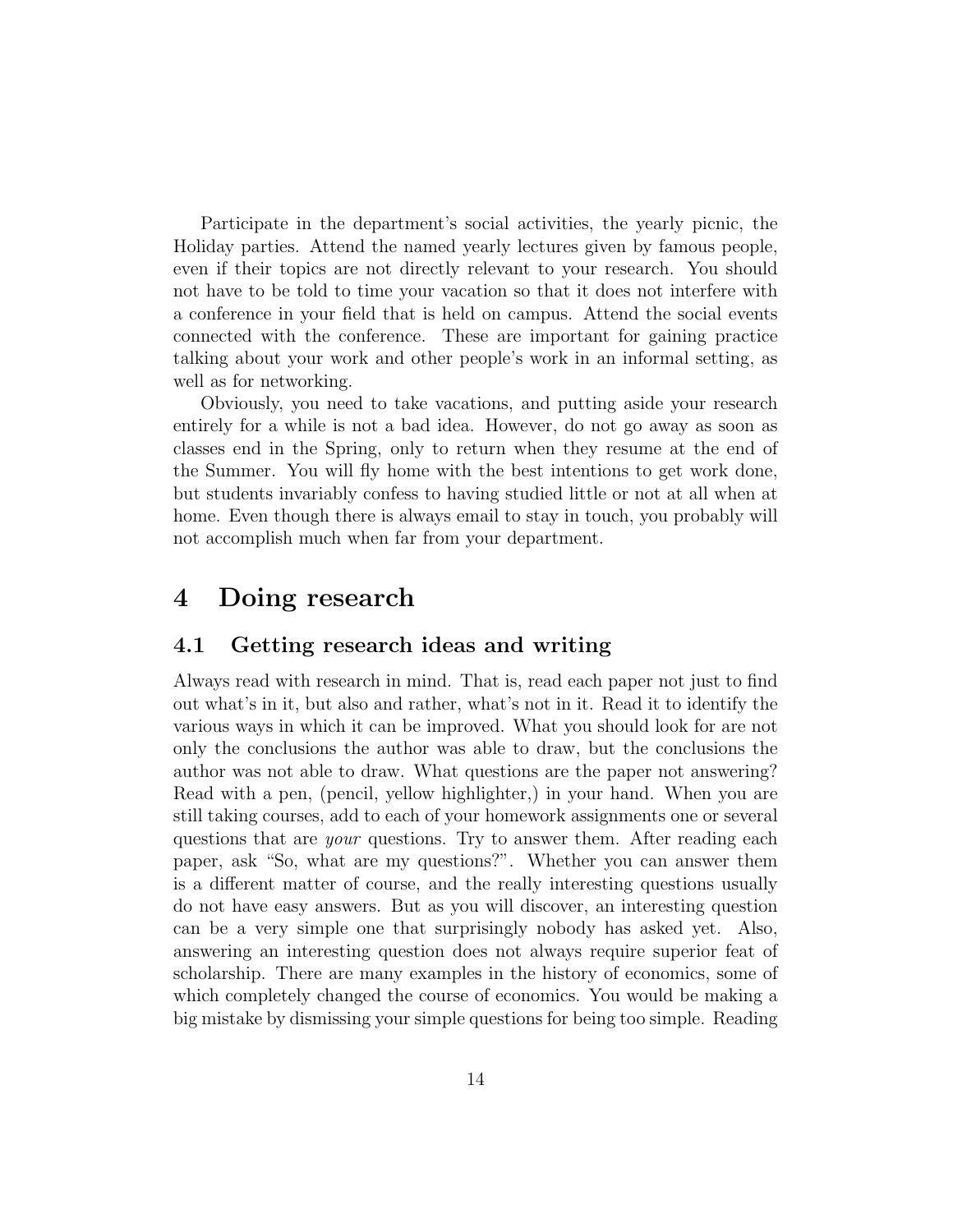the Nobel citations should easily convince you of that.

Attend seminars as early as you can. You probably will not have any time for that in your first year, but in your second year already you will be able to attend a few. From your third year on, attend them regularly. Once again, attend each seminar with an eye to whether you can get a project out of them.

Download papers as they become available on the web pages of journals. You can subscribe to email lists of journals for articles in press and for working papers. Science Direct is a user-friendly site. Learn to use library resources such as EconLit, SSCI, and SRN. For new papers, look at http://repec.org. Also, check the individual web pages of the researchers who are important in your field.

Do not spend all of your time reading, however. Any paper you read builds on others that you do not know and will want to read. When reading those, you will come across others that you may feel you should read too. Stop. You will certainly acquire a vast knowledge of the literature, but that will be at the expense of your creative work.

Always have some project to work on. It may not yet be the big project that you need, but you will get some satisfaction from solving questions, and you will gain practice in figuring things out and writing the answers down. Besides, you never know how a project develops. The twists and turns that research takes may well transform what looked like an easy exercise into a non-trivial and interesting one. Subtle issues may arise that you had not noticed at first, and you may develop ideas for generalizations. As it evolves, a mundane project may become worthy of your full commitment.

In fact, have several projects to work on. When frustrated or disappointed with one, you can turn to another. On the other hand, do not have too many projects; if you do, you may not finish any one of them. New ideas are always more exciting to work on. Resist the temptation to forever drop older projects and jump into new ones. But do drop a project if your new ideas look much more promising.

Some of your research projects will lead nowhere, and disappointments will occur. When you have successfully tackled a problem, there is also the risk that someone else has already solved it, has published the answer, or is about to publish it. Brace yourself for these possibilities.

Occasionally, you will discover that a subject has been developed in parallel in a field other than economics, such as operations research, mathematics,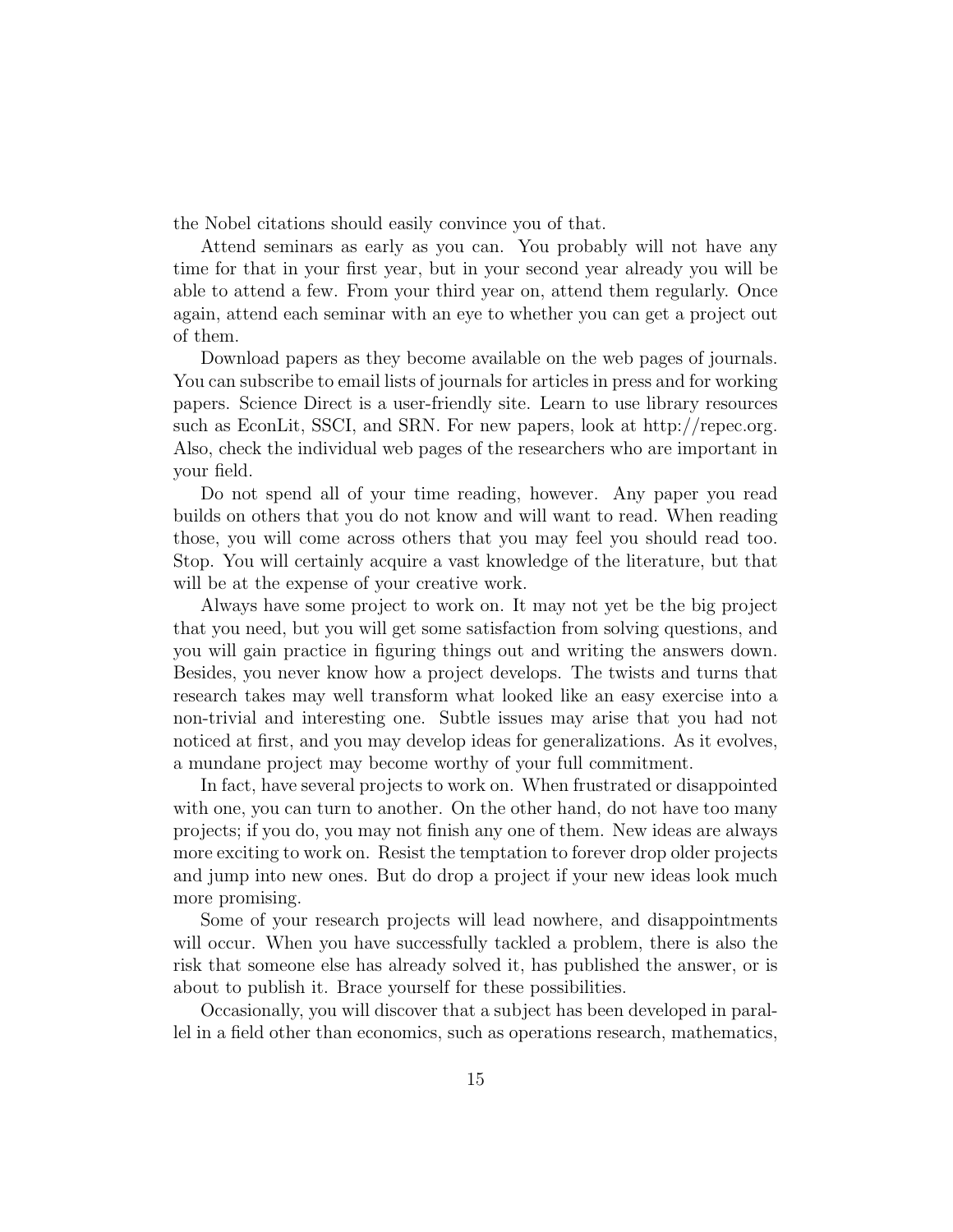and computer science. Economists may not be aware of this literature, and conversely, economics literature may not be cited there.<sup>3</sup> The terminology used in different fields to designate the same concepts is not uniform, and searching the web does not guarantee that you will find out if you are duplicating someone else's work.

On the other hand, researchers in other fields often ask questions that are quite different from the ones we economists ask, ignoring issues that are central to us, focusing on others that we do not perceive as central.<sup>4</sup> Even though there may be overlap between your work and previous work, it is rare that earlier writers have addressed exactly the same questions, or have seek for an answer in exactly the same way. For instance, there usually is a wide range of modeling choices that one can make in the way. These modeling choices may affect the generality of the answer but all may be worthwhile pursuing. Your paper may not be as important as you were hoping, but some of it can probably be salvaged. Swallow your pride and repackage your results so as to bring out what is specifically yours. Acknowledge priorities that have to be acknowledged. You may not have been aware of some previous literature when you wrote your paper, but that is irrelevant: you have to rewrite it as if you knew it. Do so and move on. Finally, (and yes, I know that this is small consolation when you have just been scooped,) if you had this excellent idea already, there is no reason why you shouldn't have others.

It is not useful to begin writing a paper with a particular journal in mind. The unexpected changes of direction that a research project can take as it develops makes this pointless. It is when your paper reaches completion, when you have most of the results, that you can start thinking about an outlet. Most journals do not require submissions in their format until a paper is accepted, but the style of your paper should match that of the journal you approach. You may have to submit your paper to several journals in succession, and in the process of widening the scope of your search for an outlet, you may have to make important adjustments in its style. After

<sup>3</sup>Fairness, matching theory, cost allocation are examples with which I am familiar.

<sup>4</sup>Mathematicians sometimes ask questions that we perceive as being mainly of technical interest, or that we avoid having to face by imposing assumptions that (we feel) do not limit very much the interest of the answers we get. Computer scientists obviously address computational issues, whereas economists are often satisfied with results stating the existence of certain objects. Normative concepts that we take for granted are not discussed in these other literatures. Efficiency is a example here.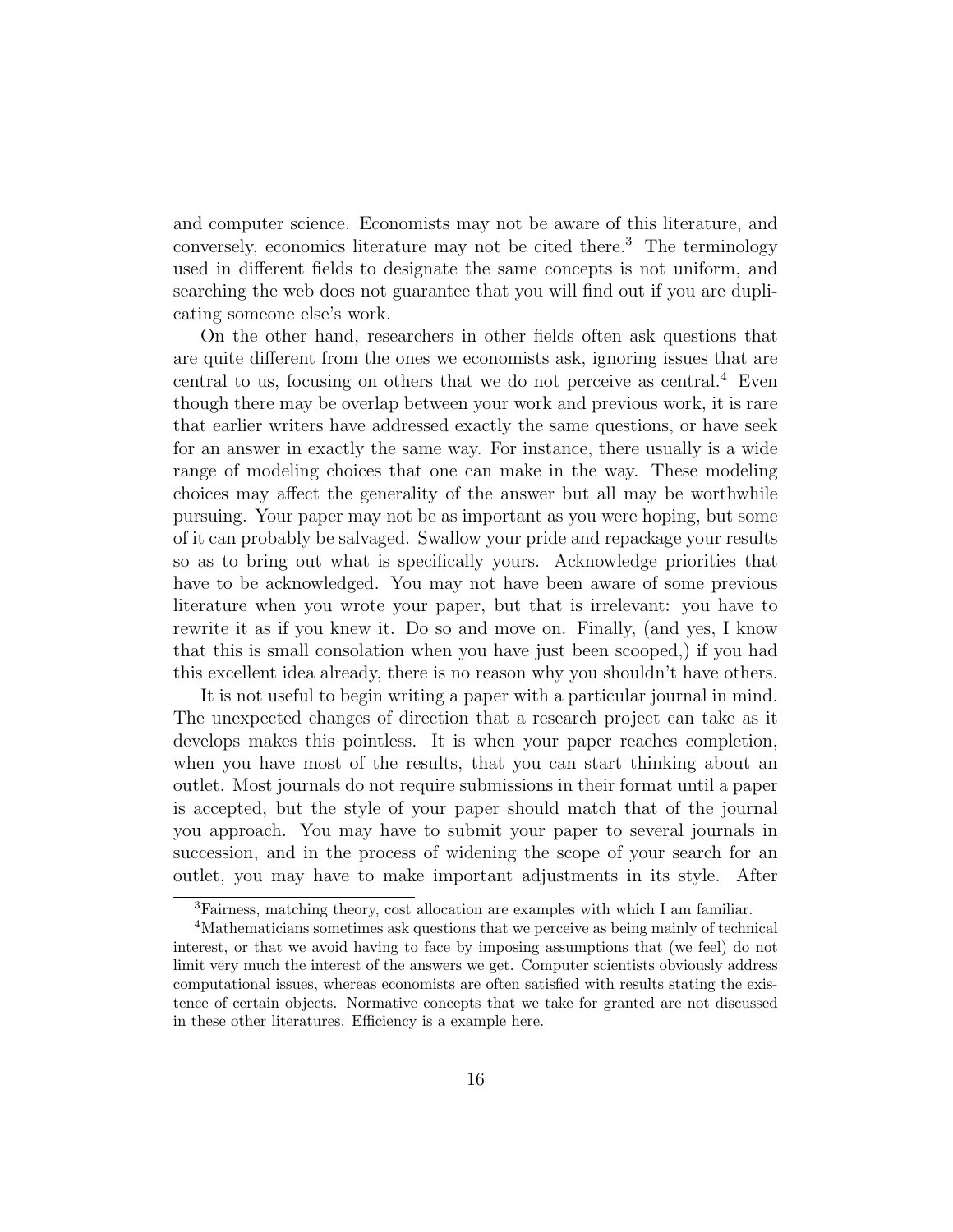your paper is accepted, and in preparing the final version, follow the explicit guidelines of the journal.

### 4.2 Presenting your work and circulating it

Presenting your work. As you complete your papers, look for opportunities to present them. You have surely already shown most of it to your advisor and to your friends. A seminar in your own department will be your first important public forum. Before that, you may also speak in a student seminar series, or a lunch-time series. These are often less formal (also shorter, perhaps one hour instead of the very common hour-and-a-half for regular seminars) and presenting work in progress is encouraged. If there is no such series, why not get together with your classmates and set one up? In a small department, enlisting speakers to make it a weekly event may be difficult, but it does not have to be held weekly. Hold it every other week, or monthly, or whenever someone is ready.

You may have the chance to present a paper when you are back home during a trip over the summer.

Also, be on the lookout for conferences. Lists of future events are available on the web. Some departments provide funds to advanced students for the purpose of attending conferences, although receiving some may require that you be on the program.

You will gain experience and confidence with conference presentations. However, choose them judiciously. If you know that your paper can still be improved, it is counterproductive to present it in front of people who are important in the field. Don't show work in progress just for practice. A poor performance may be the main memory that someone in the audience retains of you for a long time. The next opportunity to correct a negative impression may lie many years ahead.

Circulating your work. Every paper you write has been inspired by some previous work and you will want to have the authors' comments. You should seek them, but do not do so until you have your advisor's green light. Do not waste an occasion to make a good impression on people whose opinion you care about, and will care about for several years, perhaps many years, by sending a flawed document.

When you start circulating your paper, it is often better to proceed se-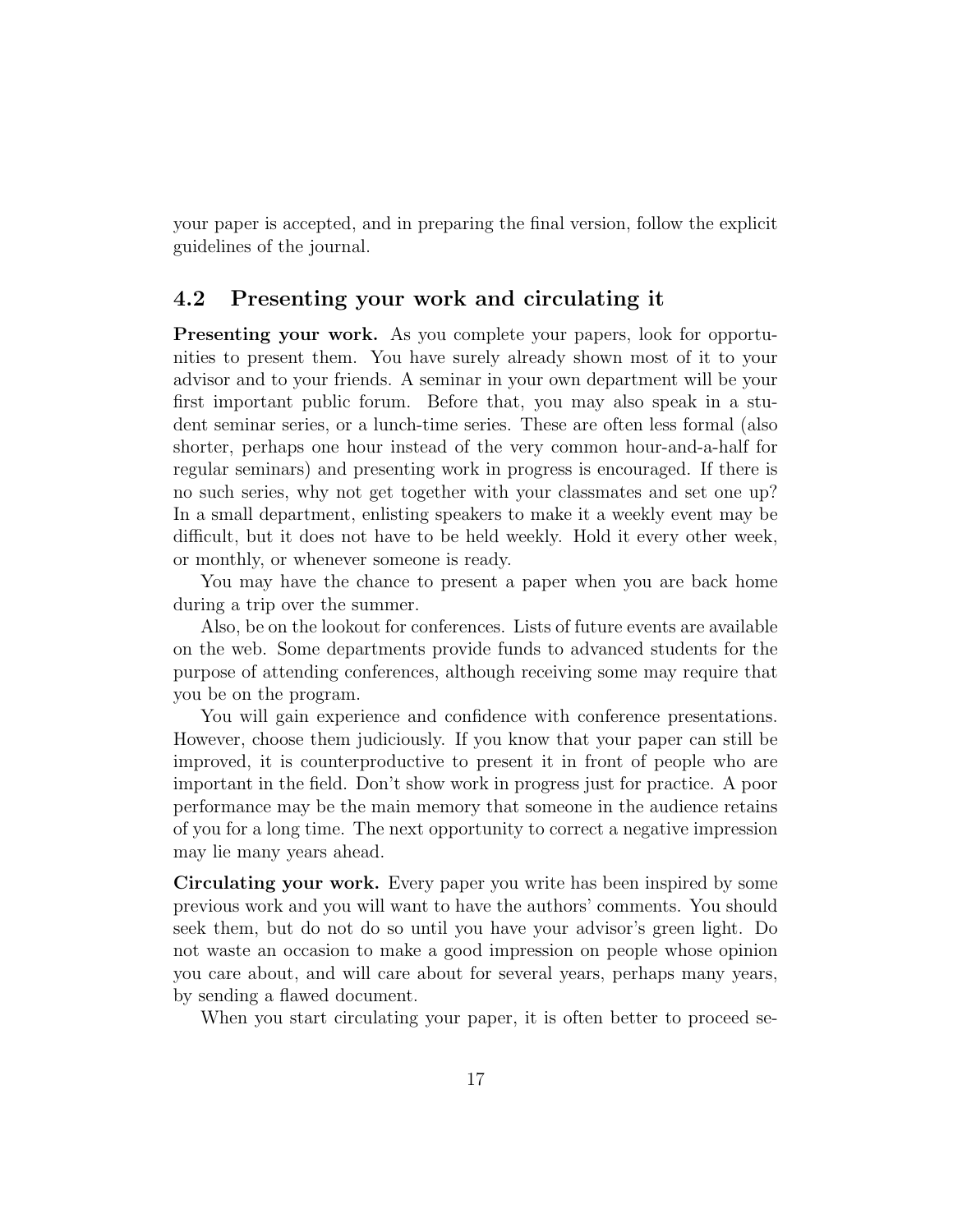quentially, at least initially. Send it first to a few people who are likely to respond and make suggestions. Those are people whom you have met in person, or people who have been responsive to such requests in the past. Obvious candidate recipients are fellow students in earlier cohorts who graduated a year or two before, and with whom you had a good relationship; some faculty in related fields whose courses you attended, especially if you did well; people whom you have met at conferences (you may have shared a session); people who visited your department and to whom you showed an earlier version of your work on that occasion–they may have given you comments and remained curious how it developed.

Revise your paper according to the comments you get, and send it to a few more people. You may once again get suggestions. Revise it again.

After the suggestions have dwindled to a few minor comments, send it more broadly.

By proceeding in this way, you avoid duplication of efforts on your readers' part, saving all but a few of them from struggling with an ambiguous definition or with a proof that you could simplify. That is nice to them. Also, at each round, you make a better impression that you would have otherwise, and that is good for you. If there is a problem somewhere in your paper, it is better to limit how many readers see it.

Similarly, if you are about to present your paper at a conference for the first time, do not necessarily circulate it then. You will often receive comments there that will lead to a better version. That is the one you should circulate. As your paper gets more polished and you have presented it a few times already, your confidence will increase that everything is done correctly, and you can start allowing it to be posted on conference web sites (instead of only posting the abstract). Then, interested participants may look at it ahead of time, and give you feedback based on the complete version.

After you start circulating your paper, it is in the public domain. Anyone can work on the open questions you raised, or attempt more general results, and that is another reason to not present unfinished work. If you had a good chance of doing so yourself, you may be deprived of the opportunity. You should also carefully consider when to post the data you have painfully collected. You may want to fully exploit it before making it public. Ask your advisor what is the best strategy to follow.

It is very possible of course that you will get no comments. Do not sit on the paper forever until you get some.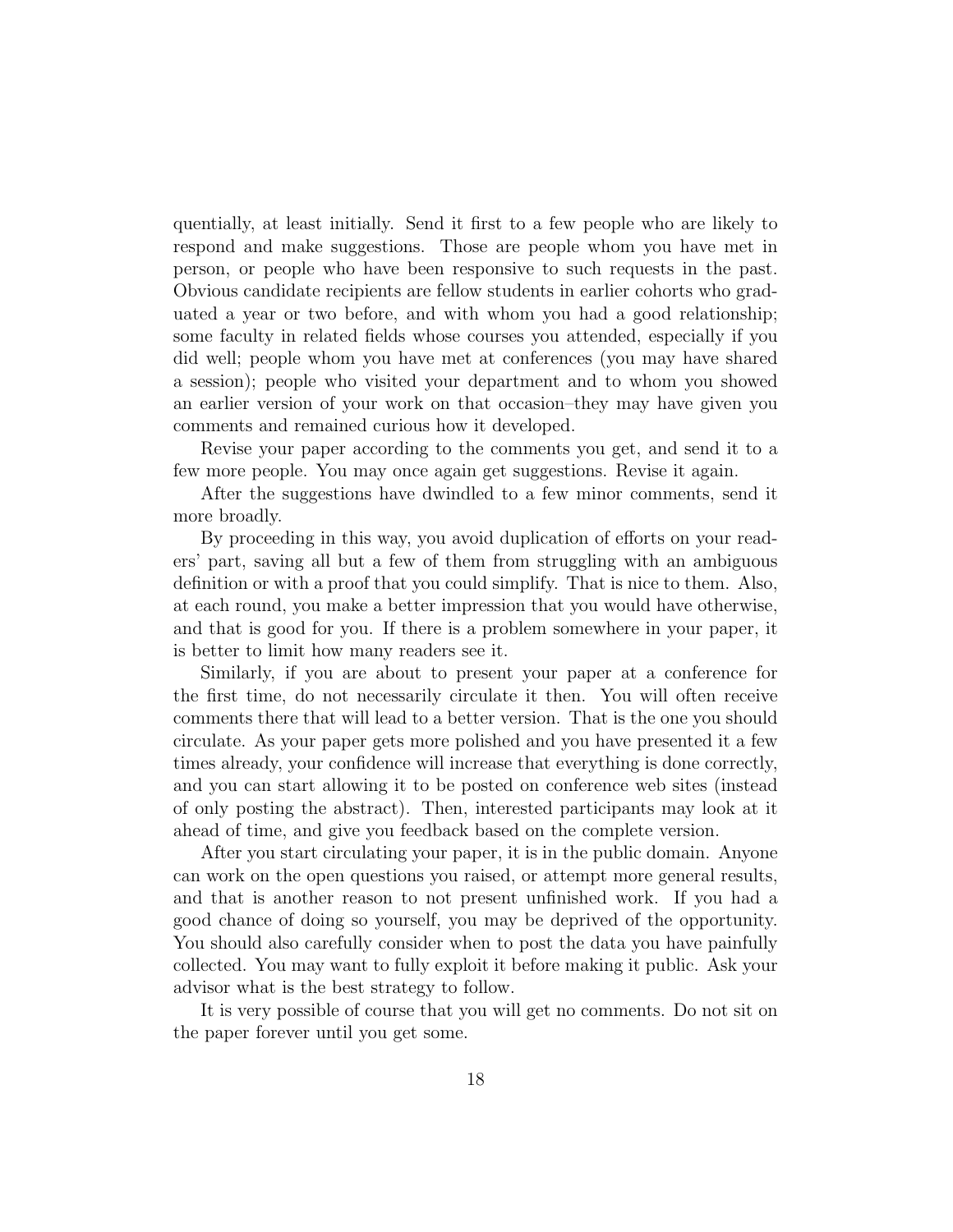There is another reason why you should consult with your advisor before circulating your paper. It is that your paper will affect the perception that others have of the quality of the work done under his or her direction. Even though we all understand that receiving a paper does not mean that the work has been formally and fully endorsed, your advisor prefers that the best possible image of his or her research group be projected to the outside world. Advisors do not only have the interest of their current advisees in mind. They also care about the interest of their future students, their own reputation, the reputation of their departments, and how their field is perceived in the profession.

## 4.3 Submitting your papers to journals

Similarly, do not submit your paper to a journal without consulting your advisor. There is some strategizing in choosing when and where to submit your work. Your advisor will help you weigh all the considerations that go into selecting the right journal. There should be a good match between paper and journal in several dimensions, and obviously there cannot be a perfect match in all dimensions. Tradeoffs will have to be assessed. These dimensions are:

1. Subject matter. Whether a particular journal has published in your area of research is an important consideration. Submitting your paper to the journal in which the papers that directly inspired yours appeared is natural: the journal is more likely to have knowledgeable associate editors on its board, and these editors to have access to referees who are competent and have an appreciation for the subject. Also, some journals value being perceived as the main outlet for a particularly successful line of inquiry, having published the papers in which it originated.

A field journal has the advantage of ensuring that people in your area will become aware of your work, but there are benefits to publishing in a high-level general-purpose journal; there, you will be noticed by people in areas different from yours. Over time, a mixture is best.

2. Methodology and style. You should consider whether your contribution has potential policy implications, or applications, or whether it should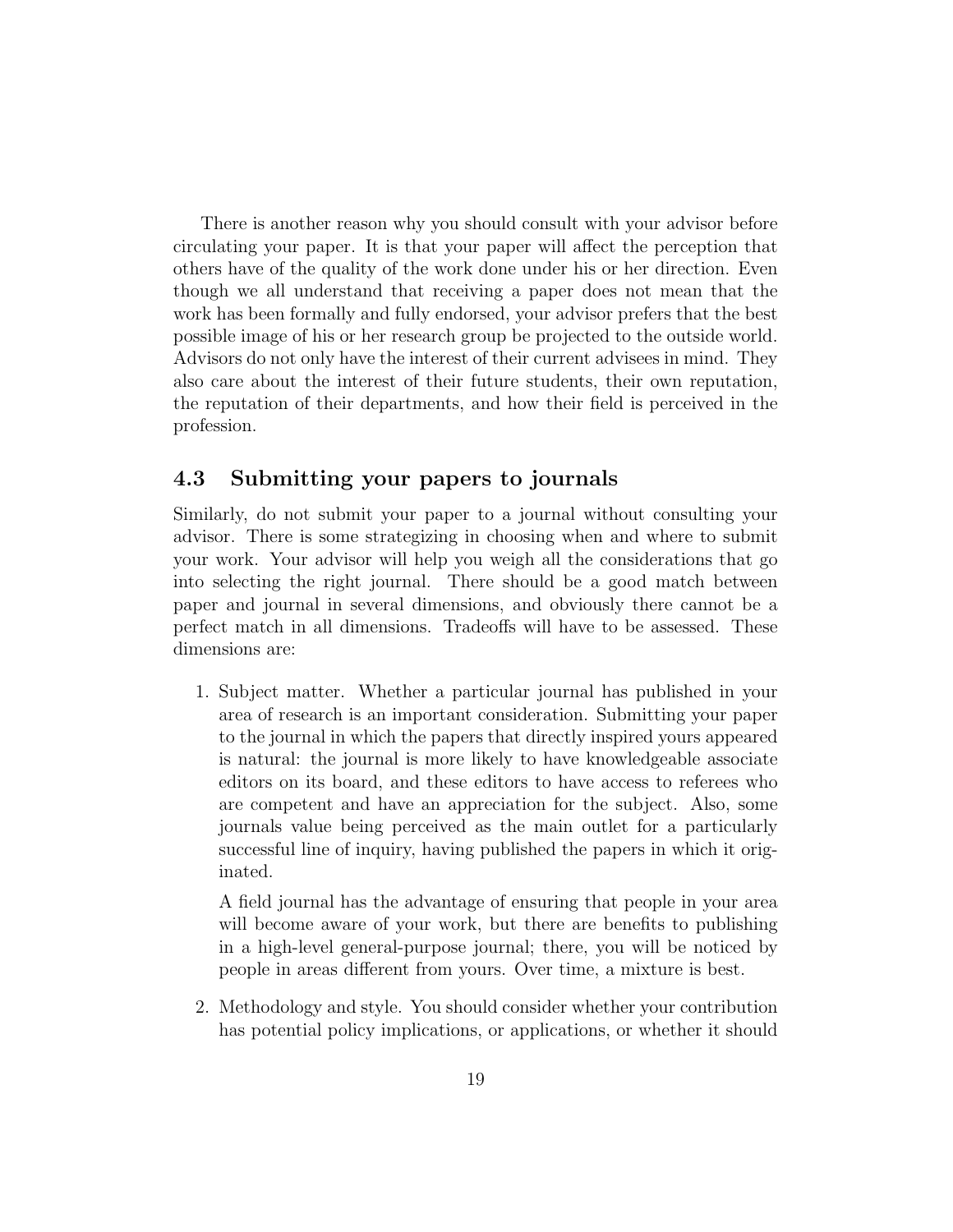mainly be seen as theoretical or technical. How formal or discursive your style of writing is should affect your choice too.

- 3. Quality and rank. Whether your paper has a reasonable chance of being accepted matters. There is a significant random component to acceptance decisions however, and you might as well attempt to benefit from this randomness by shooting somewhere above your perception of the quality of your paper. This is especially so as this randomness will play against you on other occasions.<sup>5</sup> In any case, you may not be the best judge of the quality of your own work. How well-ranked are the journals where you publish is important. Publishing in a higher-rank journal gives young authors more visibility, and it counts when their promotion is being considered.
- 4. Response time. The response times of journals vary significantly (but the variances are high for most journals). When you are on the job market, it will be particularly valuable for you to have an acceptance or a revise-and-resubmit. (Whether the paper is actually published does not matter.) Submitting a paper in your third year is a reasonable objective, so that by the time you are on the market, you have a good chance of having an acceptance. But an acceptance from a secondtier journal when you have every right to expect a job in a first-tier university will not contribute much to securing that job. In fact it may be counterproductive; a publication in a low-level journal may send the wrong signal about the quality of your work and your ambitions.<sup>6</sup>
- 5. Long-term publication objectives. When choosing a particular journal to submit a paper, you need to think about where you will submit your next one if it is close to completion. You should not overwhelm a particular journal by sending it the three chapters of your dissertation in short succession, even though it may well be that the journal would be a legitimate outlet for each of them. Journals seek some diversity

<sup>5</sup>Later on, once you have a job, if you are not facing any critical deadlines, such as tenure review, you can afford also to take somewhat more risk.

<sup>6</sup>A few short years after you graduate, as you start hearing the deafening ticks of the tenure clock, the timing of your submission and where you submit will become critical again.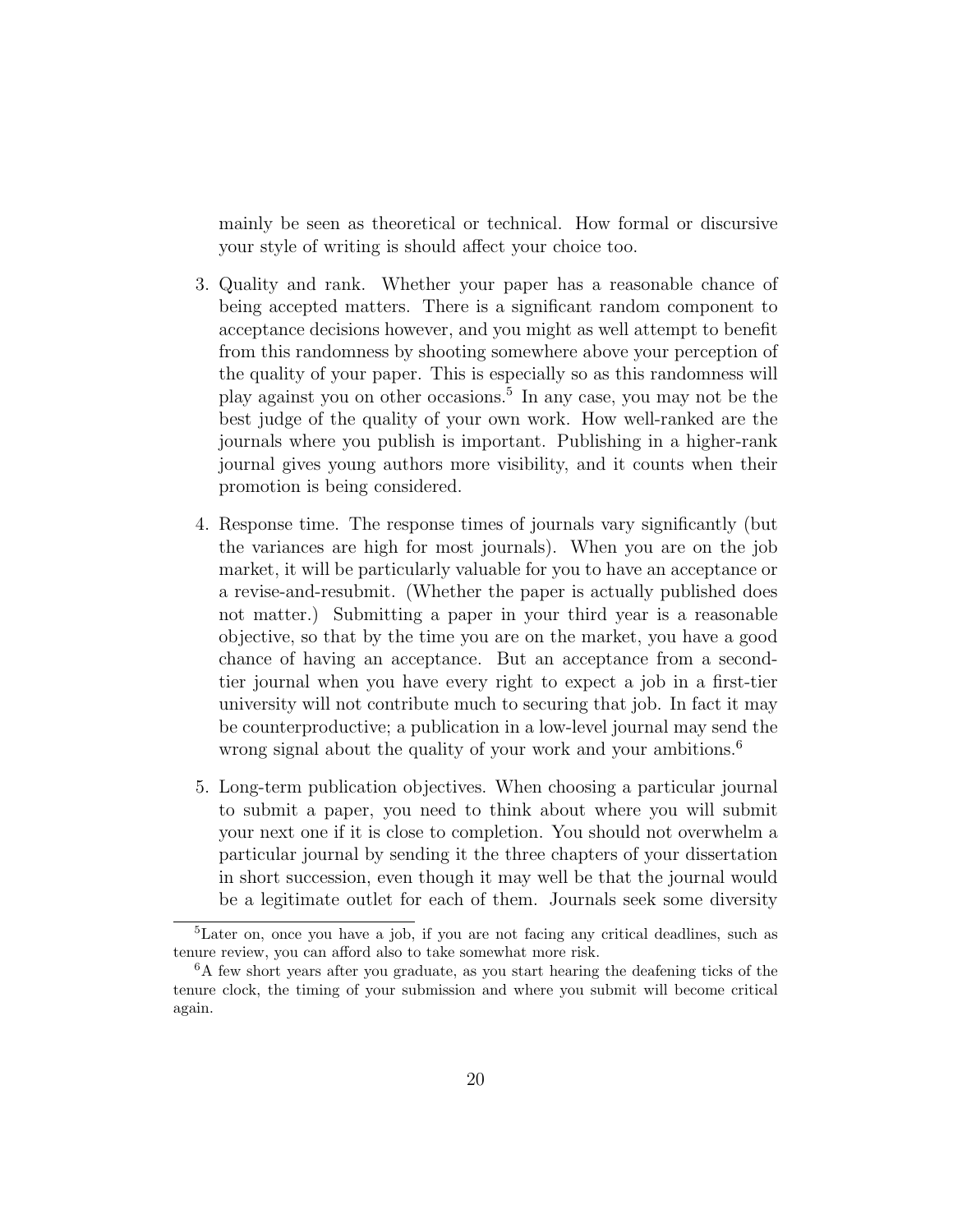in the authors they publish, and you should seek some diversity in the outlets you choose.

A paper can only be submitted to one journal at a time, and it is a serious breach of ethics to approach several journals simultaneously. (On the other hand, books can be submitted to several publishers at once, but you are not there yet.)

### 4.4 Dissertation

Nowadays, the role of the document called "dissertation" is quite limited. It is no longer intended to be an in-depth study of a particular subject, composed of chapters attacking it from several angles. A dissertation is simply a set of essays, whose thematic link is often very tenuous, if it exists at all. (Later on, I warn against being too dispersed in one's research however.) That is why the generic title has become "Three essays in labor economics", or "Three essays in game theory". Three is most common, but there is nothing obligatory about that number either. There is also no universal law that dictates how long a chapter should be.

In any case, do not set out to write a dissertation but instead, write papers. In fact, just begin working on one, a much less daunting task.

How you parcel your work into individual papers for submission to journals is what is important. That is separate from how you package it into the chapters of your dissertation.

The one remaining advantage of a dissertation is that you face no space constraint. It is where you can put on record material that you will suppress, or that referees will ask you to suppress, from your first published papers. Your dissertation will stamp a date on it. Tedious and routine calculations from which there is little to be learned, the detailed protocols or lengthy questionnaires of an experimental study, the raw data on which an empirical study is based, an alternative way of proving some result, are examples here. Most readers of your papers will not be interested in this information. Some may, of course, which is why it should be available. You can also use your web page for material that you will not publish but that is complementary to your published work.

A focused and crisp study, making one point in a clean way, is optimal for submission to journals. However, on the job market, you are more likely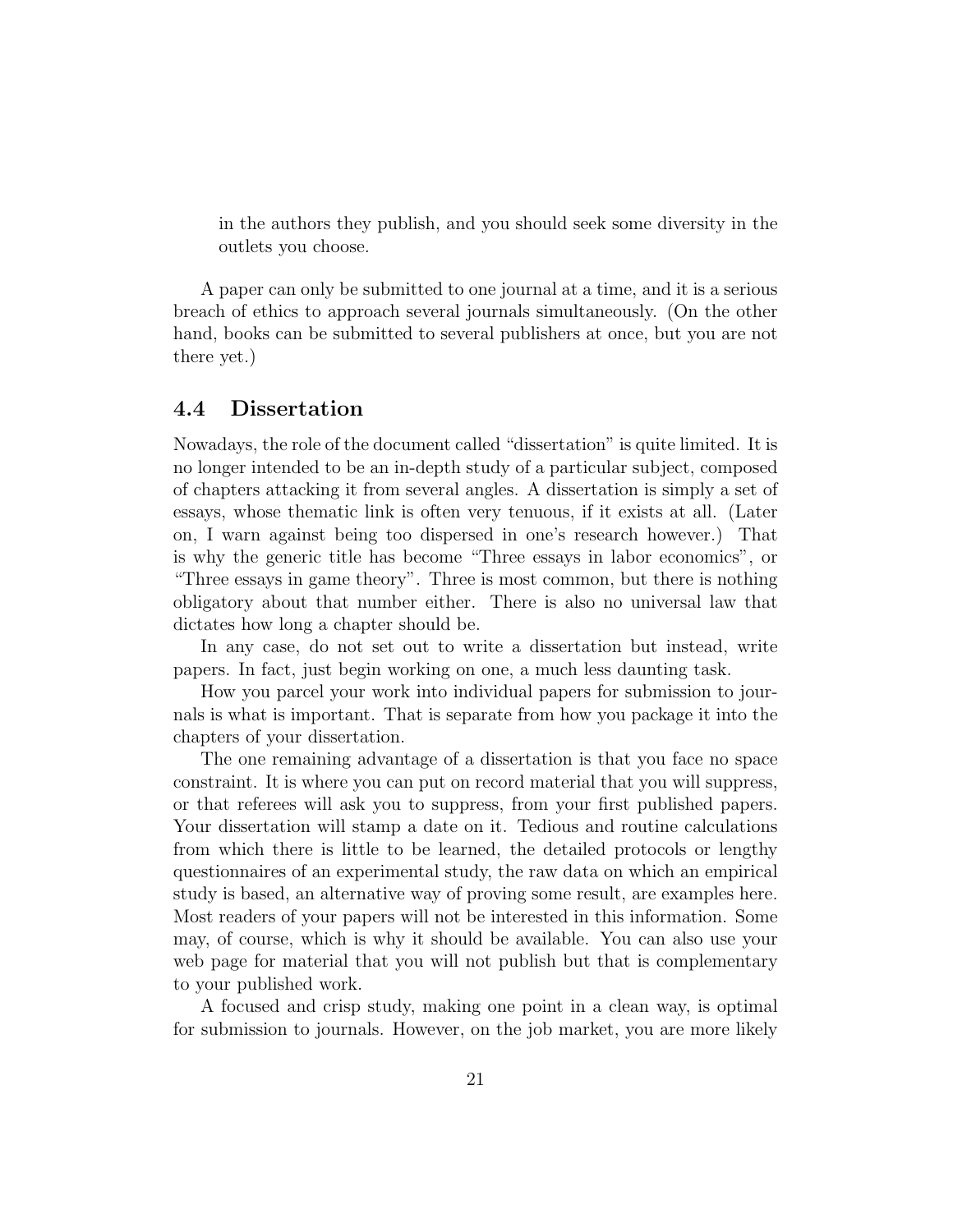to impress your potential employers with an in-depth study of one problem, showing all of your findings, with all the steps of your proofs, data collection, or econometric subtleties, and their multi-faceted implications. Thus, your job market paper is typically too long and detailed to be submitted in its entirety.

Joint work with a fellow student or with your advisor can be part of your thesis. However, you may find it personally more satisfying to only include essays of which you are the sole author, even though this will result in a thinner document.

# 5 Your advisor

### 5.1 Selecting your advisor

It is usual for a graduate student to approach a faculty member that he or she would like as his or her advisor.<sup>7</sup> However, a professor may approach a student who has impressed him or her in class. Most often, however, the formal relationship advisor-advisee emerges out of successive exchanges that progressively gain in depth: a class discussion is a frequent first step; a conversation in the professor's office may be the occasion for a more personal interaction; a class assignment that the student has taken beyond what was required may be the source of follow-up questions from the professor, on which the student may further expand on his or her own. If you take initiative, and do so repeatedly, the professor is much more likely to be willing to take on the formal responsibility of being your advisor.

These interactions may even evolve into joint work—a note perhaps, or more substantial joint research. At some point, and this is the ideal way in which these kinds of relationships grow and solidify, it has become obvious that the professor should be your advisor. The formal step may only be taken months later however, when the graduate secretary sends you a form to fill out and you have to put down a name in the box labeled "Advisor". Obviously, obtain that person's approval first.

An obvious prerequisite for you to ask a professor to be your advisor is that you have taken the advanced course or courses this professor teaches. You should be familiar with the professor's research program. The professor

<sup>&</sup>lt;sup>7</sup>In fact, some students enroll in a program with a particular advisor in mind.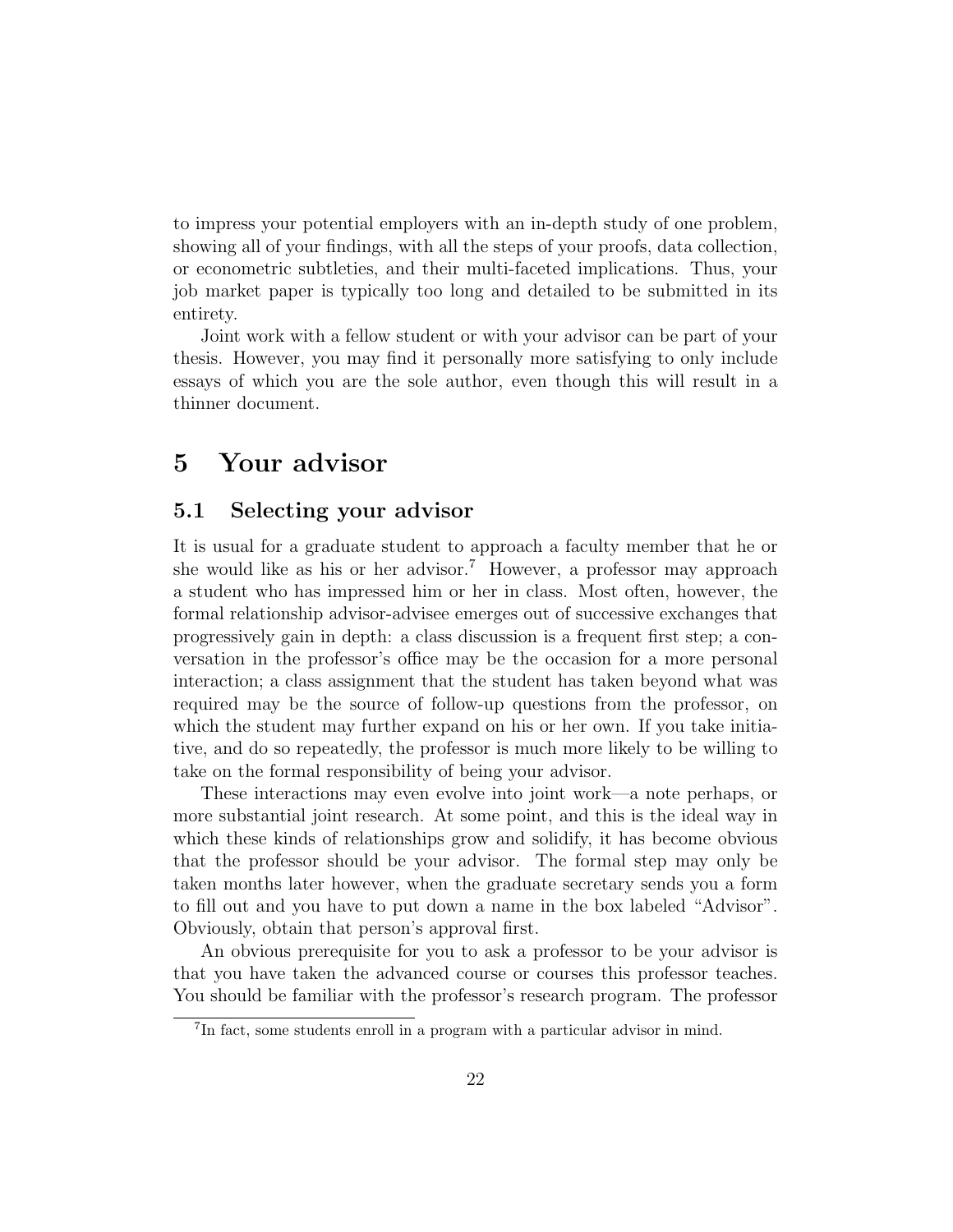may have been on leave during your second year, which is when you would normally make the connection, or may not have taught that particular year the material that interests you. Then, if you really want to work with him or her, attend the course in your third year. Even if you do not take it for credit, as you will probably have satisfied most requirements by then, follow it assiduously. Come to the lectures regularly and show up on time, perhaps do some of the homework assignments; certainly, do the readings and participate in class (although you may want to let the second-year students answer questions first).

Some students show up one day in a professor's office with a completed paper, perhaps feeling that they have to demonstrate their worth and independence first. They certainly achieve that, but why not do so through superior performance in the professor's classes (in the way discussed above)? Although delivering a finished paper on a professor's desk makes the point, it can't be the optimal way to learn to do research. Surely, there is something to gain from interacting with faculty. So why deprive yourself of the opportunity? The advisor is there to advise, not just to put his or her stamp of approval on work that you have done on your own. Besides, you may be on the wrong track entirely. So, you are taking an unnecessary risk by not talking to anyone.

Having an experienced and well-known senior professor as advisor will give you greater visibility when you are on the market, but junior faculty may be more available to spend time with you.

### 5.2 What you should expect from your advisor

What you can expect from your advisor ranges from tips on writing, to practical recommendations on specific research questions, to general intellectual guidance. Your advisor will help you judge whether a line of research is likely to be productive; when you are engaged in a specific project, evaluate the chances that a conjecture is true and a proof correct. Your advisor will instruct you in the protocols of research, in suggesting that you verify a proof by working out an example, in reminding you to explore variants of your hypotheses and verify their logical independence, seek applications of your general theorems, look for different datasets, use different econometric techniques, and perform additional statistical tests.

You will also benefit from your advisor's experience concerning certain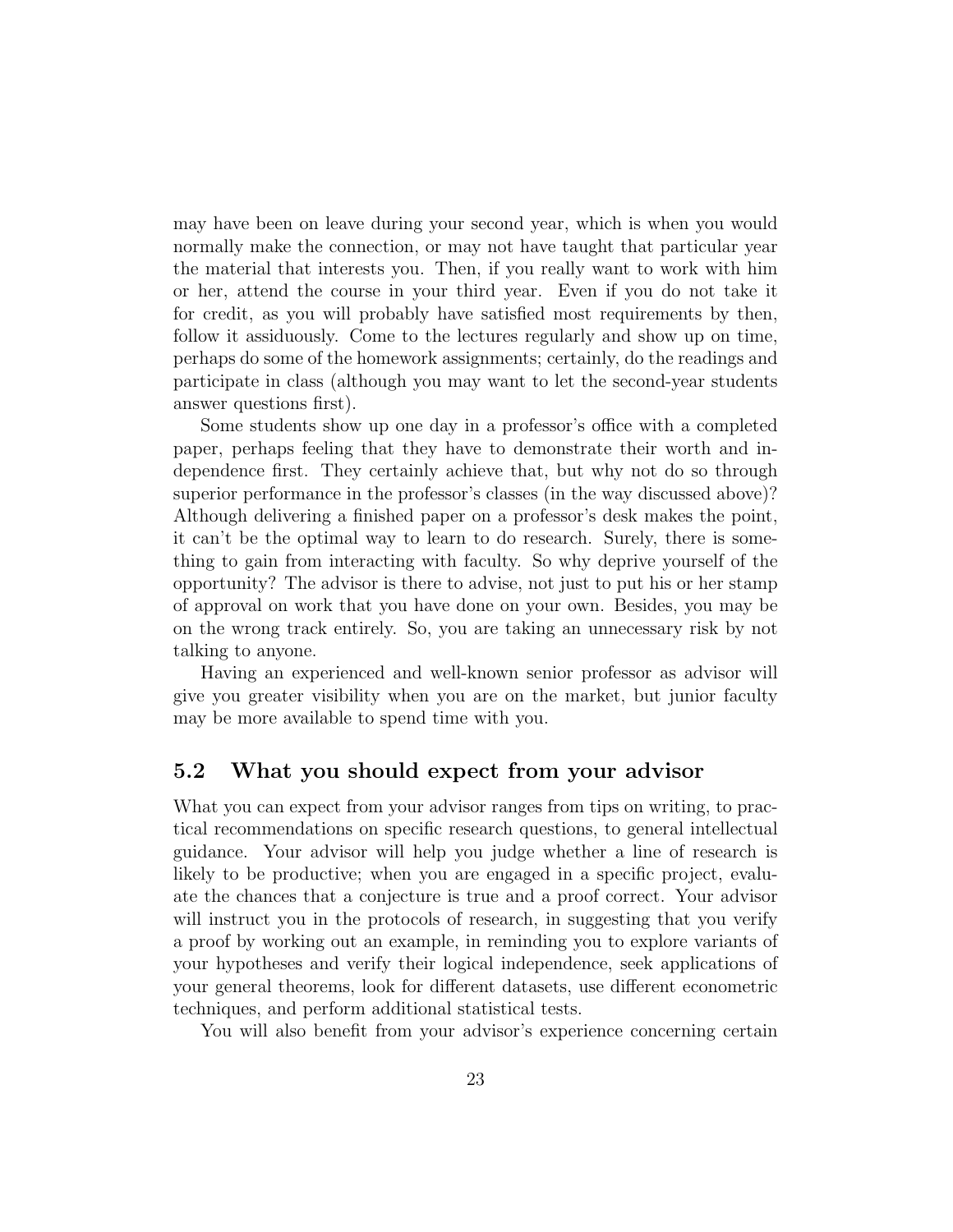questions that are not the subject of any courses and for which there is no manual to consult, and yet are critical to your training: getting familiar with professional etiquette, dealing with ethical issues such as a possible conflict of interest in writing a referee report, deciding which conferences to attend, advertising your work, are examples of such issues.

You can also expect encouragement when you are doing well and support when you are not.

How frequently will you meet with your advisor? This varies greatly between advisors, and different departments have different traditions in that regard. It depends on you too. Some advisors will ask that you make an appointment. Others have an open door policy and will talk to you when you stop by if he or she is available. So, you will meet your advisor anywhere from a few times a semester to several times a week. At critical times, at peaks of your creativity, when you are making fast progress on a paper, or conversely, when you are in the doldrums or frustrated with a project that seems to go nowhere, it will increase. As the job market nears, it will too.

If there is a specific question you want to discuss with your advisor, write it up first. Doing so will sharpen your understanding of it. It may even solve that question, or help you formulate a more general or interesting one.

Your advisor will also advertise you and your work. When you are on the market (perhaps before that if your work develops early), he or she will tell or email colleagues about you, in addition of course to writing a letter of recommendation.

### 5.3 What you should not expect

You should not expect your advisor to provide you with research topics.

Professors may of course supply some in classes you take. They may for instance raise questions that came up in their own work and that they did not have the time to handle or could not solve, and encourage or challenge students to attempt a solution. An advisor may suggest research ideas if he or she perceives an advisee as floundering, in order to get him or her started, or restarted. The advisor may point out certain papers that have recently come out and seem to open up an interesting avenue of research, without stating particular questions to investigate. If the student still has trouble generating such questions, the advisor may be more specific.

However, formulating your own questions is something that you should get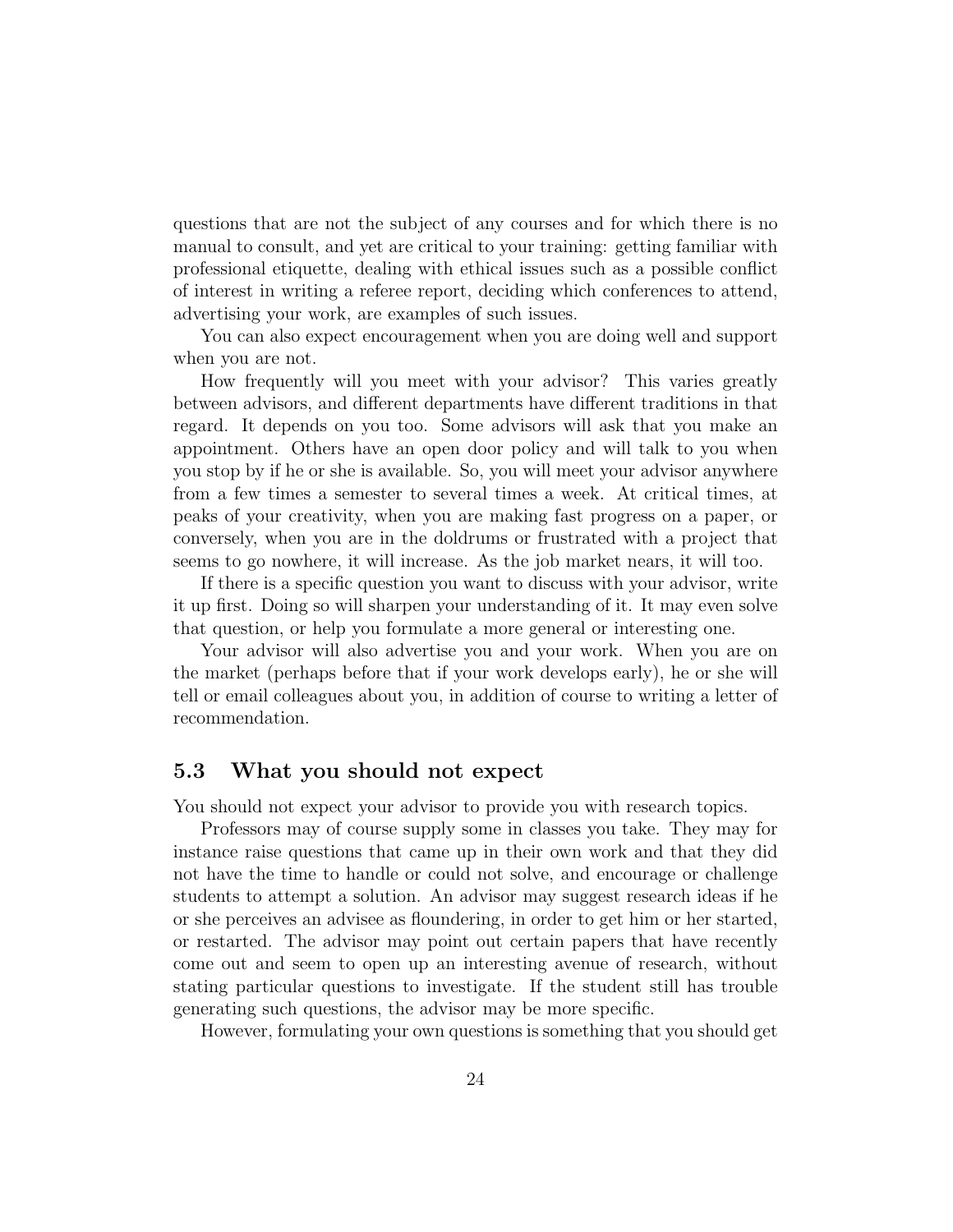in the habit of doing from the very beginning of your graduate studies. Papers based on your own ideas are what you need to write. Research does not occur in a vacuum, and undoubtedly the questions that you will ask will be closely related to subjects discussed in classes you took, in seminars you attended, or in conversations you had with fellow students and professors. Those can be your starting point but as your research develops, you will get better at formulating research questions that are both tractable and interesting, and they will be more and more often entirely your own.

Your research may begin with a joint paper with your advisor, and I have seen successful job applications in which the job market paper was in fact co-authored with the advisor. However, this is risky. The obvious reason is that recruiting committees will wonder about the contribution of each of you. How much credibility should one attach to the advisor's assurance in his or her letter of recommendation that you contributed more than your share? Such assurance is very common, but think about the advisor's incentives; why not make the unverifiable and virtually costless claim that he or she has contributed less than 50 percent of the work if it helps the student land a better job?

Do not think that your advisor will check all of your proofs or verify how correctly you conducted your empirical study. Your advisor may go over some steps of an argument, or ask you to show some parts of proofs on the board in his or her office. However, successive revisions of some aspect of a paper will often impact on others, which will have to be adjusted repeatedly. You cannot expect your advisor to go through the multiple successive drafts of your paper with equal care. The purpose of the first two years of your program and of the qualifying exams is to certify you as ready to engage in research: at that point, you can set up a model, manipulate data, and do proofs, and you understand the principles of good writing and of clear exposition. (Similarly, do not expect referees to have verified all of your calculations and proofs. Ultimately, you alone are responsible for what's in your paper. A lenient referee who recommends too quickly that your paper be accepted is not doing you any favors.)

There are of course many components to the process of research, and it would be unreasonable for your advisor to demand perfection from you at the first shot. Your advisor is there to accelerate the process. But you are not entitled to as much help on your second paper as you got on your first one, and on the third paper as you got on your second one.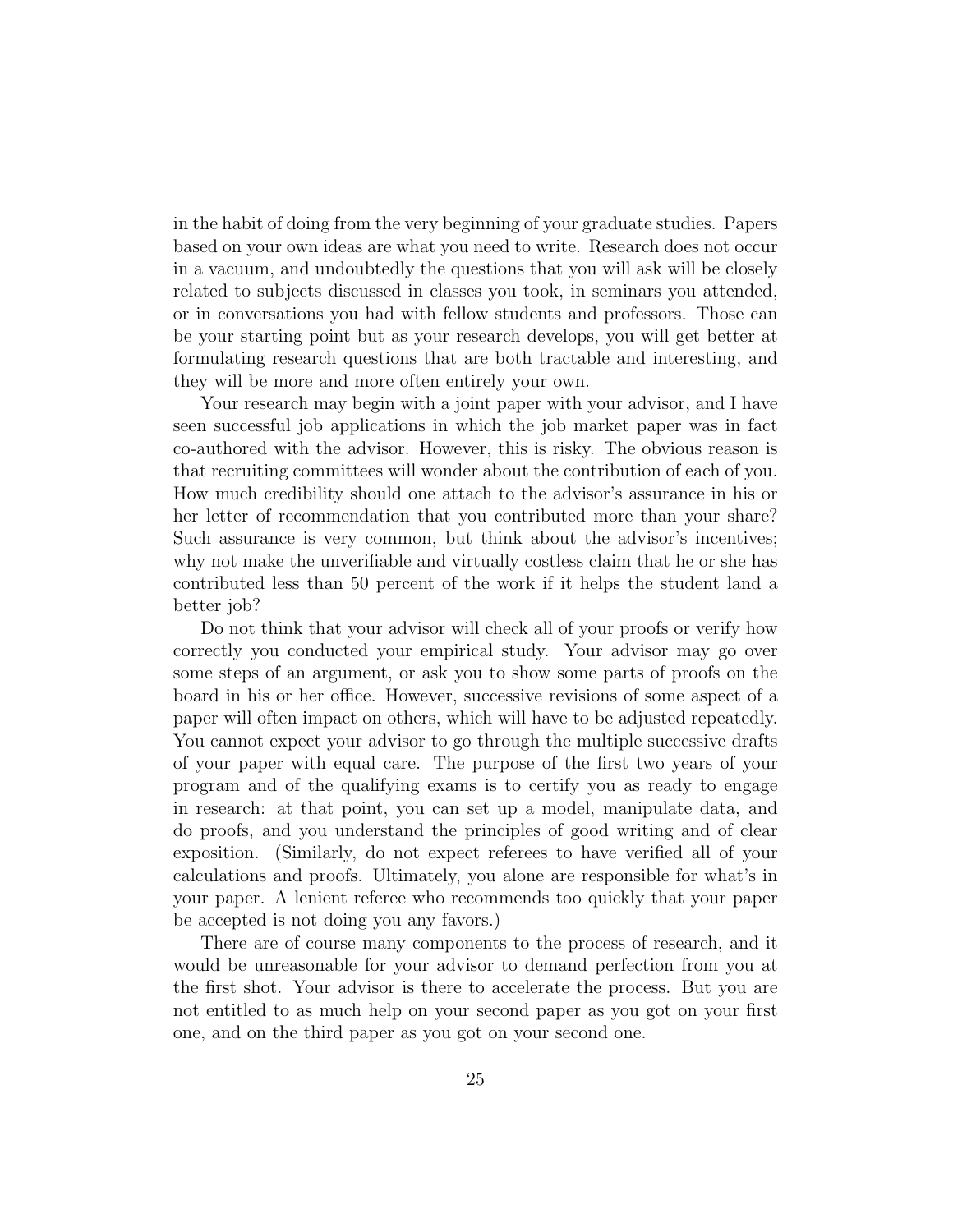Your relationship with your advisor will evolve with time, as you mature as a researcher. It is only when confronted with a particular issue and having dealt with it inadequately that you will really understand the advice you received from your professors or read in manuals. Your advisor will remind you why an issue is important and what to do about it, but he or she will get impatient with repeated inadequacies in dealing with problems that the two of you have already discussed. For that reason, make sure you fully understand your advisor's suggestions before you leave his or her office. If your cultural background demands that you pretend understanding even when you don't, set it aside no matter how difficult that is.

Your advisor is not your proof-reader either. When examining your work, you advisor will certainly point out typos and occasionally correct your English, but that is not his or her job.

If your research is sufficiently close to your advisor's, he or she probably knows most of the papers that have been written on your subject. But even then, your advisor will often not be aware of all of them. It is for you to track down the relevant work. Consult the web pages of the authors who are active in the field and of the journals that tend to publish in the area. Inspect the programs of the relevant conferences. You have more time to do so than your advisor does. Bring the papers you found to his or her attention. On the other hand, your advisor is more likely to make some useful connection with older literature and help you recognize how your contribution fits in the history of the subject. Altogether though, you will (or should) soon be the world's expert on your subject, not your advisor.

Most advisors will encourage you to develop your own ideas, and will not insist that you follow the specific research program that he or she is engaged in. That is the reason why you will end up being your advisor's instructor on your subject. On the other hand, it is dangerous to choose a research topic in which no one on the faculty has any expertise.

It is not your advisor's mission to turn you into a future Nobel winner, but to help you identify your weaknesses and overcome them, discover your strengths and make the best use of them, in short, to realize your potential.

Over the several years during which your advisor will perform as such, he or she will have many occasions to make the points that I discuss in these notes, and others too. However, your advisor cannot constantly be on your back, checking that you are following his or her advice. Ideally, a piece of advice should be given only once. Your advisor is not your mother.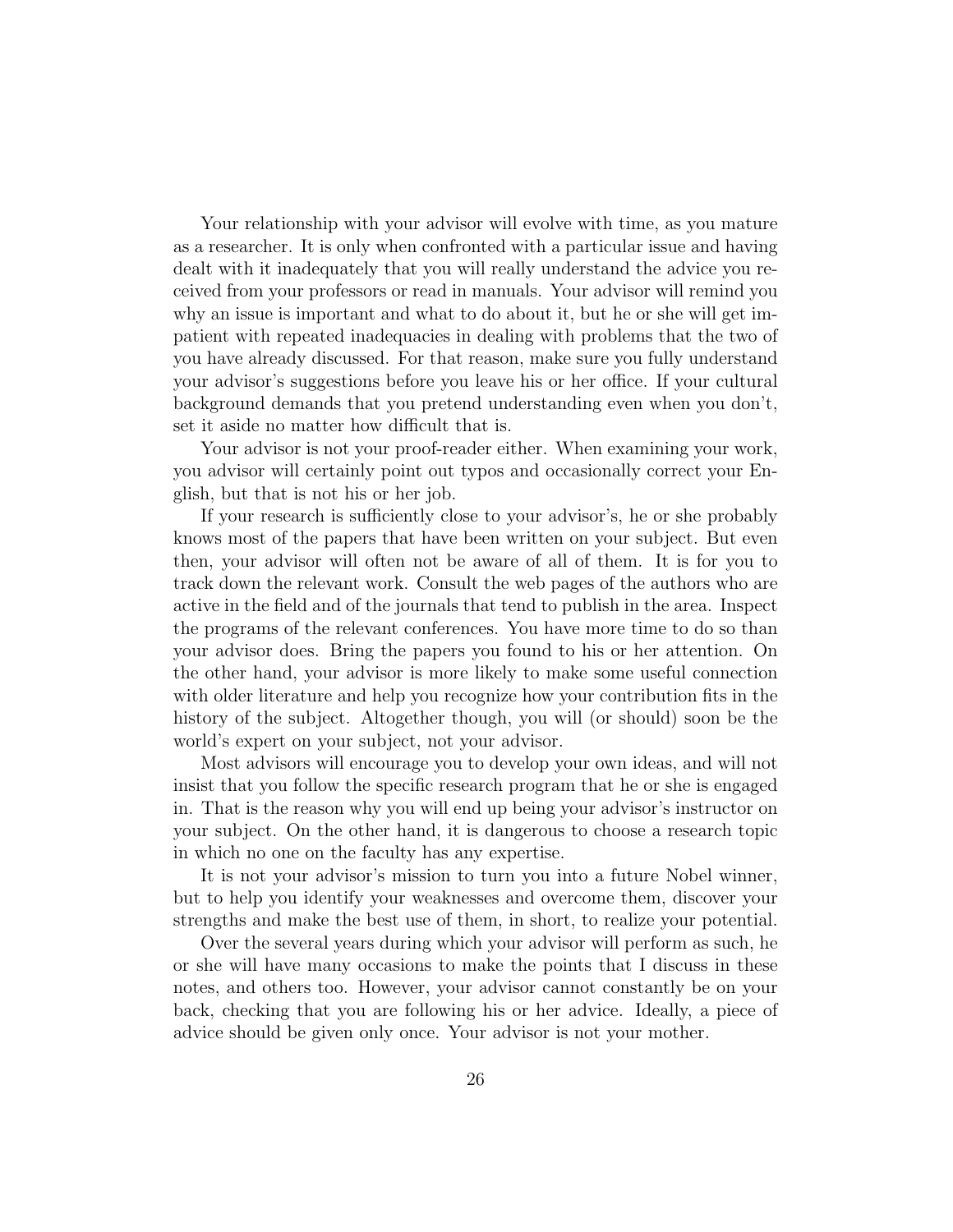Nor your valet: Claude Henri de Rouvray, Comte de Saint-Simon (1760- 1825) had instructed his valet to wake him every morning with the admonition and encouragement "Levez-vous, Monsieur le Comte, vous avez de grandes choses `a faire" ("Rise, Monsieur le Comte, you have great things to achieve"). You should get up on your own.<sup>8</sup>

You may discover at some point that the match with your advisor is not as good as you originally thought. Your interests or your advisor's may shift; or your advisor is not able to provide the support that you need. Formally dissolving the relationship may be awkward, but you have to develop one with another professor, who eventually will become your main advisor. The formal switch does not have to occur right away; wait until you have accomplished sufficient work under that second person's supervision; the switch will be easy then.

An advisor's leave of absence can be a serious problem for you if it occurs at a critical stage of your research. In our field, mobility is high, as we need nothing more than pencil and paper. Your advisor may take a job elsewhere, leaving you stranded. If you have not yet started research, you most likely will be better off selecting a new advisor. If you are sufficiently advanced in your research however, make arrangements to follow your advisor, (although your diploma will be awarded by the university where you are enrolled). Your personal circumstances may make it difficult to move. If you have a family, the cost may be prohibitive. You should then make extended trips to visit your advisor. By "extended", I mean at least one week. A three-day trip may indeed not be very useful. During such a short period, your advisor's commitments may not allow for more than one meeting.

## 6 Job market

For answers to the many questions that you may have about the job market, ranging from statistics concerning salaries, terms of employment, and dress

<sup>8</sup>Saint-Simon is the founder of a proto-socialist movement that played an important role up to the 19th Century, even influencing our very own L´eon Walras. A ruined aristocrat, he is said to have also relied on his valet for financial assistance. Your advisor not being your valet means that you will have to seek this kind of help somewhere else. The same comment applies to advice on personal matters. Providing such advice is not your advisor's job.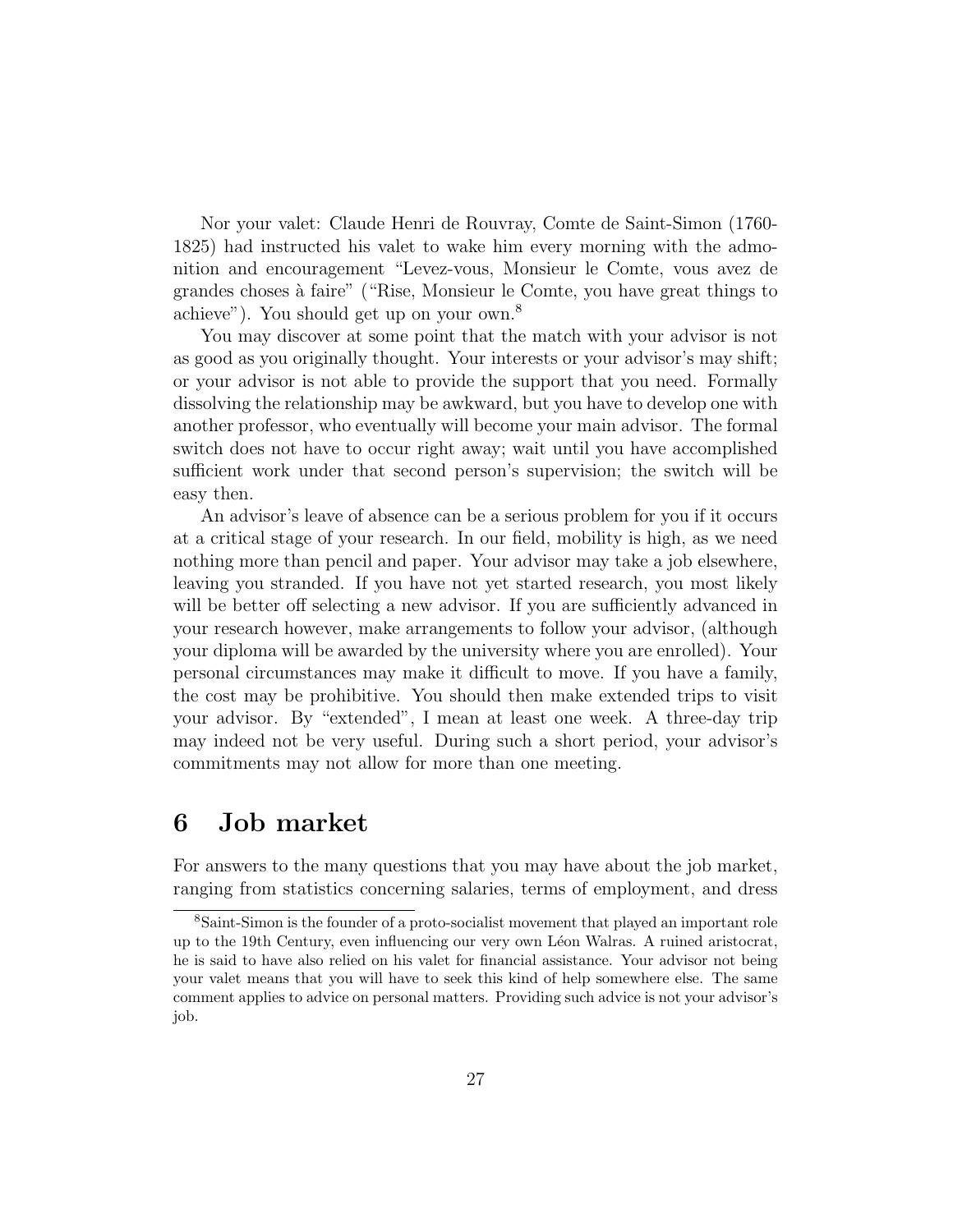code for interviews and campus visits, even the minutiae of etiquette at the dinner table, an excellent source is Cawley (2008). I only add a few comments.

No matter how well things go during their studies, almost all students have a hard time dealing with job market stress. Unless you are one of the handful of superstars that the market produces every year, the experience is likely to be filled with uncertainty and anxiety. It will involve a lot of waiting: waiting for interviews, for invitations to campus visits, for job offers. You will travel to cold and distant outposts, where you know no one, only to face roomfuls of people determined to ask you questions that you cannot answer (they are not really, but that may be the way you will experience them anyway).

But these emotions will be mixed with the excitement of entering a new phase of your life, standing at the cusp of new responsibilities and opportunities. The experience will have its enjoyable moments too. In fact, it probably will be many years until you receive as much attention as you are getting when on the market. Also, you will learn much from it, about the research of others, about your own research, and about yourself.

Incidentally, if you have not submitted your job market paper yet, wait until the end of the process to do so. At each campus visit, you will receive suggestions for improvements. Revise it as well as you can after each such occasion. When you are done with the whole search process, your paper will be in much better shape than at the beginning. If you have recently published a paper, you will be tempted to present it; a journal has certified its quality after all. However, you can't present published work except as an introduction to substantial newer material. If you just received an acceptance for your job market paper, you can still present it of course. In fact, let your interviewers know the good news.

In any case, brace yourself for the trials and tribulations of the job market, and try to focus on your work. Keep revising your papers, and keep practicing your talk.

Throughout the process, update your web page as needed. The information supplied in October in the packets sent out by your department is not necessarily what members of search committees will limit themselves to. They may visit your page at any point. In fact, the further the process advances with you, the more they will want to know about you. They may for instance read the papers that they did not have the time to look at in the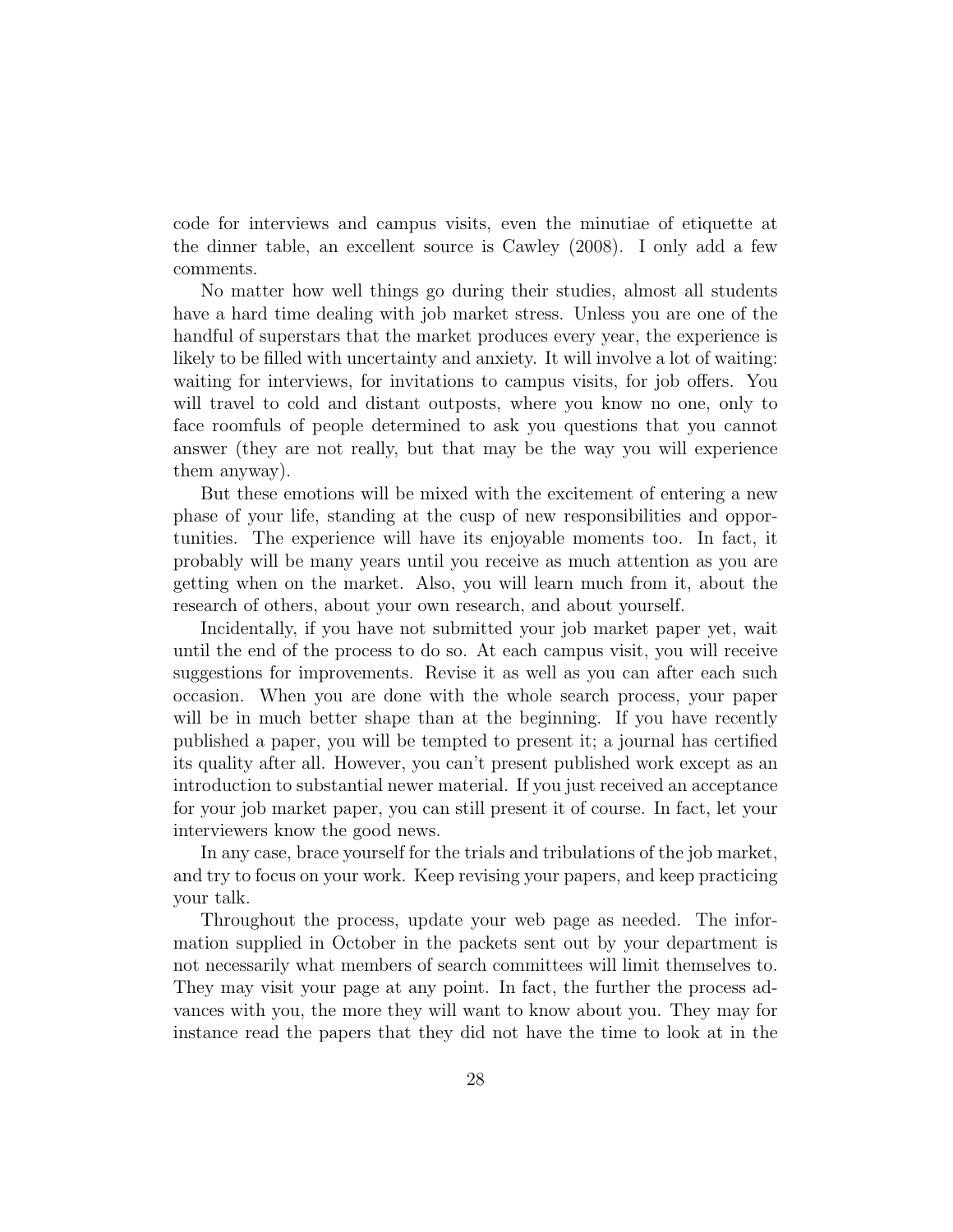early rounds. They should be able to download them. Thus, if you complete a paper that you felt was not sufficiently polished to post at the beginning of the process, update your page. If you receive an acceptance from a journal, obviously, update your page.

Here too, do not make any decision concerning the job market without consulting your advisor. (I should qualify this, and say, do not make any important decision without consulting your advisor, but since you may not always know which the important decisions are, do not make any decision without consulting your advisor.)

A graduate secretary will tell you what you need to do, and in particular about your department's internal deadlines. A very important one is when to submit your cv for inclusion in the packet sent out by the department. Respect these deadlines. There is no reason why he or she should have to chase you for the document. The graduate secretary will also collect information about job openings, and will forward to you messages from schools about positions.

A professor in the department is also assigned the job of placement director. The graduate secretary and the placement director generally hold a meeting early in the Fall to walk you through the steps of the job search process. During that whole period, they will answer questions you may have.

One of the other functions of the placement director is to answer calls from search committees inquiring about the fields of specialization and the quality of the students on the market in your department. This occurs in November and early December. Information about job market candidates is collected separately by faculty members calling their colleagues and friends in other departments, one of the functions of the search committee being to aggregate that information.

### 6.1 When to be on the market.

You will want to know how long it takes to write a thesis, but the important question really is how long it takes to get ready to be on the market. I do not have statistics, but casual empiricism suggests that time-to-market has significantly increased in the last ten years. A good proportion of students used to finish in four years; five or six years is most common now. It is reasonable and desirable to take four or five as a target but on the market, there is little discounting of what you have accomplished if you take six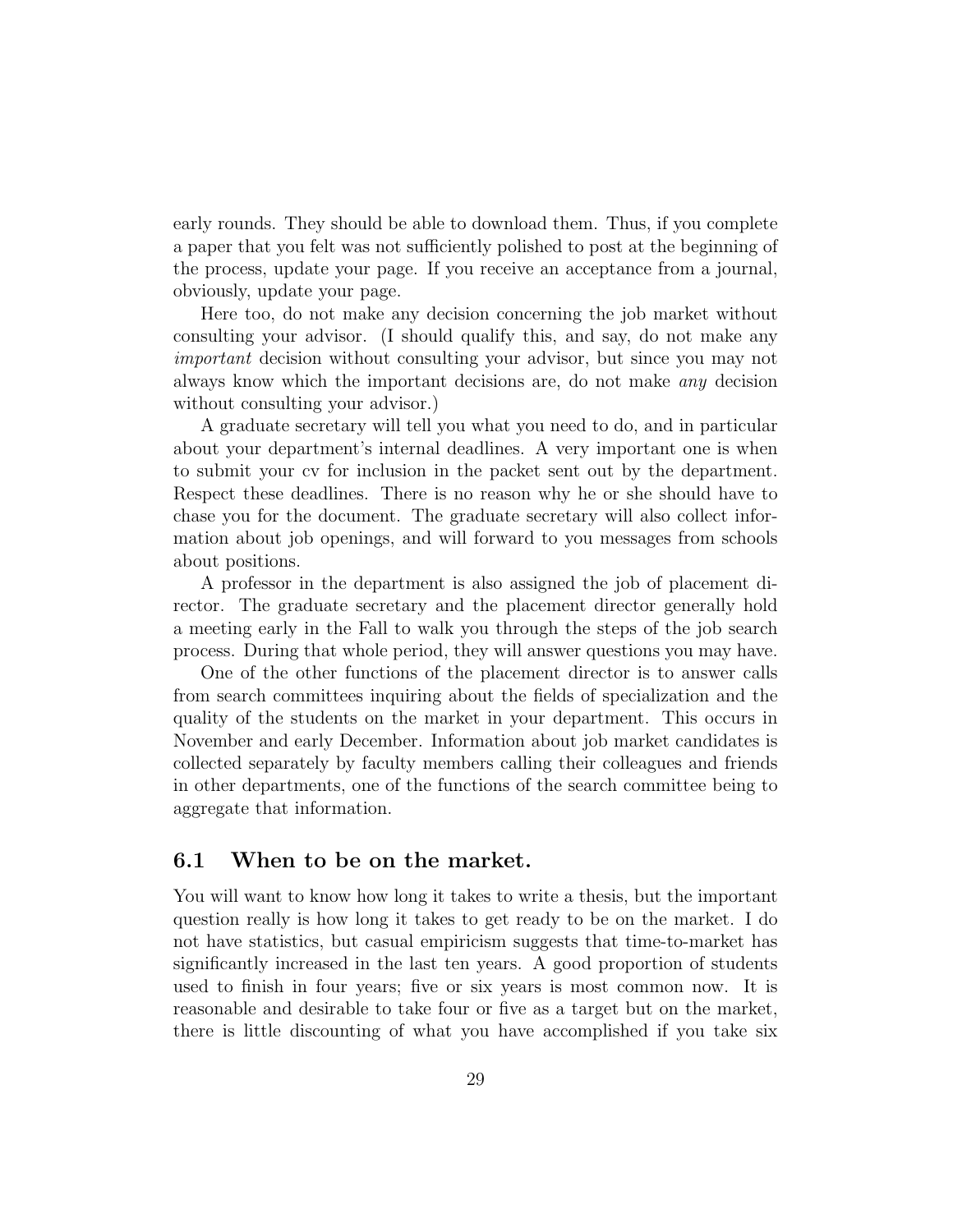years instead of the five that you may have aimed at. The increase in the depth of your research and the extra maturity that this extra year will allow you to gain will more than compensate for the fact that you did not finish quickly. The best candidates arrive with publications on their résumés, and this should be a strong reason for you to attempt to do the same. Six years may be longer than you expected when you enrolled, but immediate financial considerations set aside, if a sixth year means getting a job in a school whose rank is significantly higher, it is worth it. Seven years raises eyebrows however, especially if you cannot show a commensurate amount of work.

A better question however is how much work you should have accomplished to be on the market. One paper may be enough, but it had better be outstanding. Two substantial and polished papers is common at the time of application, with some evidence of other work. By the time of the A.S.S.A. meeting, most job market candidates can show a third paper at an advanced stage of completion. However, how many papers you have written is much less important than their originality, their depth, and their execution.

Determining when you are ready to go on the market may be delicate, as the development of your work is unlikely to follow a linear path. Instead, you will have spurts of productivity with long stretches of daily grind in between. The main idea for a paper, perhaps the central result, may occur to you in the course of a single week-end (although it may take months to develop it fully and to draw all of its implications). By the way, this is one fact about research that should keep you from discouragement when things do not go well. You may feel that you have nothing to show for all the work that you have put into a project. But it has rarely been in vain. Think of it as an investment. The returns will be unpredictable in their timing and magnitude. You need to be patient.

When you have to decide whether to go on the market, early in the Fall, you may have done almost enough but not quite. Should you take the chance? This is of course when you should have one of those important conversations with your advisor. Although the paper you intend to use for the job market will typically not be quite done in September, by October you should have a document that you feel comfortable sending out. The main results have to be in at that point. Obviously, personal considerations financial or otherwise—may affect your decision, and you may have to weigh them against purely academic ones. Your advisor will help you assess the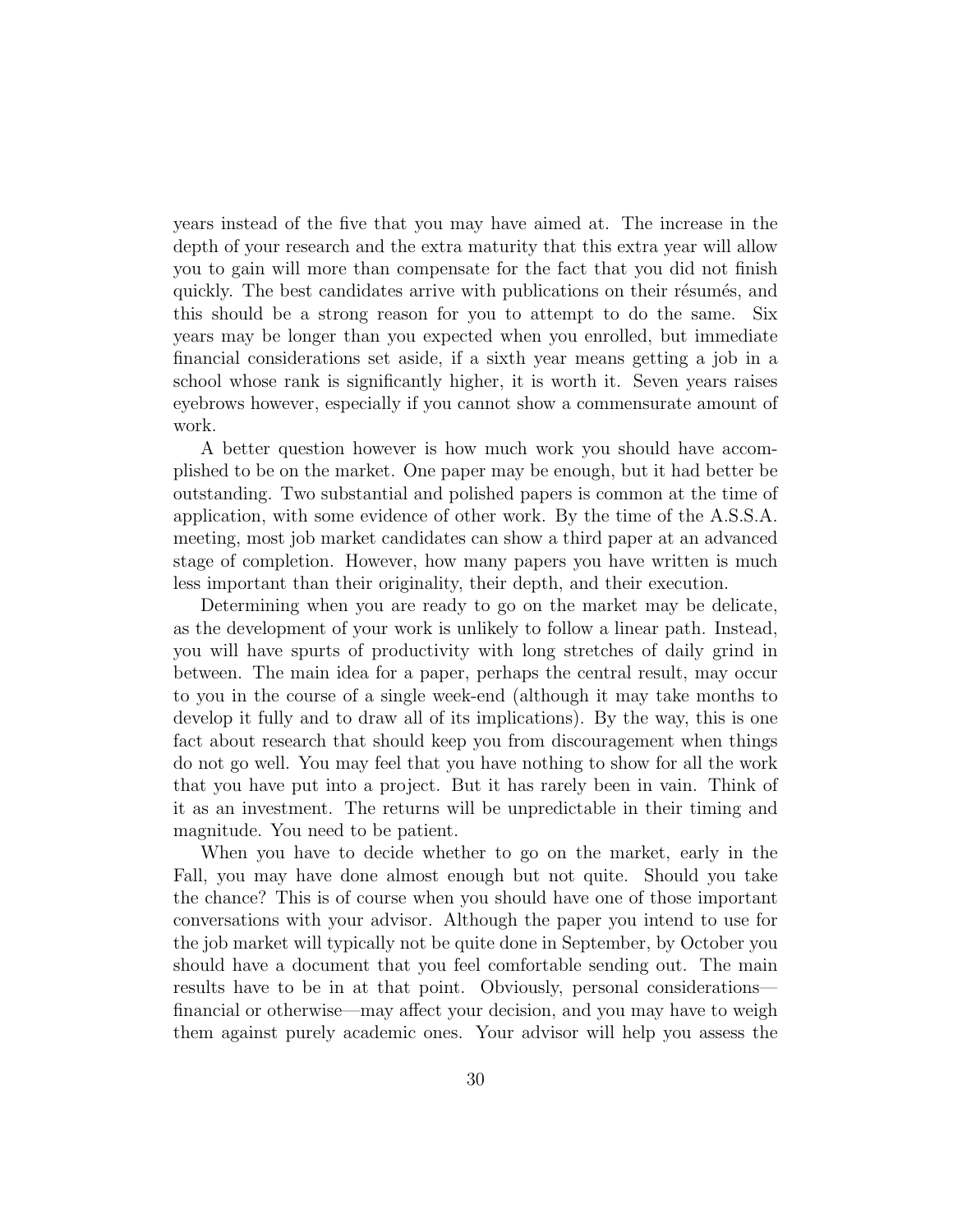academic consequences of your decision, but the ultimate choice is yours. Nevertheless, do not ignore the firm advice not to go.

For sure, do not go on the market with the idea that if things do not work out, you can return the following year for another shot. You should be ready, and return only if you have no choice. People will remember a failed attempt and wonder what went wrong.

Also, position yourself so as to start your career in the best possible department. Climbing up the hierarchy of schools with hard work is possible, but uncertain, slow, and difficult. In the higher-ranked schools, you will have better colleagues and students, more opportunities to teach courses that interest you and help you grow as a researcher, a broader range of seminar series, with a greater chance that one will be in your very field.

A small number of post-doc positions are available. Such a position is most useful if, at the same time, you land a regular job in a desirable department. Many departments will let you reap the benefit of an additional year of research, free of TA obligations, and the tenure clock will not start until you actually join them. (Some post-docs are two-year appointments and it is not as likely that a department that offered you an assistant professorship will let you take such a position for both years, but usually, turning a two-year post-doc position into a one-year post-doc is possible.) Do not worry about the department whose offer you accepted; they will find a way of covering the courses that they were hoping you would teach. When you eventually assume your position, you will have developed your intellectual capital further and be a more valuable asset to them.

Of course, you can also take a post-doc without going on the market at all, and seek a regular position from your post-doc position. A oneyear post-doc position will give some time to complete papers and to get some acceptances from journals. However, if you were also offered a tenuretrack position that does not meet your expectations, it is very risky to turn it down to accept a post-doc instead, in the hope of getting a better job after one year of additional research. First of all, some post-docs come with some teaching obligations, so you may not be totally free; look at the terms carefully. Also, you will have to prepare yourself to go back on the market almost immediately after you move, without much time to start new projects, or to develop relationships with new people from whom to ask additional letters of recommendation. You will incur the costs of moving (financial, emotional, in terms of time) twice in a short period.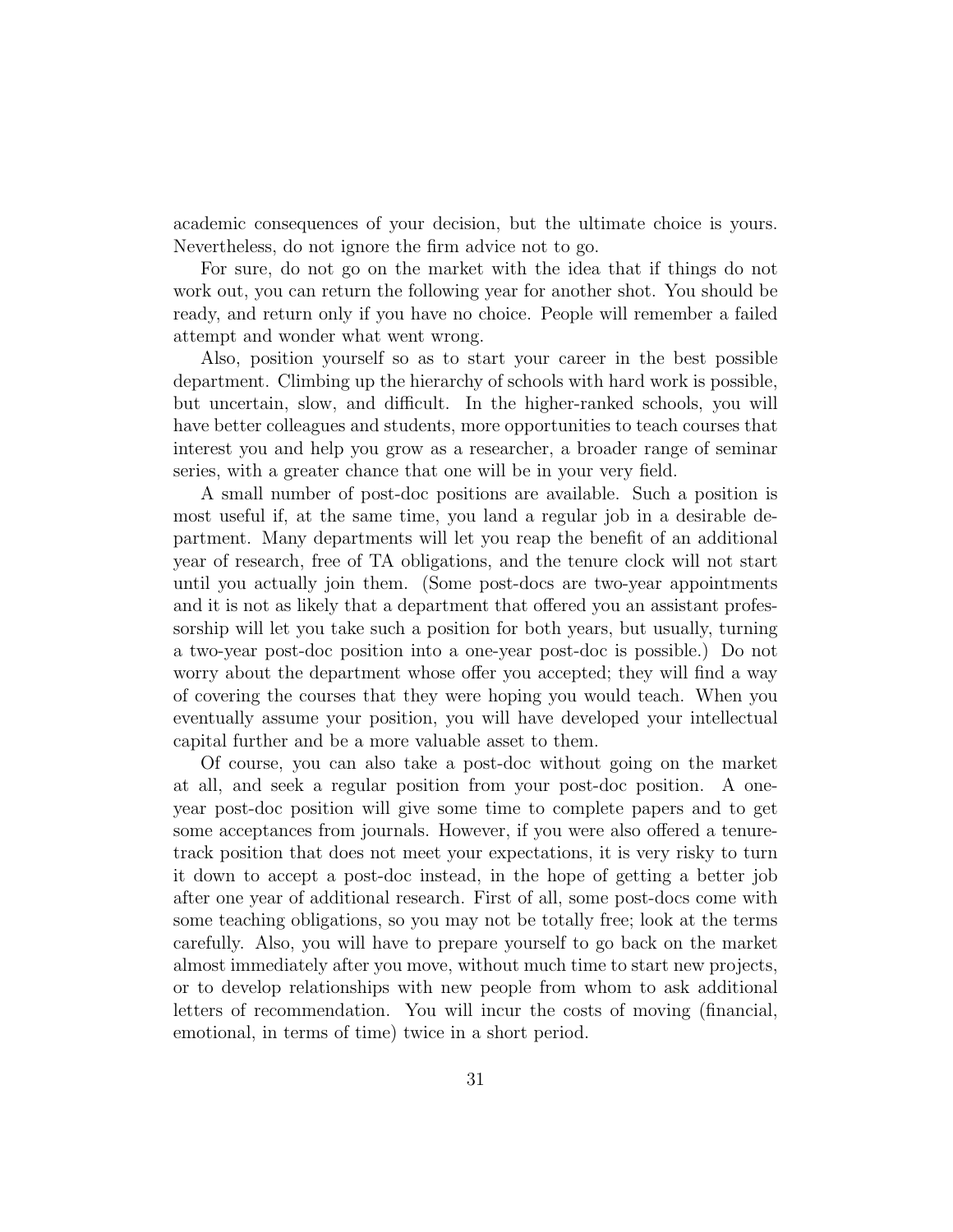### 6.2 Your application

**Résumé.** Do not list every paper you have ever written. You may indicate work other than your dissertation in order to show the breadth of your interests, but if you do, you should be ready to talk about it intelligently during the interviews and fly-outs. You should also know how the subject has evolved since you did the work. During an interview, you cannot say that because you wrote a paper for a second-year class assignment, you do not remember it well and are not ready to answer questions about it.

Similarly, do not put down all of your incomplete papers, even if you apologize for their state by listing them "in progress". Including one or two such works is acceptable, and even desirable, as it shows that you have a research program. By definition of a program, incompleteness is expected. But there should be substantial results in each of the papers you list.

Although the topics of your various papers need not be closely related, in your job applications, your identity should be clear. Your potential employers need to know who you are. The interest in your work does not come from an abstract entity, such and such school, but from specific flesh-and-blood individuals. Your advocates are likely to be people who see you as strengthening a particular area in their department (usually theirs). Thus, if you wrote a paper on social choice for a second-year course, but then specialized in macroeconomics, the paper will only be of marginal help to you. As an undergraduate, you may have written or even published a paper in a completely different field. Again, this will be useful testimony about your ability to negotiate the process of writing, submitting, revising, and publishing, but it will not be weighted very heavily by the group of researchers that you are hoping to join.

If your paper develops a theoretical model that you then test empirically or experimentally, they will want to know whether your future work will maintain this balance or will veer towards the theoretical or the empirical. Having demonstrated both skills will be an argument in your favor, but do not dilute your support. Doing too many things may mean that you do none of them with sufficient depth to impress anyone in any field.<sup>9</sup>

<sup>&</sup>lt;sup>9</sup>The same comment applies later on, when the tenure decision comes. If you have dispersed yourself too much, it will be difficult to identify letter writers who will speak with a strong voice on your behalf.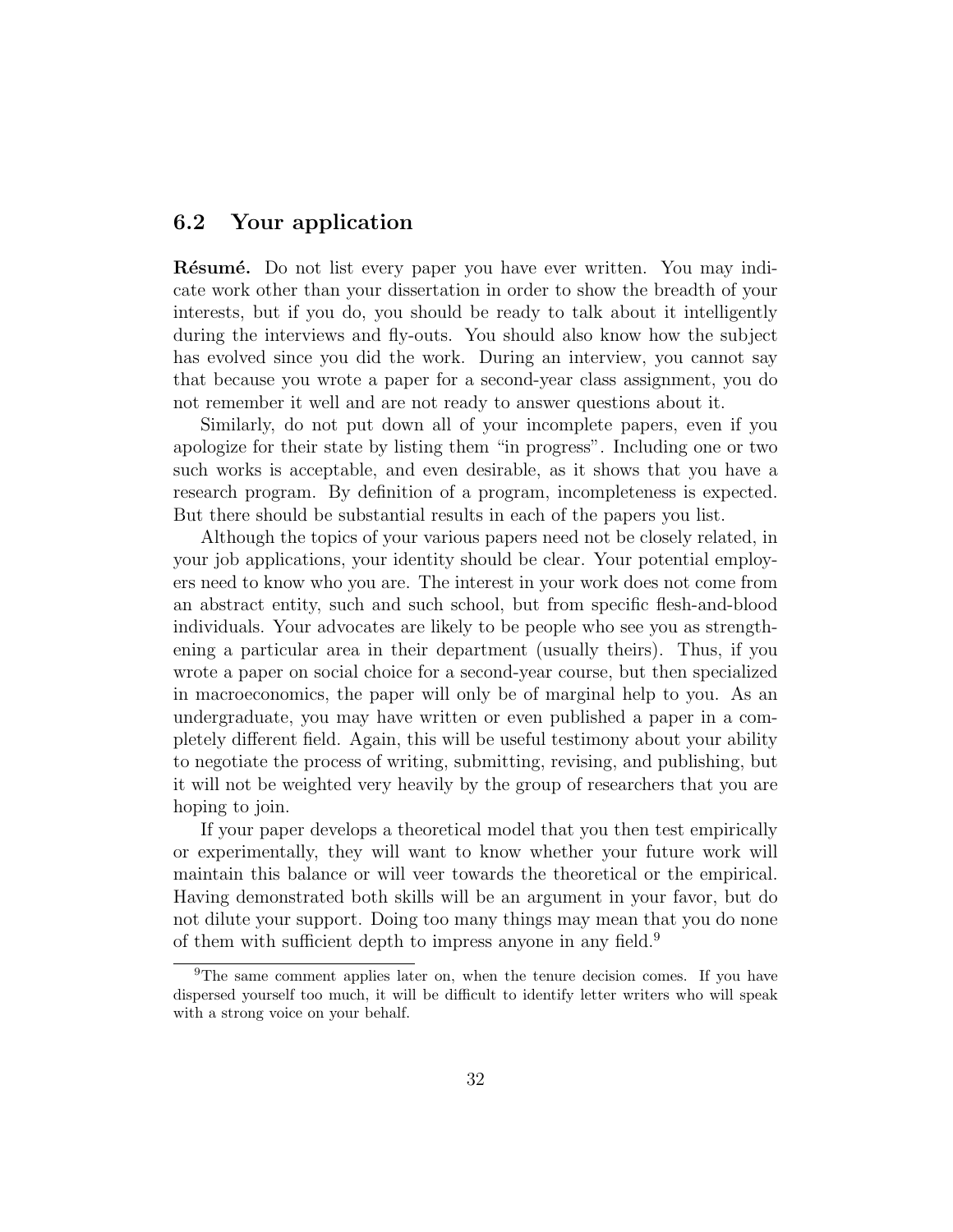Dissertation abstract. Each summary of a chapter should begin with a concise statement of the problem you are addressing. Obviously, there is no space for a review of the literature, but you should cite one or two critical references. Do not use minuscule font to write more. In your opening sentence, state the question you set out to answer. Your main findings should be easy to pull out from the text. You may print in different typeface (italics, for example) each of your central conclusions. As always, a reader should be able to find out what you have done without reading the whole document. Picture this reader: she has a pile of files sitting on her desk, her assignment being to recommend to her department candidates to interview. There is no way she will have the time to take a look at more than a few of the papers themselves, let alone read them; many of them will pertain to subjects that she knows little about. You need to grab her attention even if she only skims your application.

Sometimes, the evaluation of the applications is parceled out among faculty members according to fields, and whoever is assigned yours may have a very good understanding of your work.

Recommendations. Recommendation letters are very important. The letter from you advisor will discuss the totality of your work. It will explain its significance, sometimes in terms different from yours in your own papers, and often with the hyperbole that has to be absent in your statement of accomplishments. It will explain its genesis. A good letter is one that emphasizes the independence and the maturity that you have shown in formulating the questions you addressed, developing the skills you needed, and meeting the various conceptual, technical, and emotional challenges that you faced along the way to completion. If you have shown initiative throughout the program, it will certainly be mentioned. Your being an active participant in classes and workshops will be noted. The letter will also discuss your personal character, work ethic, and collegiality, as well as the quality of your English and your record as TA or RA. Letters from other members of the faculty will often be more limited in scope.

Approach faculty ahead of time for their letters. A couple of months before they are needed is not too early. A professor who does not know you well will be reluctant to accept. Also, a letter full of generalities about you, or that does not go much beyond your performance in course work, will not help you. Schedule your job market practice talk in your department at least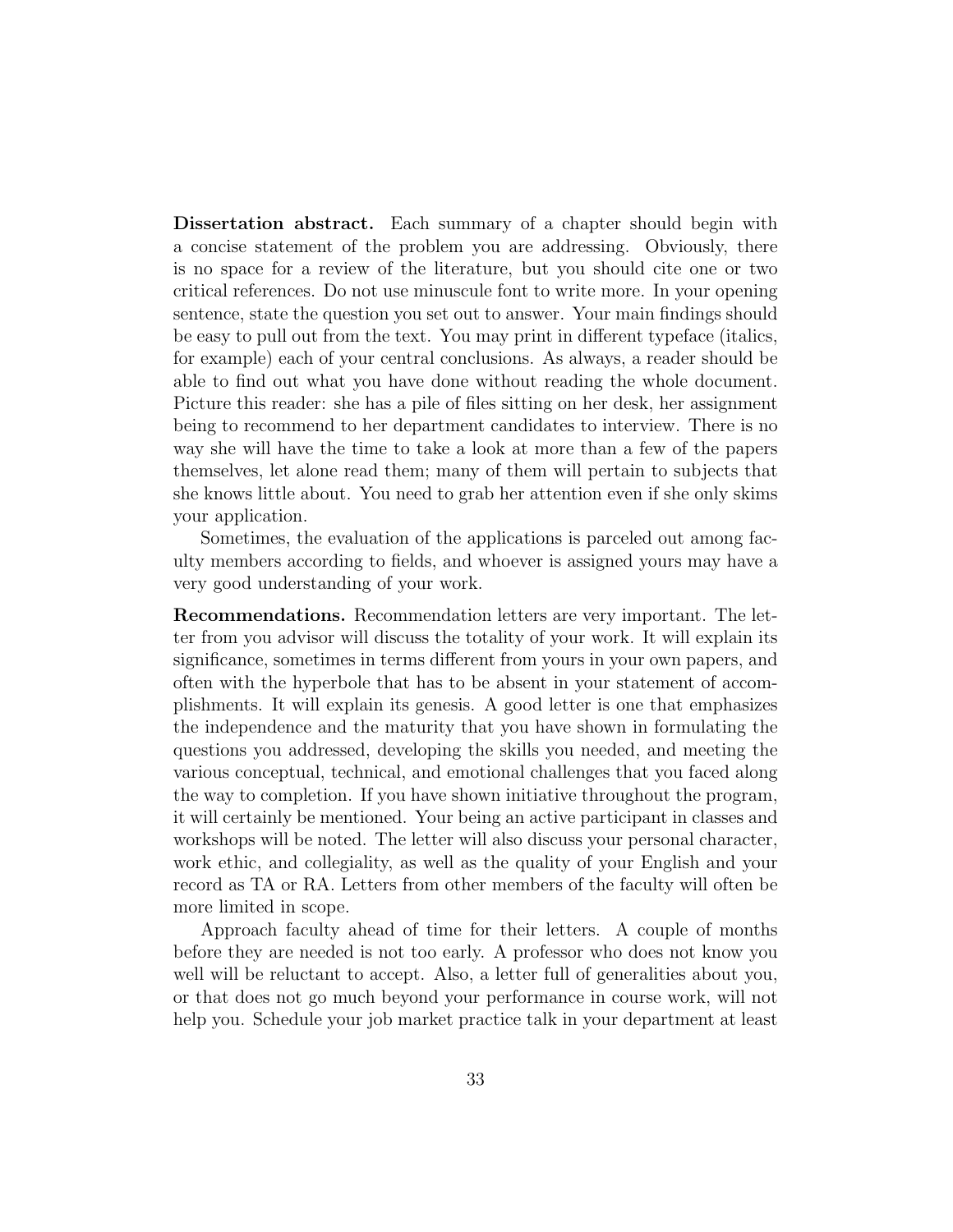two or three weeks before the letters are due, as professors will often wait to have seen you in action to write their letters. But having attended a seminar you gave is still little information on which to base a recommendation, and it will show. You need to establish connections with professors much earlier than the fall semester of the year when you are on the market. Bring them your papers as you complete them.

Recommendations are not usually tailored to schools, with the writer showing more enthusiasm in letters destined to lower-ranked schools. However, in special circumstances, a generic letter can be modified to fit a specific position for which a student seems to be particularly well suited.

Recommendations for the job market (later, to support a contract renewal or a promotion), are often revisions of previous ones. Someone who has already written on your behalf will be much more likely to accept doing it again than someone who has to start from scratch. You may have requested recommendations in the second or third year of your program, say for a grant or a research fellowship application. These are easy letters because they only call for a belief in the candidate's potential achievements, not a discussion of actual achievements; yet, they do require that the writer be able to say a few specific things, and adding to them later on so as to turn the letter into a proper recommendation for the job market will be less work.

A letter of recommendation can be written by someone outside of your department. It could be a person with whom you corresponded about your work, or met at a conference where you presented it, and who commented on it in complimentary terms, beyond what politeness seemed to require. It speaks well of a student that his or her work is already known beyond his or her own department. If the person has initiated an exchange with you, there is a much better chance that the person is sincere. Your advisor may have independent confirmation of the good opinion that the person has of you. If you have taught outside of your university, a letter from that institution could also offer independent and credible testimony on how well you fulfilled your obligations.

**Research statement.** Although in your résumé, you may precede the description of your various papers with a short paragraph unifying them in a general research statement, a more substantial and separate statement may also be included with the application. This could be an important document, as it will help the committee grasp the scope of your research program, the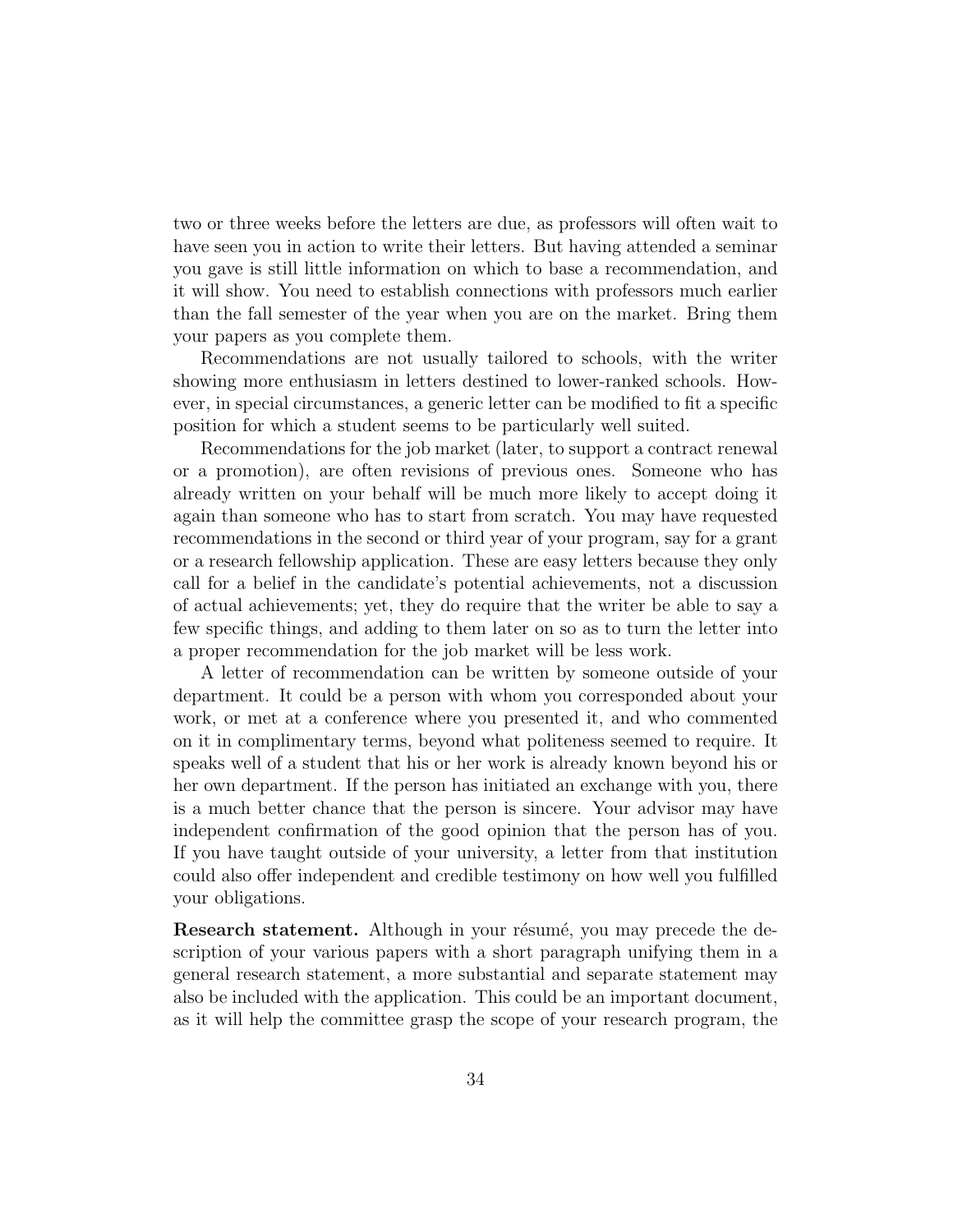significance of what you have accomplished, and your ambitions.

### 6.3 Mock interviews

Most departments arrange mock interviews. The practice is extremely valuable. Do not miss it. You will be surprised how intimidating it is to suddenly face a row of your professors, even though you have taken classes from most of them and have often interacted with them since, and the interview occurs within the confines of your own department. The committee will stay in character during the entire interview, and will give you feedback only when it is complete. That is how you should approach the experience too: pretending that it is the real thing. You may be asked tough questions. Be grateful. If your department arranges for several interviews for each student that day, you will probably notice a significant improvement from one to the next. This is certainly what we observe on our side; the learning curve is very steep.

For practice, put yourself in the shoes of your interviewers, and make a list of questions that they could ask. At various points when developing your work, you were forced to make assumptions that you would have preferred not making, but you forgot about them since. Your interviewer may hone in on those, however, and challenge you. Refresh your memory and stand ready to justify why you proceeded as you did.

### 6.4 Where to apply

As when a high-school student applies to college in the U.S., you should have "reach schools" (where your chances of getting a job are limited), "target schools" (from which you can legitimately expect interest), and "safety schools" (schools that will be lucky to get you).

Schools in your home country will be particular significant to you, but you have to be careful in approaching them or in responding to their inquiries. Even if you eventually want to return home, starting your career in the U.S. is very beneficial. It will allow you to make connections that will be a useful resource to you throughout your career, and experience academic life in a U.S. university as a faculty member and not as a student. So, do not antagonize your home universities by feigning interest if you have none at that point. Foreign academic markets are all smaller than the U.S. market—most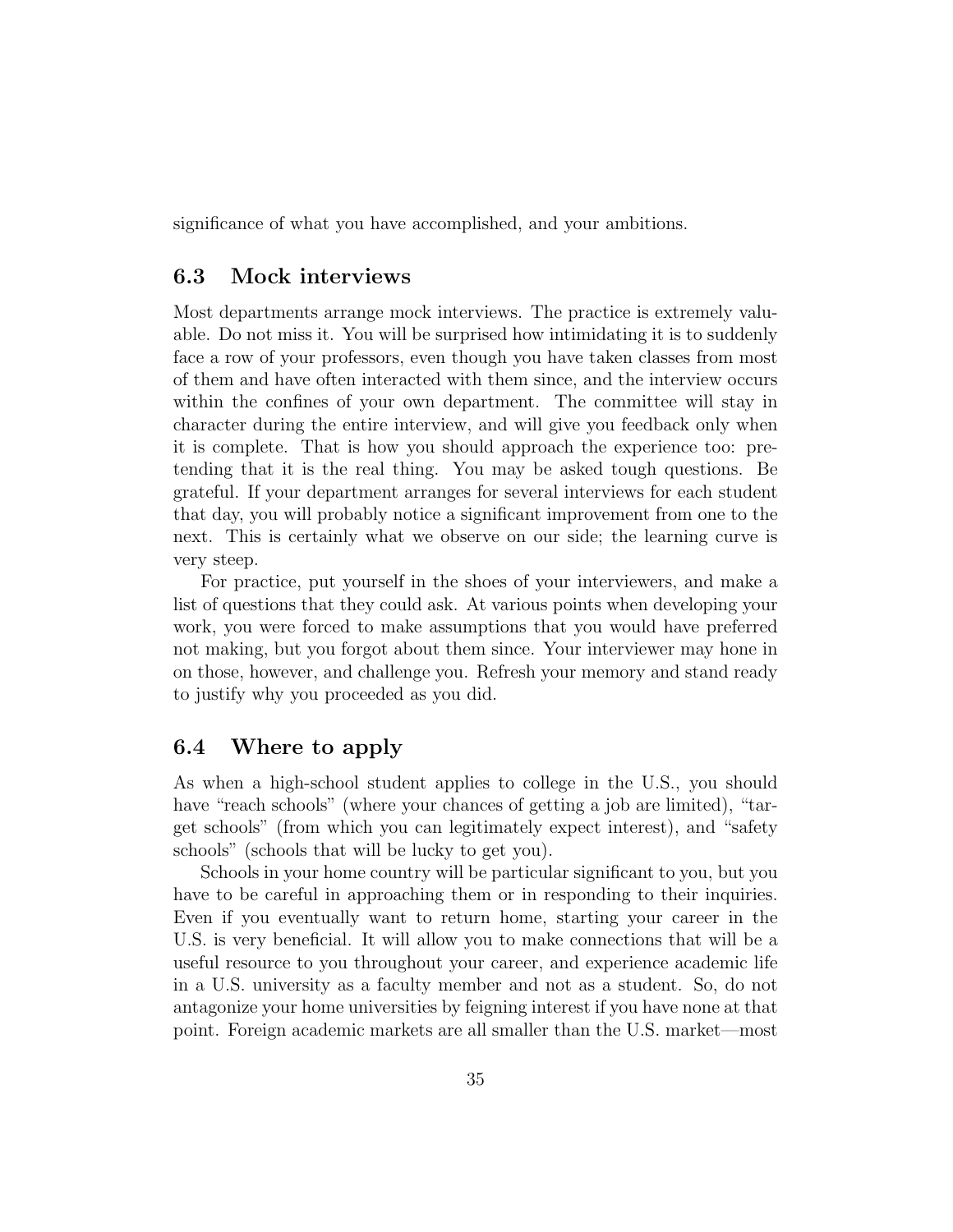are significantly smaller—and there may be only a handful of universities in your home country where you would like to end up. Do not ruin your chances by behaving inconsiderately.

In particular, if you get a job offer from a prestigious U.S. university that dominates them, do not string them along. If a school in your home country has scheduled you for a fly-out, let them know that you will most likely accept the offer you have just received. They may or may not cancel the fly-out. For them too, a long-term relationship is at stake here, and they may want to take advantage of the opportunity of getting to know you at that point. Whether or not you inform them of the offer you have received, they will eventually know about it. If you don't volunteer the information, it will be obvious to them when they do that your main objective was to get a free trip home.

As long as an offer is not officially confirmed, you should go on with your job search. A phone call from a Chair that a department has voted you an offer is not enough to remove yourself from consideration at other schools, whether or not in your estimation they are dominated. Offers have to be approved by university administrations, and issues sometimes occur that cause delays or even derail the process. You need to get a letter confirming the offer. Each offer comes with an expiration date. You should inform of the offer any school that you have visited and that you would prefer.

There is in general no good reason to apply to a department whose offer you know for sure you will decline.

Many schools will hire with no field constraint and search for the best possible candidate. When a school advertises in a specific field, understand the job description broadly.

Most schools will not hire their own graduates (at least not initially) and that is good for both sides. Your professional development requires that you move on.

In any case, there remain plenty of schools where your candidacy is legitimate. J.O.E (*Job Market for Economists*) is the place where you will find all positions advertised, but there are other sources.

### 6.5 Early fly-outs

You may be offered a fly-out before the A.S.S.A. meeting, without a face-toface interview or with only a phone interview. Indeed, some schools pursue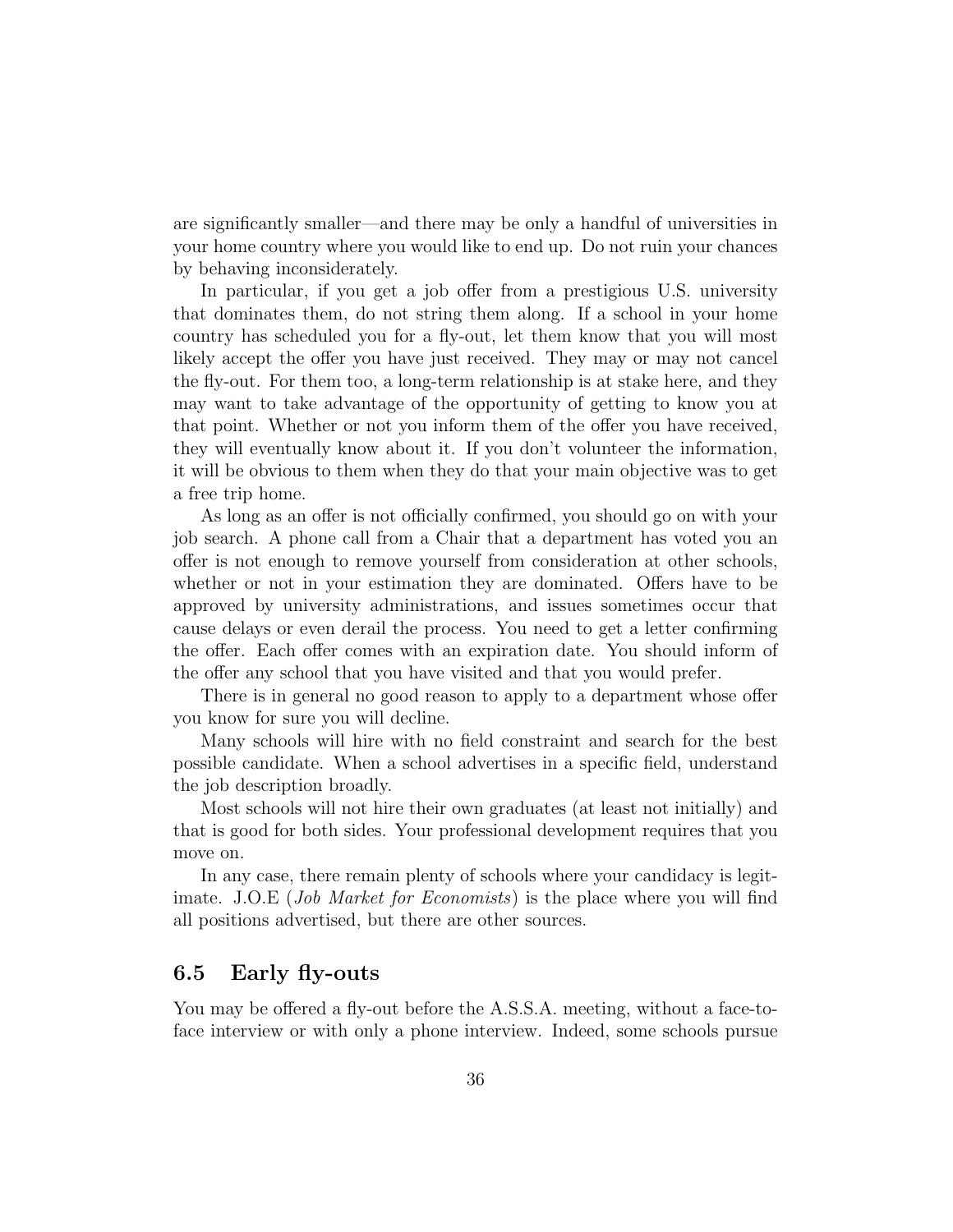their preferred candidates aggressively, and invite them for campus visits in December. Early interest from a school certainly signals that you will be particularly welcome there, and you should keep that in mind when making your final decision. But you should consider with care an invitation for a fly-out before the main market activities, no matter how flattering. Accepting it may be counterproductive if you are not fully ready. In the course of the A.S.S.A. interviews, you will have to deal with a whole gamut of questions about your work, many of which will likely come up again during your campus visits. Giving good answers during these visits matters the most. The A.S.S.A. interviews will give you the opportunity to practice and polish your answers. You deprive yourself of the experience by accepting an early fly-out. In any case, the department that invited you early will not withdraw the offer to visit if you indicate preferring a fly-out after the A.S.S.A. meeting. They are also unlikely to extend an offer to you before the A.S.S.A. process takes its course, even if you did well. You are unlikely to accept such an offer before knowing what your opportunities are.

#### 6.6 Interviews at the A.S.S.A. meeting

Logistics. If your first interview is at 1 p.m on Thursday, do not plan on arriving that same morning. You should arrive on Wednesday. The A.S.S.A. meetings always occur in early January, when weather disruptions are frequent. Your plane may be delayed or even canceled. You may miss a whole day of interviews. Arriving early will eliminate the risk of having to reschedule interviews. Rescheduling may not be possible anyway; or you may end up facing a reduced committee, or squeezing an interview tightly between two others, delivering three mediocre performances. Also, you will be more tired from travel, which will negatively affect how well you do. Finally, you need to study the map of the city where the meeting is held, identify where the hotels are where your interviews will take place, their entrances and elevators.

Be on time at each interview. Do not underestimate how long it takes to come down from the 20-th floor of one building and climb up to the 25-th floor of the building on the adjacent block; elevators will be packed with hundreds of people negotiating overlapping itineraries. A five-minute wait for an elevator is not uncommon. Half an hour between two interviews is barely enough unless they are in the same hotel. You also need to reflect on the interview you just had before jumping into the next one. You have to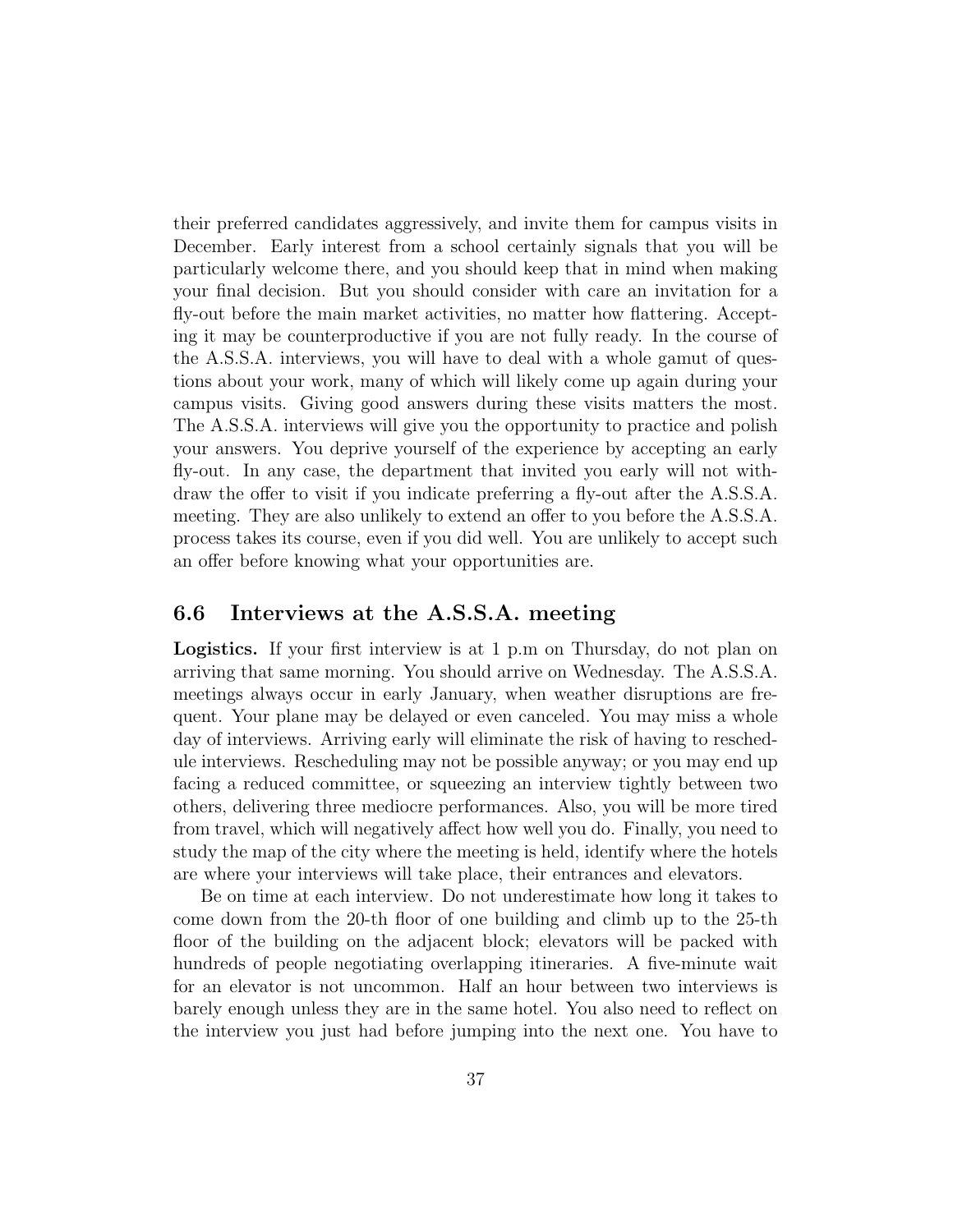collect your thoughts, or yourself if things did not go well, and indeed, some interviews are likely to not go well. Be ready for that and do not get too upset. If possible, schedule one hour between two successive interviews.

Interviews take place in hotel rooms, in the living room of a suite, or in an ordinary room. You will be offered a chair and a glass of water but some of your interviewers will be sitting on the bed; the circumstances will definitely be awkward. Some schools will conduct several interviews in parallel, their faculty being divided in groups assigned to different fields. One group may be in the living room of a suite, and the other in the bedroom. Your interview may be disrupted by loud conversation next door, or bursts of laughter. The TV could even be on.

Some interviews take place at interview tables in a reception hall.

Your interviewers will often be dressed casually, but you should not, although I do not see the need to wear a suit, except when you interview with a business school. (Some disagree with me on this point and would advice the suit.)

Get an idea ahead of time of the composition of the committee, to help you pitch your presentation at the most appropriate level. Often you will have been sent the names of your interviewers (although last minute additions or subtractions to committees are frequent). Consult their web page, identify their fields, check the relevance of your work to the papers they may have written. An interview may start with questions asked by a committee member having perceived a connection between his or her work and yours. Being able to talk about this connection will be a very good way to begin a meaningful conversation.

Types of questions you face. To prepare yourself, make a list of, say, one hundred questions (I really don't think that it's too many) that an interviewer may ask you. Prepare answers.

In a job interview, there will often be at least one member of the committee whose main field is the same as yours, but sometimes there will be none. Addressing a mixed audience requires particular skills. The same comment applies to your job talk, as it will be attended by the entire department, and most of the audience will be quite unfamiliar with your field. Also, do not assume that they have read your paper. However, on most committees, someone will have read enough of it to be able to ask you specific questions.

In a heterogeneous committee, one person—whoever is closest to your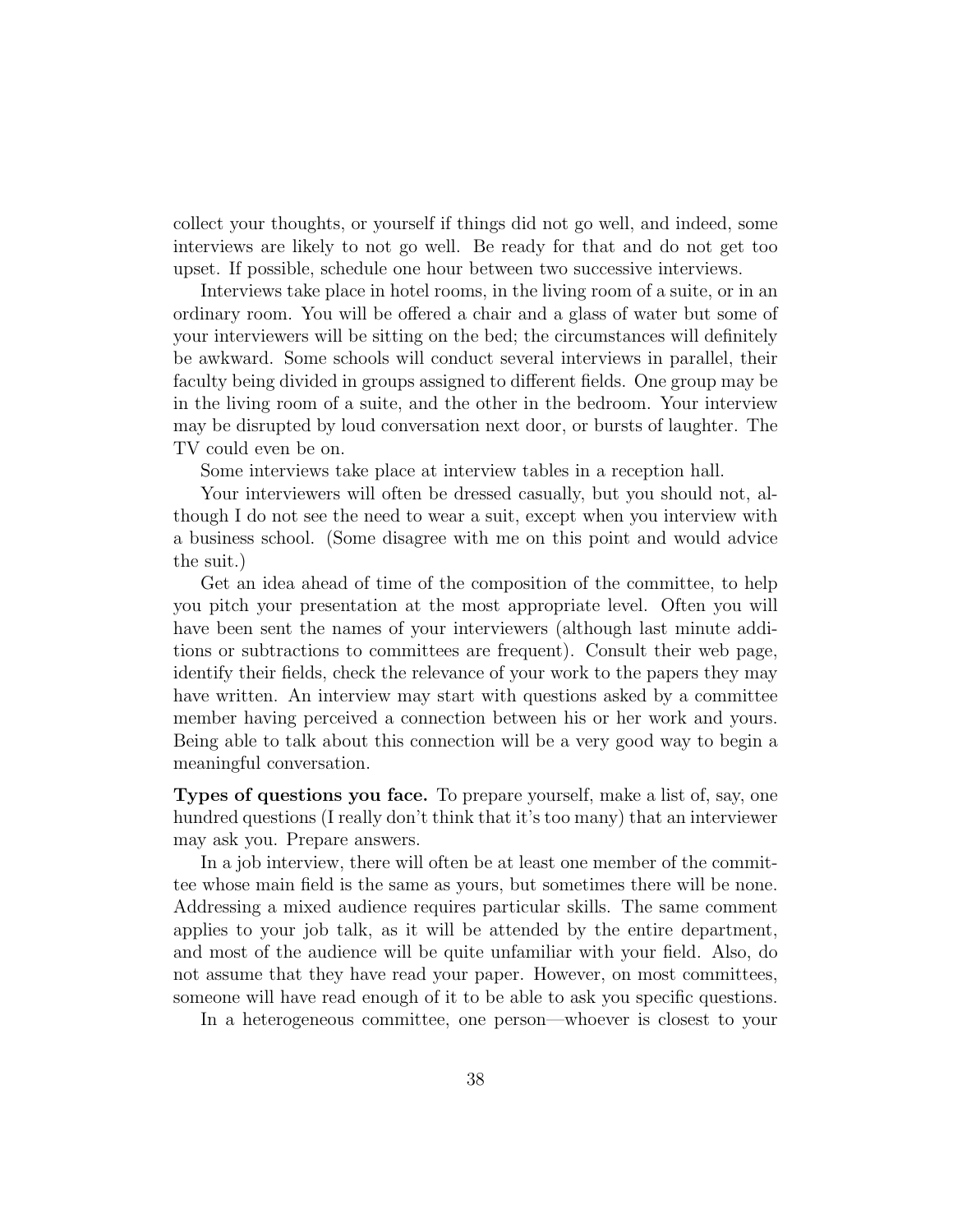field—will typically take charge of the interview, the others limiting themselves to the occasional follow-up questions, and to general questions. If the committee is composed entirely of people in your area, questions will come from all of its members.

Facing a heterogeneous committee, there is no way you can pitch your presentation at a level that will fully satisfy everyone. That is not your fault and everybody understands the difficulty. Start without technical jargon, but be ready to go into technical details if asked. You may well lose some of the committee then, but that is acceptable if it is in response to a specific line of questioning pursued by one of its members.

Most of the questions that you will face will concern your job market paper. A paper is an answer to a question: So, "What is that question?" You will also be asked what your paper means to the field: "What are the most significant points of your job market paper?" You claim that your results are important: Then, "How will it influence the way people think about the subject and affect the direction of future research?" Some questions will address very specific aspects of your job market paper and will be quite technical, but you will also be asked questions that go beyond the work you have done: "What is the next step in your research program?" The committee does not expect you to stick to this program—one needs to have the flexibility to adjust a research program as it develops—but it is nevertheless good to have a vision of where to go.

Other questions will be meant to test how quick you are on your feet. Some will be provocative and perhaps sound aggressive: "What is the weakest part of your job market paper?" "Which assumptions are you the least comfortable with?" "Which dataset would you have preferred working with?" The committee wants to see that you have the ability to put yourself above your work, that you have perspective and can recognize its limitations; also, that you have enough self-confidence and modesty that you can discuss how your paper can be improved.

Your interviewers will want to find out how broad your knowledge of economics is: "What interesting papers have you read lately?" The committee expects more than the classic references in the field or the two or three papers that obviously inspired your dissertation. They want to see that you have an active interest in economics as a whole. Only citing those will not help convincing them that it is the case. Some subjects are amenable to high quality research without much appreciation for economics as a whole being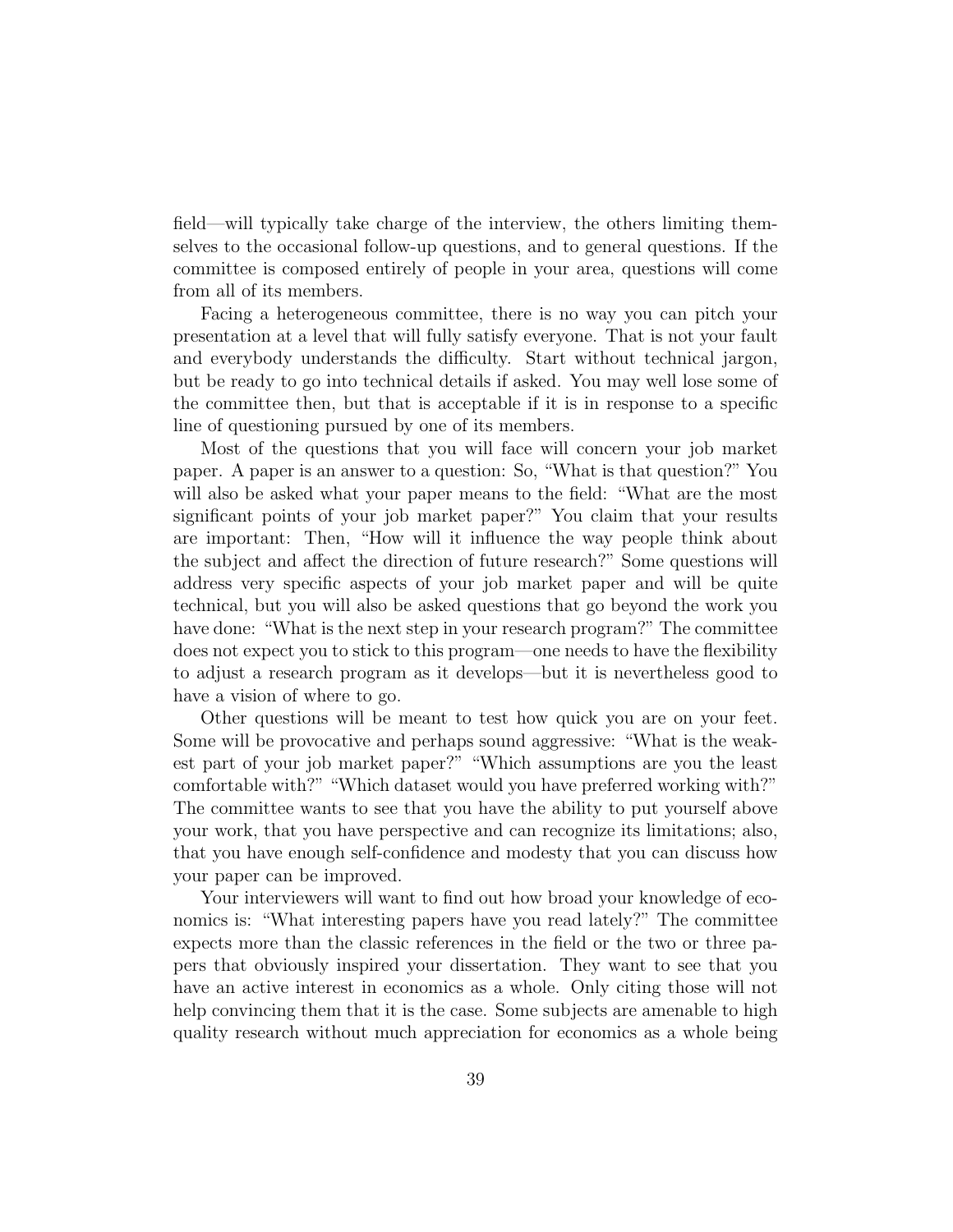needed; a good mathematics or computer science background may suffice. One of the purposes of this kind of questioning is to figure out how much of an economist you really are. At the faculty meetings where offers are decided, the intellectual "externalities" that various candidates are likely to generate are always mentioned and debated.

Some of the questions do not have right and wrong answers. Your interviewers want to see what strategy you would follow in addressing them. If you are stumped, admit it. Do try to address the question; you may be able to provide elements of a possible answer. If the complete answer eludes you, recognize the fact and accept it. Being defensive in an interview or during your job talk is always perceived badly. Pretending you know when you don't is the worse thing you can do.

Be attuned to the reactions of the committee and make adjustments in what you say, and how you say it, as a function of what you observe.

In answering questions, you will often have to make choices to go one route or another. When in doubt about whether you should state a definition, or describe a previous finding, simply ask your committee what they would prefer. Ask "Would you like me to state the definition?", "Should I give you the intuition for the proof?" " What about another application?" These invitations will shift some of the burden of the exchange onto them. The questions will force them, and help them, to get involved.

Too often candidates launch into a high-speed recitation of all the details of their models. Don't. You will soon have done your spiel so many times that it will certainly be the easy course of action. But the goal is not to cram into the half-hour of the interview complete descriptions of the three essays in your dissertation. Rather, it is to engage the committee into a conversation about your research. When you talk to a friend about your work, you would not embark in a enumeration of all of your assumptions. She will quickly lose interest. You need to intrigue her with some question that she can understand, and impress upon her that the question is important and your answers interesting and not obvious. She will listen if given the opportunity to interact, to ask questions. By inviting her to question you, you are more likely to keep her interested long enough for you to be able to communicate what your research is about.

In summary, a conversation, not a recitation, is what a successful interview is. If it is an exchange, a give-and-take with the committee, they will already perceive you as a colleague, and not as a student. The key is engaging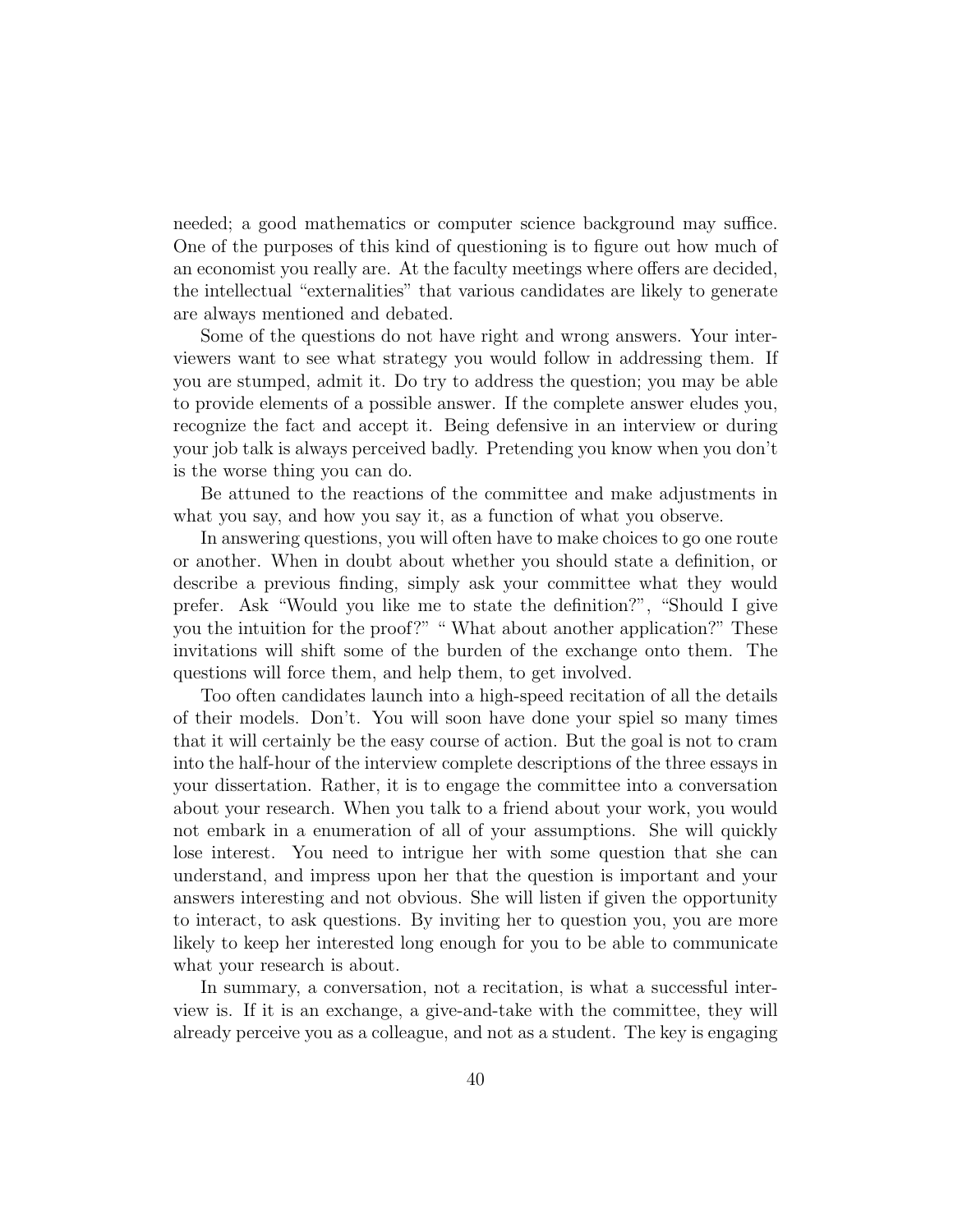them.

Your questions to them. In the last few minutes of the interview, the committee may invite you to ask questions about their department. Students often answer that they already know a lot about it by consulting its web page. I find that to be a very acceptable answer. At that point, too little time remains to have a meaningful conversation about the issues that you will want to be clarified if you are offered a job.

It is certainly true that not all issues that you are legitimately curious about are discussed on a department's web page. Your salary is one of them, but you can't bring that up. You can ask about terms of employment that would enhance your professional development however. Examples are whether course release is offered in the first year of an appointment, whether one-semester leaves are awarded at the beginning of the second contract, whether junior faculty are involved in organizing workshops, and whether joint teaching is possible or encouraged.

Fly-outs are a much better occasion for you to ask the multiple questions of this type. And many more can be asked after you receive an offer. Then, you need to fully understand the terms of your contract. You can also attempt to influence them. Hard bargaining on your part will not make a good impression, but as economists, we also know and accept that you will be looking for the best opportunity for yourself.

You should address your interviewers as Professors, unless they suggest otherwise.

From the interviews on, there is little that your advisor can do for you. At that point, schools will make their decision about you on the basis of what they have read of your work and of how you conducted yourself in the interviews and fly-outs. You are essentially on your own.

### 6.7 Campus visits

When you receive an invitation for a fly-out, call or email schools in the neighborhood (same state, say, if you fly from across the country) that have interviewed you to ask if they would like to take advantage of your proximity to offer you a campus visit. It is proper for you to do so. They will save money and it will be less stress for you. Don't underestimate how trying the process will be. Avoid unnecessary travel. Resist the temptation to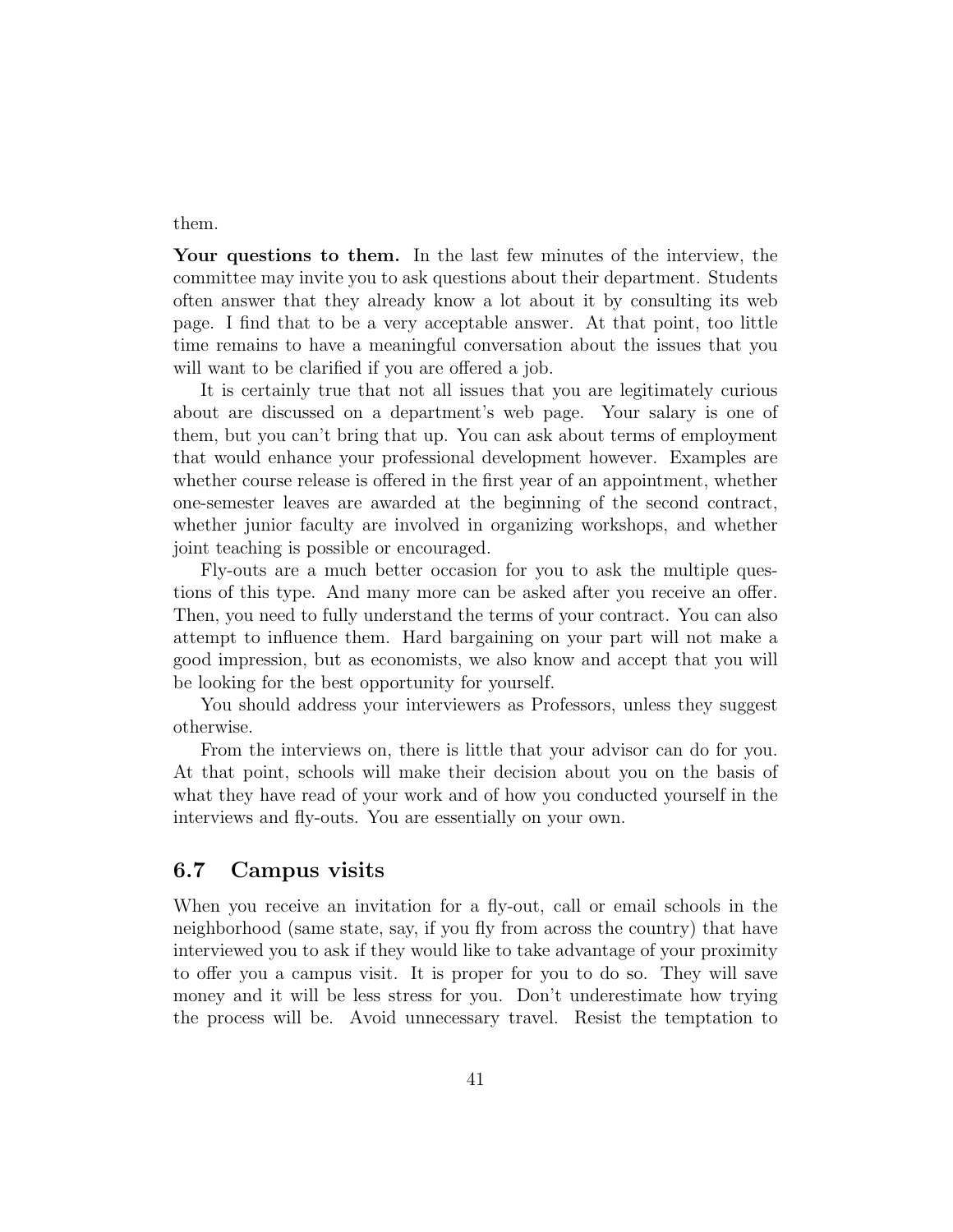accumulate miles on your frequent-flier program.

Before each campus visit, return to the web page of the department and learn in greater depth than at the interview stage about its faculty, its prominent professors, its seminar series, its strengths and weaknesses.

You will be scheduled to meet many members of the faculty. Most of the professors in your field will be on your list, but there will be some in other fields. You will also meet the Chair of the department and the Dean of the College. Each appointment will usually last for half an hour. You will be asked again about your work, but you also will often be told about the department and the university. Your schedule is likely to include some preparation time (half an hour) to allow you to collect your thoughts before the seminar. If the interview that precedes this important time-out runs late, point it out so that it does not impinge on it too much. However, if the conversation is going well, pursue it; it may mean that one more person will speak favorably of you when the faculty meets to discuss offers. Also, ask to check the equipment before your seminar. It always takes a few minutes for the room to be ready. Up to five minutes is not rare. The seminar will almost always last an hour and a half, but in some departments, an hour and a quarter is the tradition.

You will have lunch with a group of two to four faculty members and dinner with another group of similar size. Meals will be a quite different experience. Your potential colleagues will try to learn a little more about you as a person. They may ask what your hobbies are, whether you like country music or cross-country skiing. After all, many years of daily interactions are at stake. They will also begin to advertise their department and their city. If you are single, you can be sure that it has an exciting night life, and if you have a family, that it is a great place to raise kids. You will be told what it offers along the lines of the non-academic interests you have indicated. However stay focused and alert. Your paper, your research, and economics in general will be discussed. You may not remember what you ate that day, even though you will be taken to a nice restaurant.

# 7 Dissertation defense

How do you know if you are ready to defend? By the time you are on the market, you have completed at least two, often three papers. Thus,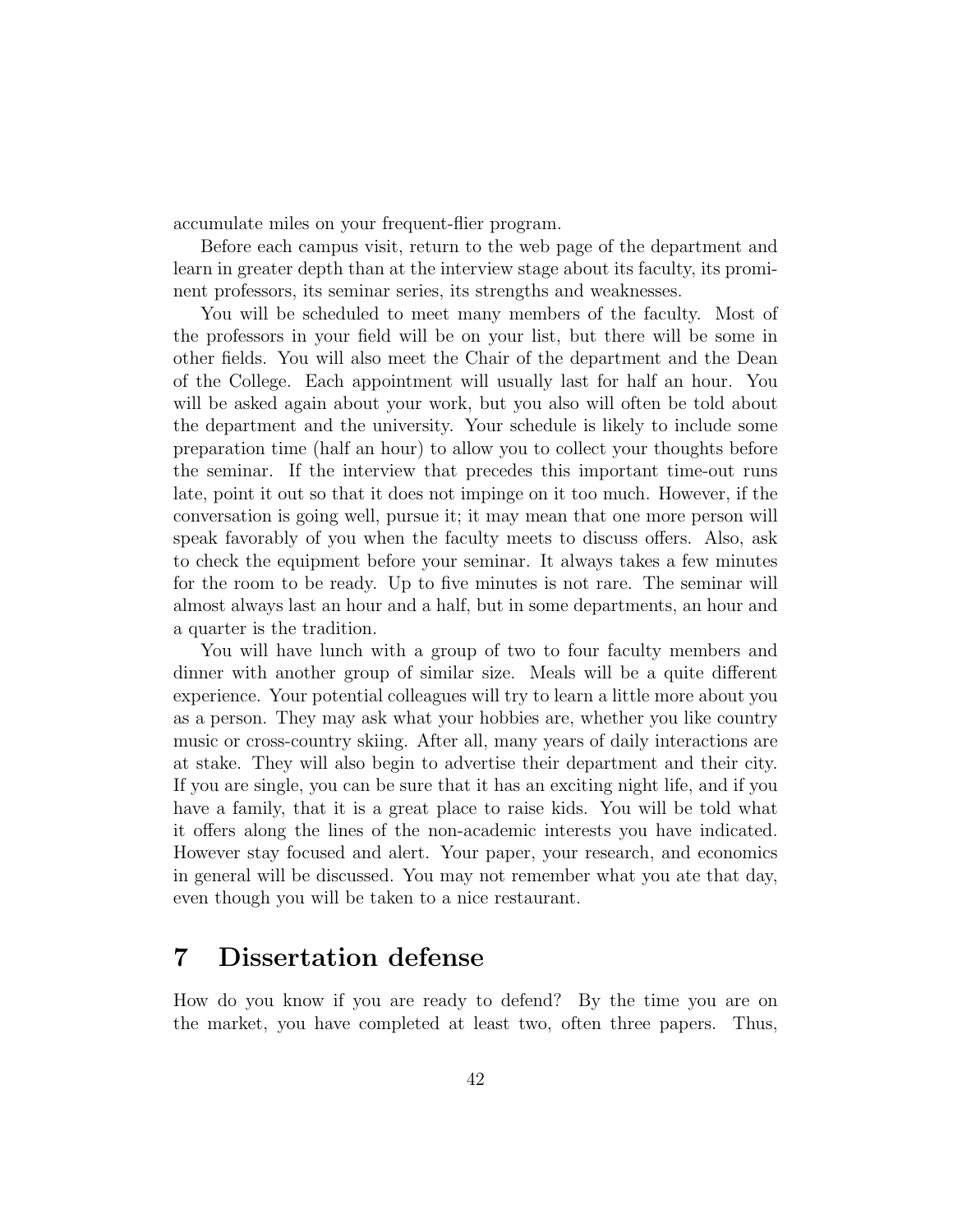it is natural to expect that you will be done by the end of that academic year, certainly by the end of the summer. It is really desirable that you defend before you take your position, so as to better focus on settling down, preparing your first lectures, submitting your papers, and so on. It will be hard to finish at the same time as dealing with all of these issues. So, when you are back from your fly-outs, talk to your advisor about scheduling your defense. (Some employers make your title depend on whether you have been granted your degree, and there might financial incentives too in your contract.)

Committee. Apart from the Chair of the examination committee, who is usually selected by the Central Administration of your university, the composition of the committee is usually up to you and your advisor. In most schools, by rule, the Chair is not a member of your department, but in some schools, the Chair is the advisor.

Your committee may have to be formed early on, after you pass the qualifying exams, and all members of the committee will then follow you as your research develops. Formal steps may be taken along the way—you will have to prepare a progress report and present it to the committee, or there may be a "pre-defense" that is attended by the outside members—ensuring everyone's involvement. Most likely however only one person, your advisor, will follow your work closely. The other committee members will be recruited at the very end of the process, when the dissertation committee is formed and your defense scheduled (a few weeks before the defense itself).

Your advisor is automatically a member (except in some rare instances). As for the other members, ask faculty who have helped you with your work. If no one except your advisor has given you comments, think of faculty whose courses you have taken, especially if these courses have been particularly relevant to your research and if you have done well in them. Approach your committee members several months ahead of the defense, as it is not easy to satisfy the multiple constraints faced by all members of a committee. This is especially so in the summer when your defense may well be held. Also, the further off the defense is, the less of a commitment participating in it is likely to appear to the faculty you approach, increasing your chance of a positive answer to your request. Inquire about the blackout periods when no defense can take place—they occur mainly during the summer—and plan accordingly.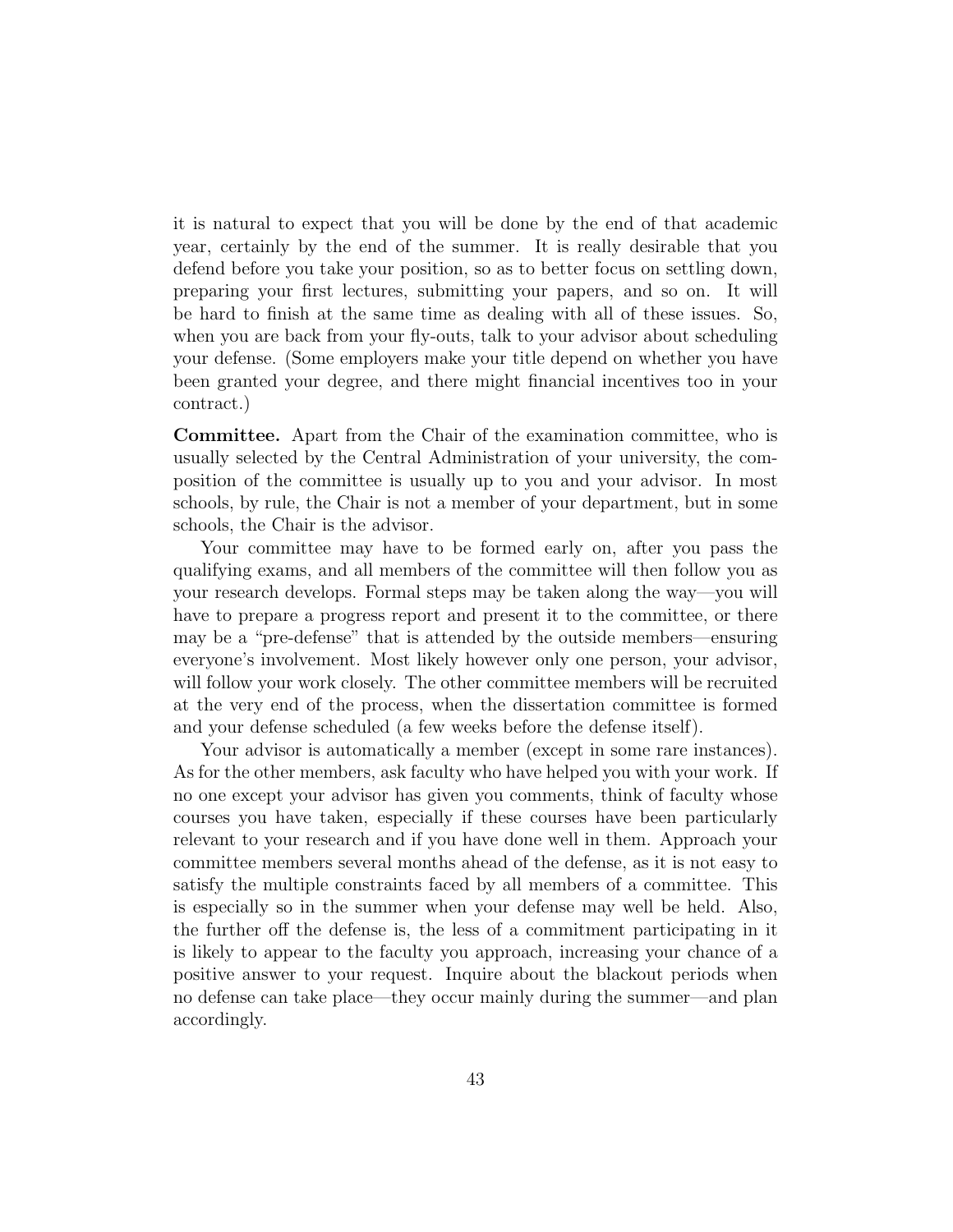Defense. The format of the defense varies from department to department, even within a given university. Its length is up to the Chair of the committee. Also, the Chair has some latitude in how he or she runs it. However, most Chairs open the meeting by inquiring about the traditions of the candidate's department and follow them.

Most often, there is no public lecture. A defense usually consists of a short presentation by the candidate (twenty minutes to half an hour, but it can run as low as ten minutes), followed by questions asked in turn by the members of the committee. It is sometimes recommended by the Central Administration that these questions be asked by the committee members in the reverse order of their intellectual proximity to, or involvement with, the candidate, starting with the outside reader and ending with the advisor. Each is given 15 to 20 minutes, so that the entire exam lasts approximately two hours. These individual question periods vary widely however. Some committee members may use the whole time allotted to them; others may only ask a couple of questions. Your advisor will rarely ask more than a few, and may not ask any, having had the opportunity to do so for several years already. The Chair often asks none, but may ask some. Clarifying questions and interruptions from any member of the committee may occur at any point. As in job market interviews, the first question is likely to be: "What have you achieved in your thesis and what is its significance?"

A Ph.D. defense is always successful because the system is designed that way. By the time you defend, you are ready. Your advisor will not let you register for your defense until he or she thinks you are. Also, in most universities, the committee members have received the document several weeks ahead and have had the opportunity to request changes that they feel are needed. Outside readers are sometimes required to write a report beforehand signifying their approval of your work. Committee members are asked ahead of the defense if they see any reason why it should not be held. Any serious objection should be raised at that stage.

A the beginning of the defense, you will be asked to step out of the room for a few minutes as the committee discusses reviews procedural matters. At the end of the question period, you will be asked to step out of the room again, also for a few minutes, as the committee deliberates. The deliberations may last longer than a few minutes however, but not necessarily because of any doubt the committee members have about your deserving the diploma. The most common issue concerns the changes to ask you to make. Should